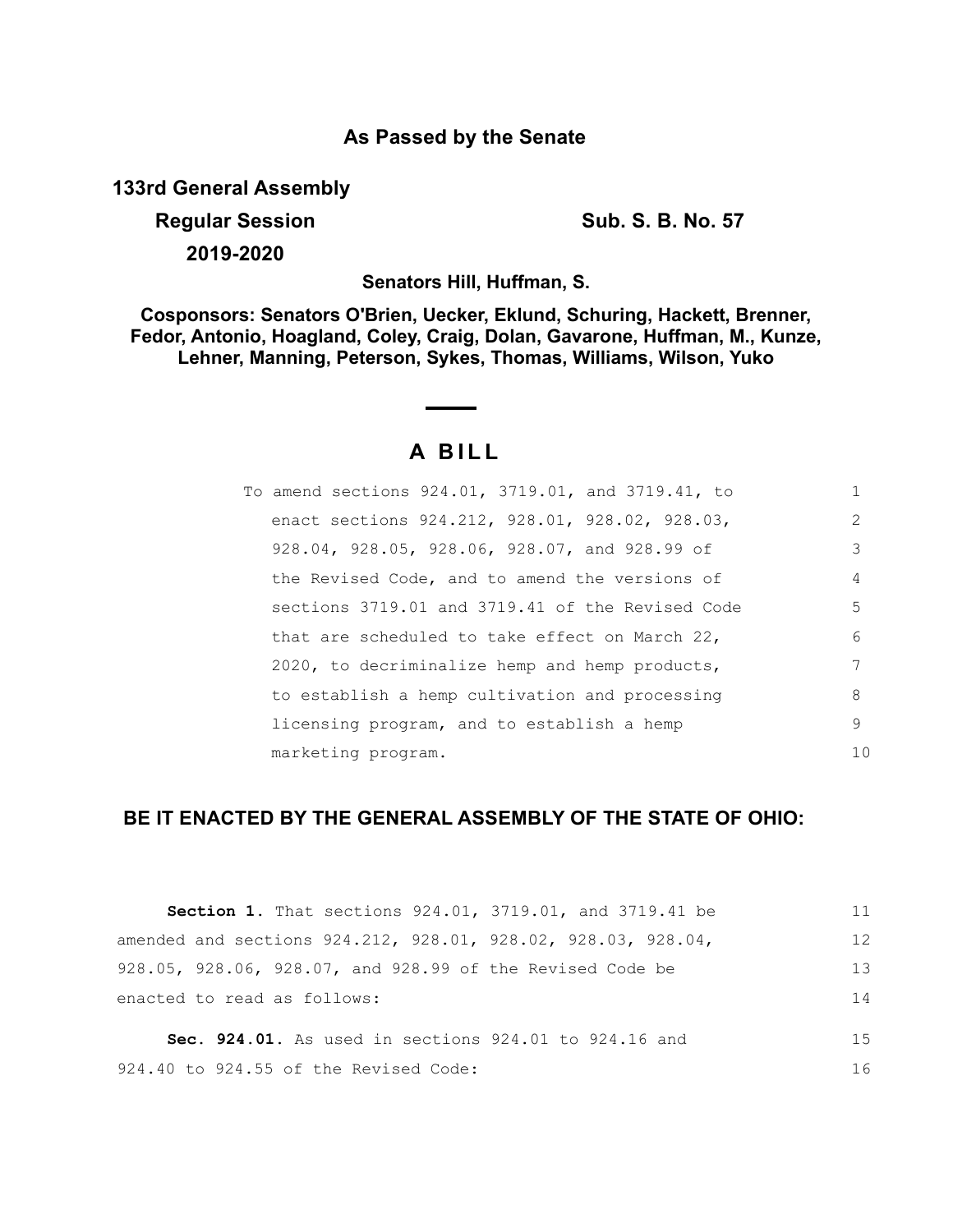(A) "Agricultural commodity" means any food, fiber, feed, animal, or plant, or group of foods, fibers, feeds, animals, or plants that the director of agriculture determines to be of the same nature, in either a natural or a processed state. "Agricultural commodity" does not include grain-any of the following: (1) Grain, as defined in section 924.20 of the Revised Code or soybeans; (2) Soybeans; (3) Hemp, as defined in section 928.01 of the Revised Code. (B) "Distributor" means any person who sells, offers for sale, markets, or distributes an agricultural commodity that the person has purchased or acquired directly from a producer, or that the person markets on behalf of a producer. (C) "Handler" means any person who is in the business of packing, grading, selling, offering for sale, or marketing any agricultural commodity in commercial quantities as defined in a marketing program. (D) "Marketing program" means a program that is established by order of the director pursuant to this chapter, to improve or expand the market for an agricultural commodity. (E) "Operating committee" means a committee established to administer a marketing program for an agricultural commodity. (F) "Person" means any natural person, partnership, sole proprietorship, limited liability company, corporation, society, agricultural cooperative as defined in section 1729.01 of the Revised Code, association, or fiduciary. 17 18 19 20 21 22 23  $24$ 25 26 27 28 29 30 31 32 33 34 35 36 37 38 39 40 41 42 43 44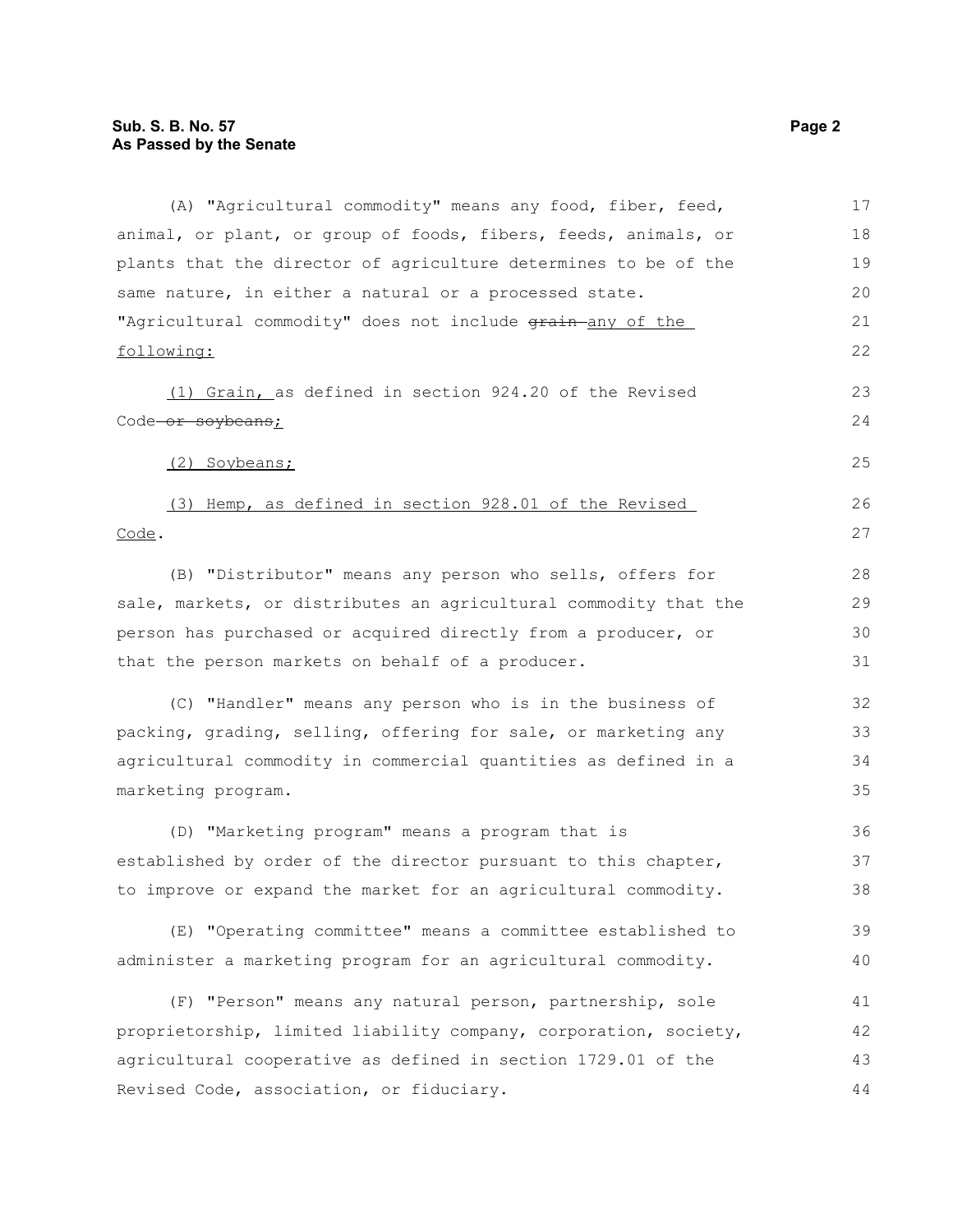## **Sub. S. B. No. 57 Page 3 As Passed by the Senate**

| (G) "Processor" means any person who is in the business of       | 45 |
|------------------------------------------------------------------|----|
| grading, packaging, packing, canning, freezing, dehydrating,     | 46 |
| fermenting, distilling, extracting, preserving, grinding,        | 47 |
| crushing, juicing, or in any other way preserving or changing    | 48 |
| the form of any agricultural commodity.                          | 49 |
| (H) "Producer" means any person who is in the business of        | 50 |
| producing, or causing to be produced, any agricultural commodity | 51 |
| for commercial sale, except that when used in reference to       | 52 |
| nursery stock, "producer" also means a distributor, processor,   | 53 |
| handler, or retailer of nursery stock.                           | 54 |
| Sec. 924.212. (A) There is hereby established the hemp           | 55 |
| marketing program. Except as provided under divisions (B) and    | 56 |
| (C) of this section, the procedures, requirements, and other     | 57 |
| provisions that are established under sections 924.20 to 924.30  | 58 |
| of the Revised Code and rules that apply to the grain marketing  | 59 |
| program shall apply to the hemp marketing program. For purposes  | 60 |
| of that application, references in those sections to "grain" are | 61 |
| deemed to be replaced with references to "hemp."                 | 62 |
| (B) The hemp marketing program operating committee shall         | 63 |
| consist of eighteen members. Fourteen of those members shall be  | 64 |
| elected in accordance with section 924.22 of the Revised Code.   | 65 |
| The director of agriculture shall appoint the remaining four     | 66 |
| members. The appointed members of the board shall be voting      | 67 |
| members of the committee.                                        | 68 |
| (C) With regard to the levying of assessments under              | 69 |
| section 924.26 of the Revised Code, the assessment on hemp shall | 70 |
| be one-half of one per cent of the value of hemp seed, fiber, or | 71 |
| flower at the first point of sale.                               | 72 |
| Sec. 928.01. As used in this chapter:                            | 73 |

**Sec. 928.01.** As used in this chapter: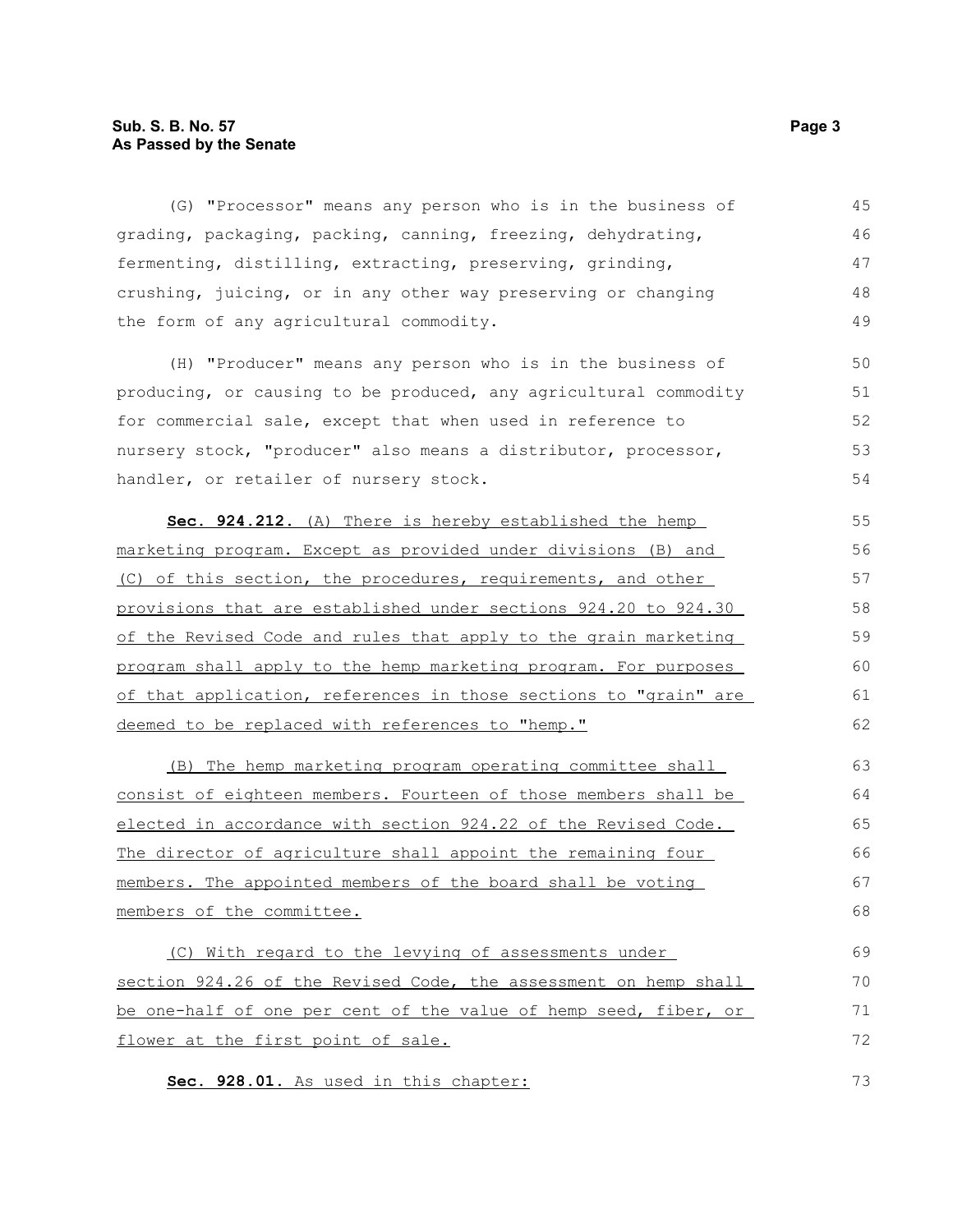| (A) "Cannabidiol" means the cannabidiol compound,                | 74  |
|------------------------------------------------------------------|-----|
| containing a delta-9 tetrahydrocannabinol concentration of not   | 75  |
| more than three-tenths per cent, derived from hemp.              | 76  |
| (B) "Hemp" means the plant Cannabis sativa L. and any part       | 77  |
| of that plant, including the seeds thereof and all derivatives,  | 78  |
| extracts, cannabinoids, isomers, acids, salts, and salts of      | 79  |
| isomers, whether growing or not, with a delta-9                  | 80  |
| tetrahydrocannabinol concentration of not more than three-tenths | 81  |
| per cent on a dry weight basis.                                  | 82  |
| (C) "Hemp cultivation license" means a license to                | 83  |
| cultivate hemp issued under section 928.02 of the Revised Code.  | 84  |
| (D) "Hemp processing license" means a license to process         | 85  |
| hemp to produce cannabidiol issued under section 928.02 of the   | 86  |
| Revised Code.                                                    | 87  |
| "Hemp product" means any product, containing a delta-9<br>(E)    | 88  |
| tetrahydrocannabinol concentration of not more than three-tenths | 89  |
| per cent, that is made with hemp. "Hemp product" includes        | 90  |
| cosmetics, personal care products, dietary supplements or food   | 91  |
| intended for animal or human consumption, cloth, cordage, fiber, | 92  |
| fuel, paint, paper, particleboard, and any other product         | 93  |
| containing one or more cannabinoids derived from hemp, including | 94  |
| cannabidiol.                                                     | 95  |
| (F) "Marihuana" has the same meaning as in section 3719.01       | 96  |
| of the Revised Code.                                             | 97  |
| (G) "Medical marijuana" has the same meaning as in section       | 98  |
| 3796.01 of the Revised Code.                                     | 99  |
| (H) "University" means a state university as defined in          | 100 |
| section 3345.011 of the Revised Code and a private nonprofit     | 101 |
| institution with a certificate of authorization issued pursuant  | 102 |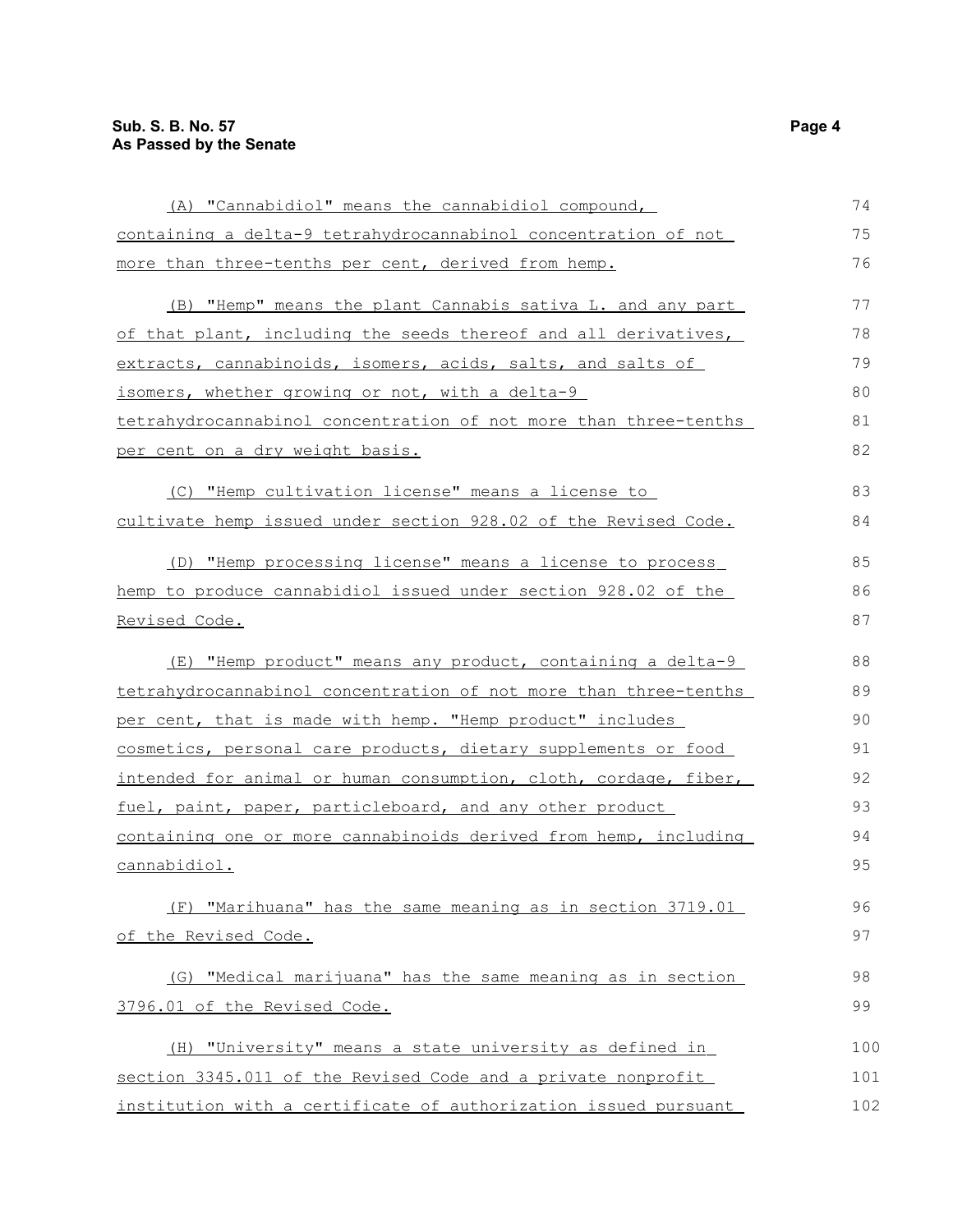| to Chapter 1713. of the Revised Code.                            | 103 |
|------------------------------------------------------------------|-----|
| (I) "USDA" means the United States department of                 | 104 |
| agriculture.                                                     | 105 |
| Sec. 928.02. (A) (1) The director of agriculture shall           | 106 |
| establish a program to monitor and regulate hemp cultivation and | 107 |
| processing in this state. Under the program, the director shall  | 108 |
| issue hemp cultivation licenses and hemp processing licenses in  | 109 |
| accordance with rules adopted under section 928.03 of the        | 110 |
| <u>Revised Code.</u>                                             | 111 |
| (2) As authorized by the director, the department of             | 112 |
| agriculture or a university may cultivate or process hemp        | 113 |
| without a hemp cultivation license or hemp processing license    | 114 |
| for research purposes.                                           | 115 |
| (B) Except as authorized under division (A) (2) of this          | 116 |
| section, any person that wishes to cultivate hemp shall apply    | 117 |
| for and obtain a hemp cultivation license from the director in   | 118 |
| <u>accordance with rules adopted under section 928.03 of the</u> | 119 |
| Revised Code and any person that wishes to process hemp to       | 120 |
| produce cannabidiol shall apply for and obtain a hemp processing | 121 |
| license from the director in accordance with those rules. Such   | 122 |
| licenses are valid for three years unless earlier suspended or   | 123 |
| revoked by the director.                                         | 124 |
| (C) The department, a university, or any person may,             | 125 |
| without a hemp cultivation license or hemp processing license,   | 126 |
| do any of the following:                                         | 127 |
| (1) Possess, buy, or sell hemp or a hemp product;                | 128 |
| (2) Except for processing hemp to produce cannabidiol,           | 129 |
| process hemp into a hemp product, including by the addition of   | 130 |
| one or more cannabinoids derived from hemp, including            | 131 |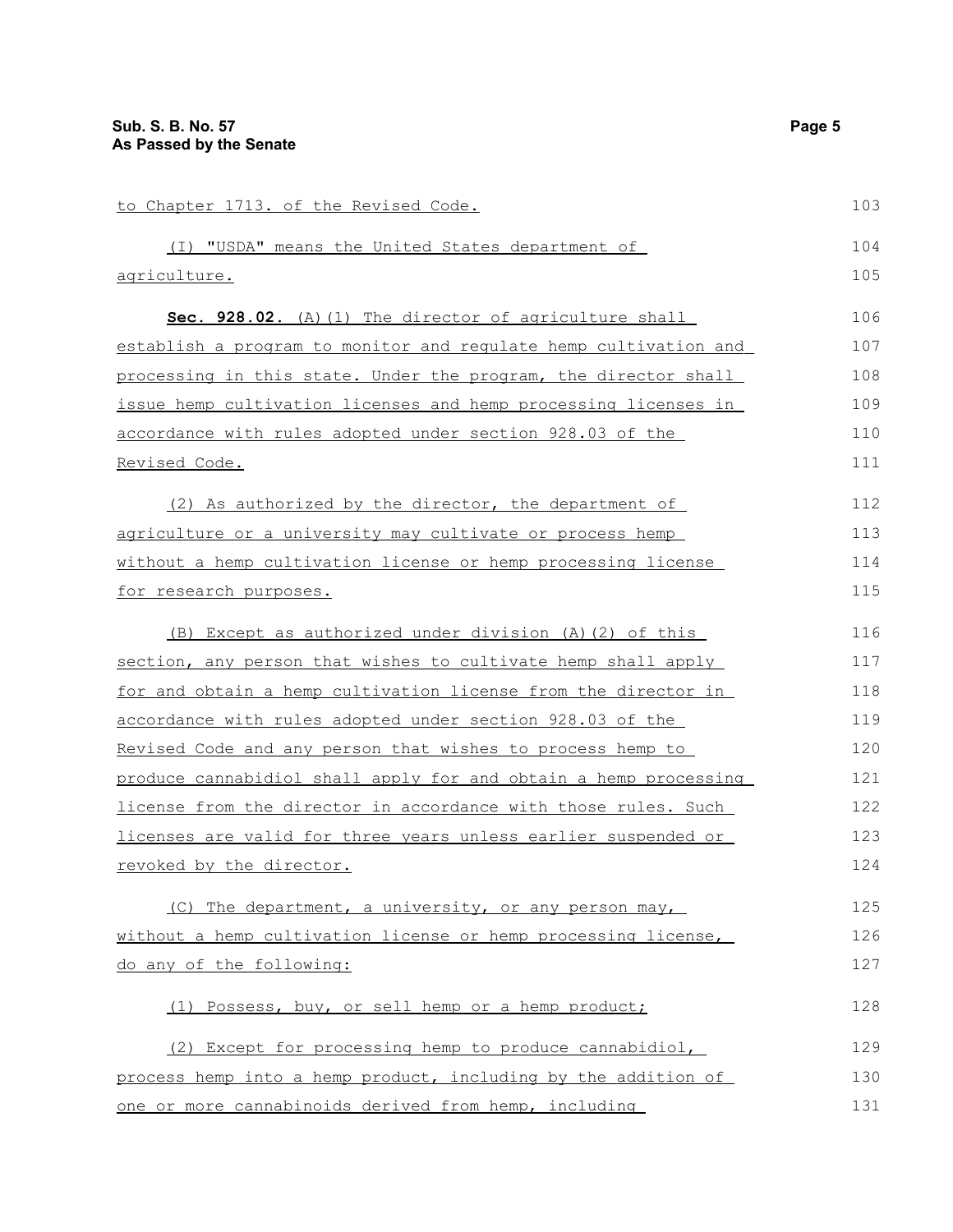| cannabidiol, to a product to produce a hemp product.             | 132 |
|------------------------------------------------------------------|-----|
| (D) Notwithstanding any other provision of the Revised           | 133 |
| Code to the contrary, the addition of hemp or cannabinoids       | 134 |
| derived from hemp, including cannabidiol, to any product does    | 135 |
| not adulterate that product.                                     | 136 |
| Sec. 928.03. The director of agriculture, in consultation        | 137 |
| with the governor and attorney general, shall adopt rules in     | 138 |
| accordance with Chapter 119. of the Revised Code establishing    | 139 |
| standards and procedures for the requlation of hemp cultivation  | 140 |
| and processing. The rules shall include all of the following:    | 141 |
| (A) The form of an application for a hemp cultivation            | 142 |
| license and hemp processing license and the information required | 143 |
| to be included in each license application;                      | 144 |
| (B) The amount of the application fee that must be               | 145 |
| submitted with each hemp cultivation license and hemp processing | 146 |
| license application;                                             | 147 |
| (C) Requirements and procedures concerning background            | 148 |
| investigations of each applicant for a hemp cultivation license  | 149 |
| and each applicant for a hemp processing license;                | 150 |
| (D) Procedures and requirements for the issuance, renewal,       | 151 |
| denial, suspension, and revocation of a hemp cultivation license | 152 |
| and hemp processing license, including providing for a hearing   | 153 |
| under Chapter 119. of the Revised Code with regard to such a     | 154 |
| denial, suspension, or revocation;                               | 155 |
| (E) Grounds for the denial, suspension, and revocation of        | 156 |
| a hemp cultivation license and of a hemp processing license;     | 157 |
| (F) A requirement that the director shall not issue a hemp       | 158 |
| cultivation license or hemp processing license to any person who | 159 |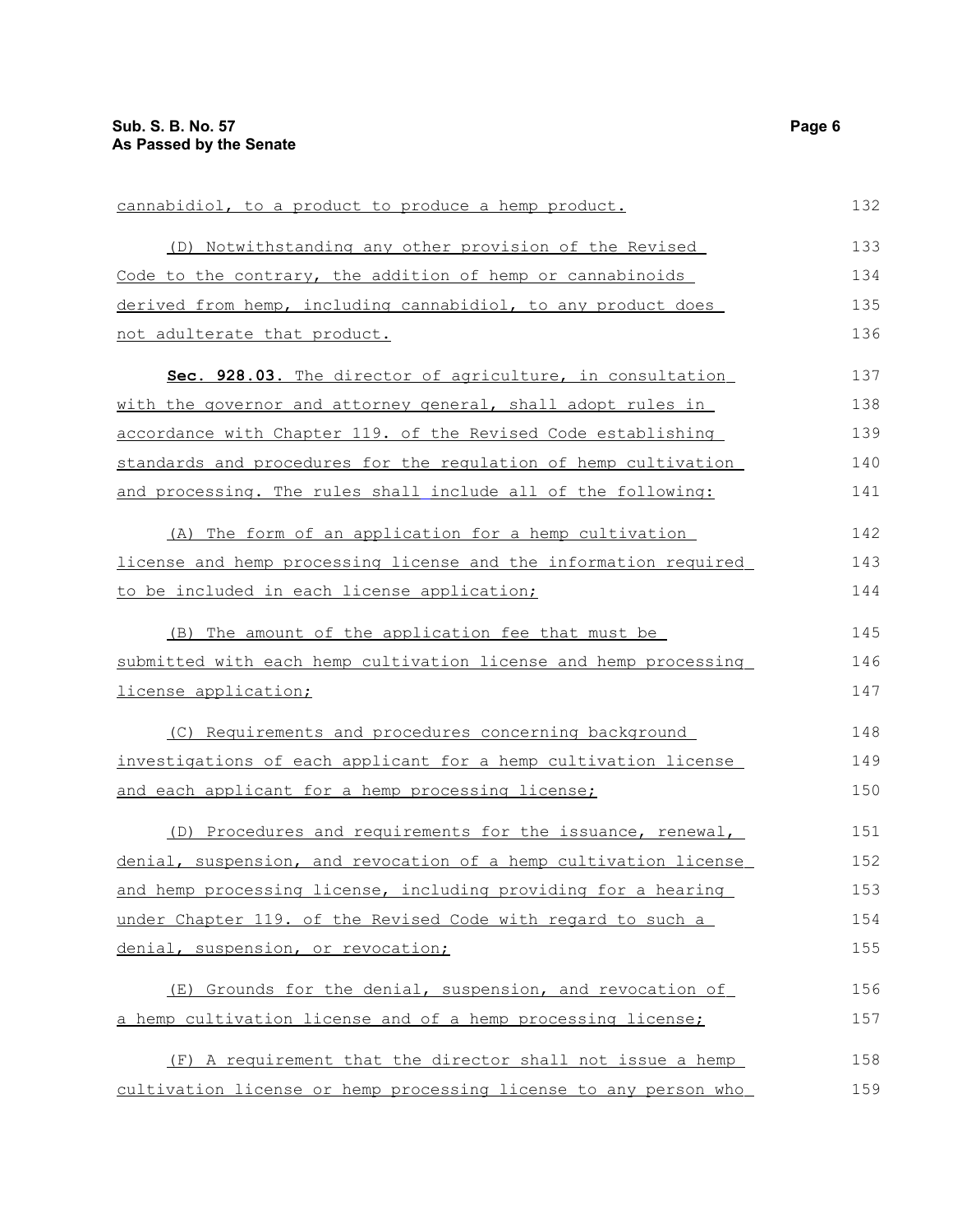| has pleaded quilty to or been convicted of a felony relating to  | 160 |
|------------------------------------------------------------------|-----|
| a controlled substance in the ten years immediately prior to the | 161 |
| submission of the application for a license;                     | 162 |
| (G) A requirement that any person that materially                | 163 |
| falsifies information in an application for a hemp cultivation   | 164 |
| license or hemp processing license is ineligible to receive      | 165 |
| either license;                                                  | 166 |
| (H) A practice for maintaining relevant information              | 167 |
| regarding land on which hemp is cultivated by hemp cultivation   | 168 |
| licensees, including a legal description of the land, in         | 169 |
| accordance with applicable federal law;                          | 170 |
| (I) Requirements prohibiting a hemp cultivation licensee         | 171 |
| and a hemp processing licensee from cultivating or processing    | 172 |
| marihuana;                                                       | 173 |
| (J) A procedure for testing, using post-decarboxylation or       | 174 |
| other similarly reliable methods, delta-9 tetrahydrocannabinol   | 175 |
| concentration levels of hemp and hemp products;                  | 176 |
| (K) Requirements and procedures for the administration and       | 177 |
| enforcement of corrective action plans issued under this         | 178 |
| chapter;                                                         | 179 |
| (L) A procedure for conducting annual inspections of, at a       | 180 |
| minimum, a random sample of hemp cultivation license holders to  | 181 |
| verify that hemp is not being cultivated in violation of this    | 182 |
| chapter;                                                         | 183 |
| (M) A procedure for conducting annual inspections of, at a       | 184 |
| minimum, a random sample of hemp processing license holders to   | 185 |
| verify that hemp is not being processed to produce cannabidiol   | 186 |
| in violation of this chapter;                                    | 187 |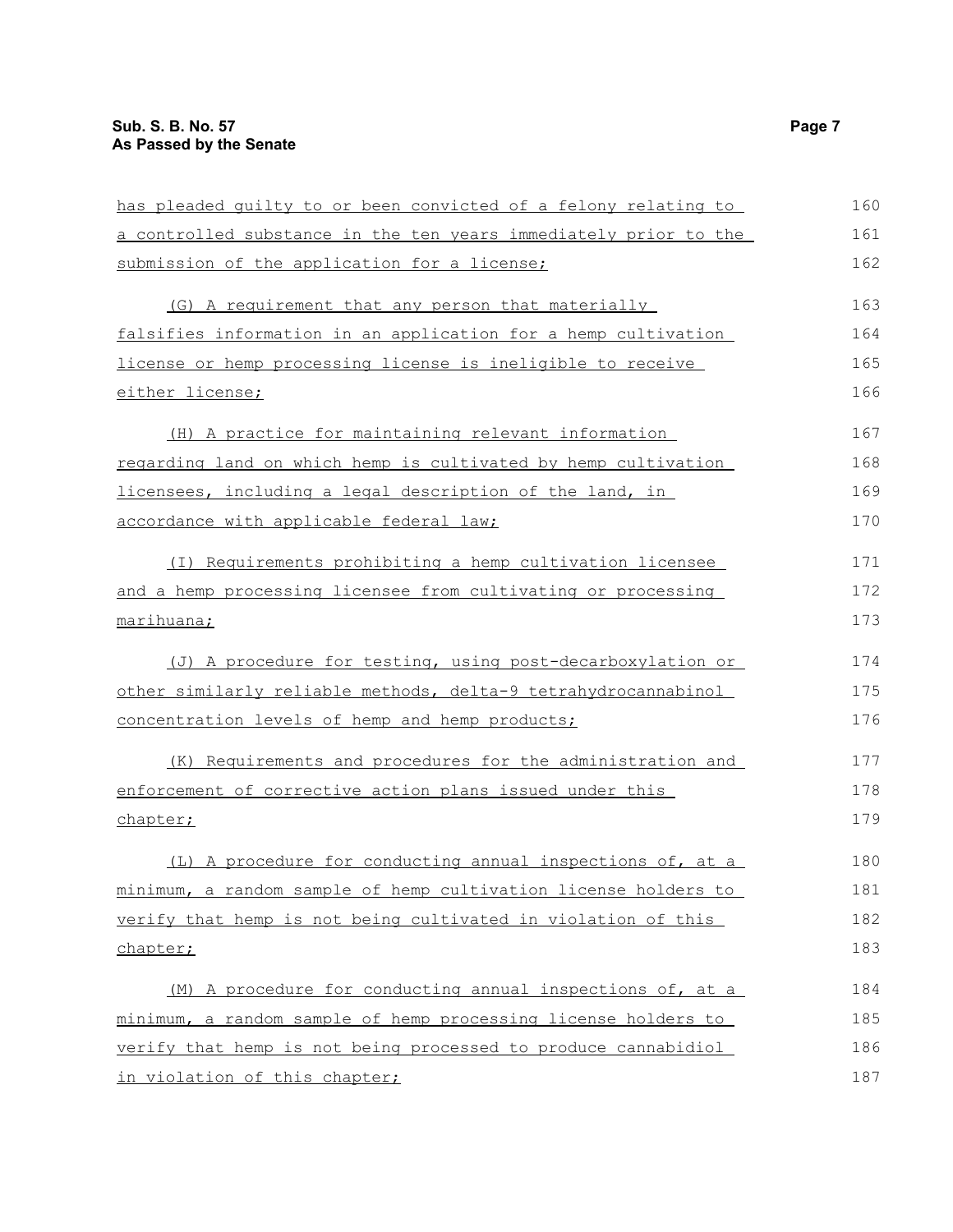| (N) A procedure for complying with enforcement procedures        | 188 |
|------------------------------------------------------------------|-----|
| required under federal law;                                      | 189 |
| (0) A procedure for the effective disposal of both of the        | 190 |
| following:                                                       | 191 |
| (1) Plants, whether growing or not, cultivated in                | 192 |
| violation of this chapter;                                       | 193 |
| (2) Products derived from plants cultivated in violation         | 194 |
| of this chapter.                                                 | 195 |
| (P) Procedures for sharing information regarding hemp            | 196 |
| cultivation license holders with the secretary of the USDA;      | 197 |
| (Q) A setback distance requirement that specifies the            | 198 |
| distance that a hemp cultivation license holder must locate hemp | 199 |
| plants from a location where medical marijuana is being          | 200 |
| cultivated. However, the requirement shall not apply to a hemp   | 201 |
| cultivation license holder with regard to a medical marijuana    | 202 |
| cultivator that locates medical marijuana within the established | 203 |
| setback distance requirement after the hemp cultivation license  | 204 |
| holder begins operation.                                         | 205 |
| (R) Annual reporting requirements and procedures for hemp        | 206 |
| cultivation license holders and hemp processing license holders; | 207 |
| (S) Recordkeeping and documentation maintenance                  | 208 |
| requirements and procedures for hemp cultivation license holders | 209 |
| and hemp processing license holders;                             | 210 |
| (T) Fees for the laboratory testing of hemp and hemp             | 211 |
| products;                                                        | 212 |
| (U) Standards for the testing and labeling of hemp and           | 213 |
| hemp products;                                                   | 214 |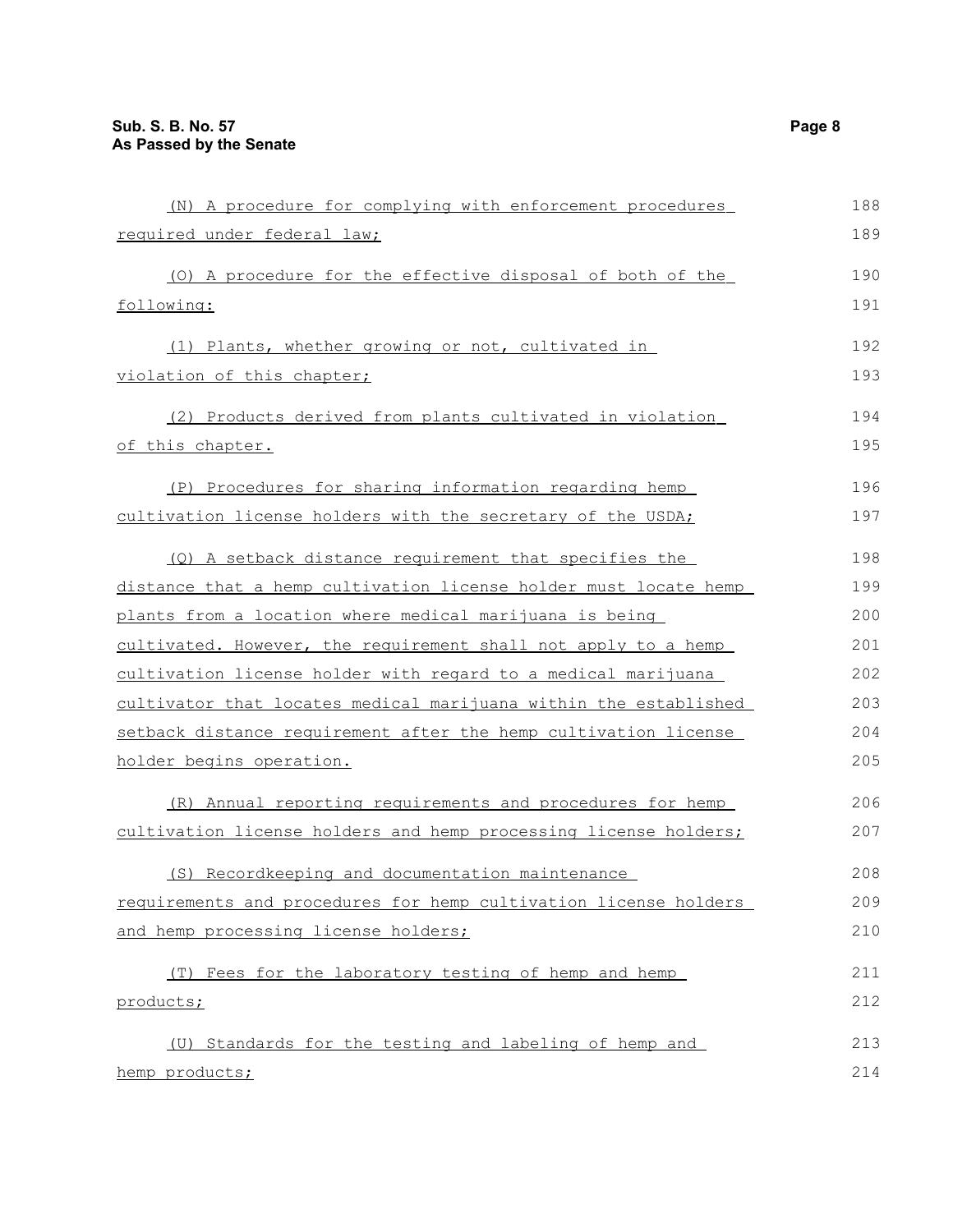| (V) Any other requirements or procedures necessary to            | 215 |
|------------------------------------------------------------------|-----|
| <u>administer and enforce this chapter.</u>                      | 216 |
| Sec. 928.04. (A) Except as authorized under division (A)         | 217 |
| (2) of section 928.02 of the Revised Code, no person shall       | 218 |
| cultivate hemp without a hemp cultivation license or process     | 219 |
| hemp to produce cannabidiol without a hemp processing license    | 220 |
| issued by the director of agriculture under this chapter.        | 221 |
| (B) No person who holds a hemp cultivation license or hemp       | 222 |
| processing license shall violate this chapter or rules adopted   | 223 |
| under it.                                                        | 224 |
| (C) No person subject to a corrective action plan issued         | 225 |
| by the director of agriculture under section 928.05 of the       | 226 |
| Revised Code shall fail to comply with the plan.                 | 227 |
| Sec. 928.05. (A) The director of agriculture shall issue a       | 228 |
| corrective action plan to any person that the director           | 229 |
| determines has negligently violated section 928.04 of the        | 230 |
| Revised Code. The director shall include in the corrective       | 231 |
| action plan both of the following:                               | 232 |
| (1) A reasonable date by which the person must correct the       | 233 |
| <u>violation;</u>                                                | 234 |
| (2) A requirement that the person report to the director         | 235 |
| regarding the person's compliance with the requirements of this  | 236 |
| chapter, rules adopted under it, and the corrective action plan  | 237 |
| for two calendar years immediately following the date of the     | 238 |
| <u>violation.</u>                                                | 239 |
| (B) If the director determines that a person negligently         | 240 |
| violated section 928.04 of the Revised Code three or more times  | 241 |
| in any five-year period, the director shall revoke the person's  | 242 |
| hemp cultivation license or hemp processing license, if any, and | 243 |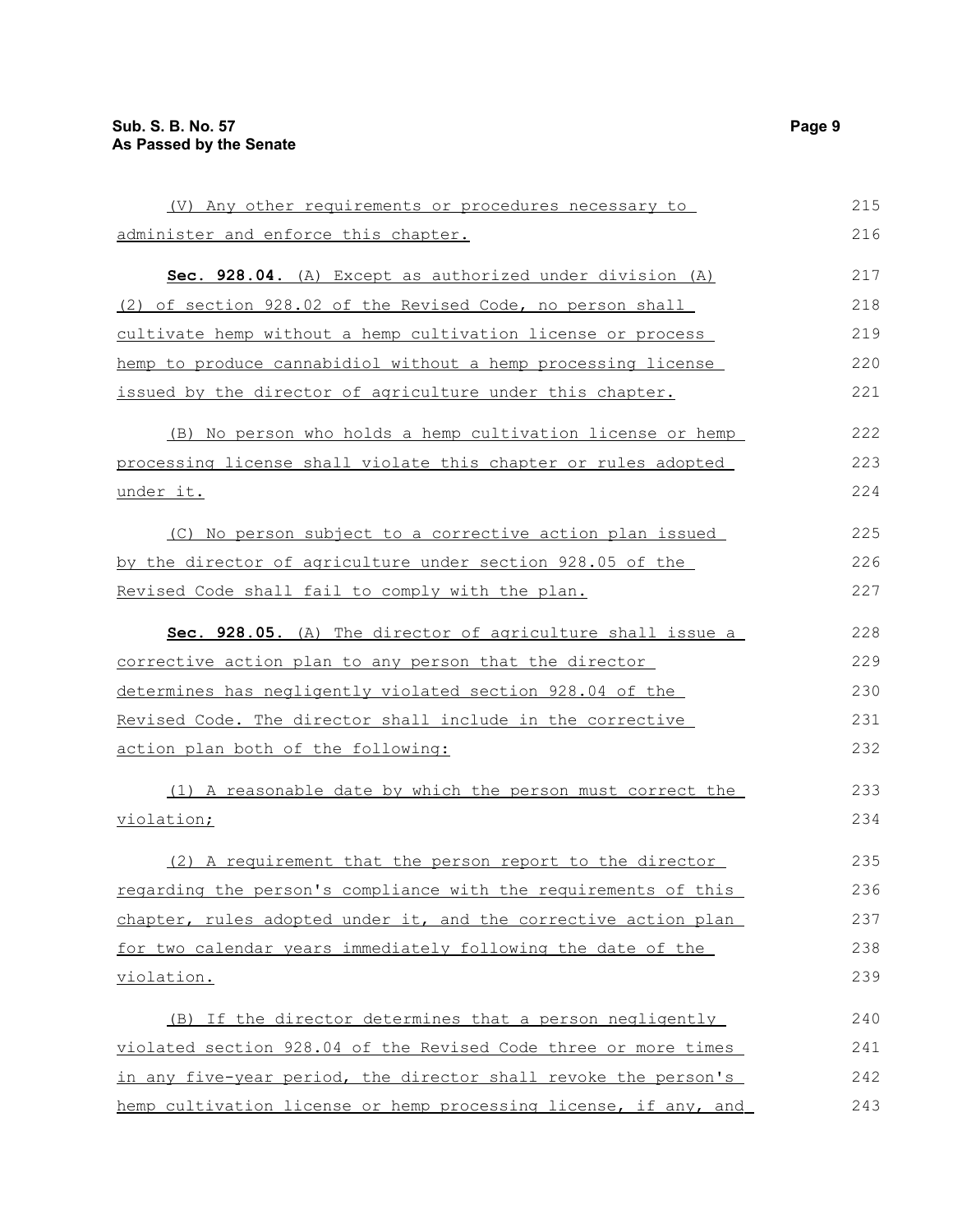| shall refuse to issue a hemp cultivation license or hemp         | 244 |
|------------------------------------------------------------------|-----|
| processing license to that person for a period of five years     | 245 |
| beginning on the date that the director determines that the      | 246 |
| person committed the most recent violation.                      | 247 |
| (C) The director shall report a person who the director          | 248 |
| determines has violated section 928.04 of the Revised Code with  | 249 |
| a culpable mental state greater than negligence to the attorney  | 250 |
| general, the United States attorney general, and the applicable  | 251 |
| county prosecutor.                                               | 252 |
| Sec. 928.06. There is hereby created in the state treasury       | 253 |
| the hemp program fund. The fund shall consist of all hemp        | 254 |
| cultivation license application fees, hemp processing license    | 255 |
| application fees, and fees for laboratory testing of hemp and    | 256 |
| hemp products collected under rules adopted under section 928.03 | 257 |
| of the Revised Code; money appropriated to the fund; and any     | 258 |
| other money received from gifts or federal grants. All           | 259 |
| investment earnings of the fund shall be credited to the fund.   | 260 |
| The director of agriculture shall use money in the fund to       | 261 |
| administer and enforce this chapter and rules adopted under it.  | 262 |
| Sec. 928.07. (A) The director of agriculture may enter at        | 263 |
| reasonable times upon any public or private property at which    | 264 |
| hemp is being cultivated or processed to produce cannabidiol for | 265 |
| the purpose of determining compliance with this chapter and      | 266 |
| rules adopted under it. The director may apply for and any judge | 267 |
| of an appropriate court of record may issue a search warrant,    | 268 |
| necessary to achieve the purposes of this chapter within the     | 269 |
| court's territorial jurisdiction.                                | 270 |
| (B) In addition to any other available remedies, the             | 271 |
| director of agriculture, the attorney general, or a county       | 272 |
| prosecutor may apply to a court of common pleas in the county    | 273 |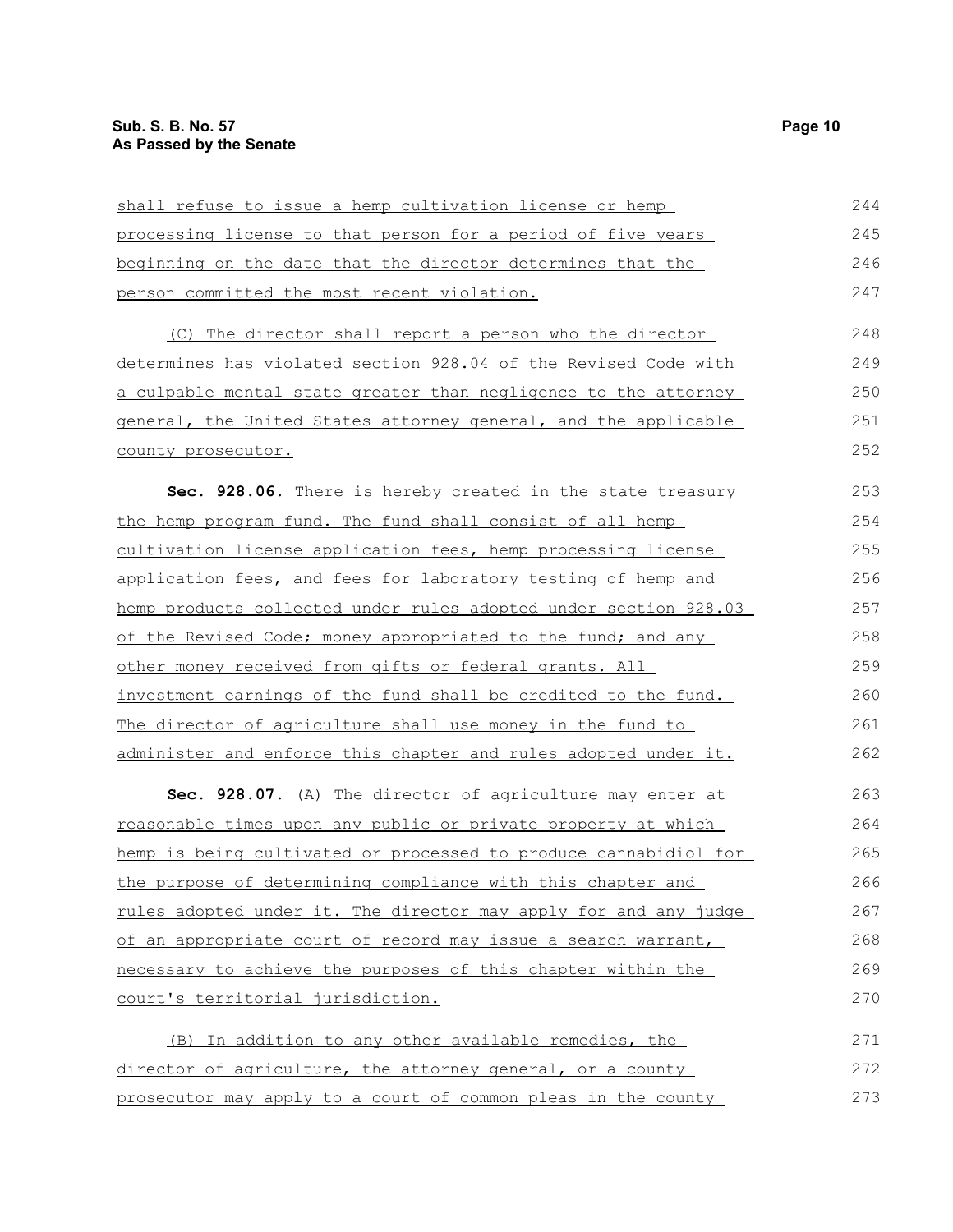| where any provision of section 928.04 of the Revised Code is     | 274 |
|------------------------------------------------------------------|-----|
| being violated for an injunction restraining any person from     | 275 |
| continuing the violation.                                        | 276 |
| Sec. 928.99. (A) Whoever recklessly violates section             | 277 |
| 928.04 of the Revised Code is quilty of the following:           | 278 |
| (1) For a first offense, a minor misdemeanor;                    | 279 |
| (2) For each subsequent offense, a misdemeanor of the            | 280 |
| fourth degree.                                                   | 281 |
| The court shall order an offender who is convicted of or         | 282 |
| pleads quilty to a third or subsequent offense ineligible to     | 283 |
| receive a hemp cultivation license or hemp processing license    | 284 |
| under this chapter. The court shall provide written notice of    | 285 |
| that order to the director of agriculture. Upon receipt of the   | 286 |
| notice, the director shall revoke any hemp cultivation license   | 287 |
| or hemp processing license that the offender holds and shall     | 288 |
| refuse to issue a hemp cultivation license or hemp processing    | 289 |
| license to the offender beginning on the date of the court       | 290 |
| <u>order.</u>                                                    | 291 |
| (B) The prosecuting attorney of the applicable county or         | 292 |
| the attorney general may prosecute an action under this section. | 293 |
| Sec. 3719.01. As used in this chapter:                           | 294 |
| (A) "Administer" means the direct application of a drug,         | 295 |
| whether by injection, inhalation, ingestion, or any other means  | 296 |
| to a person or an animal.                                        | 297 |
| (B) "Drug enforcement administration" means the drug             | 298 |
| enforcement administration of the United States department of    | 299 |
| justice or its successor agency.                                 | 300 |
| (C) "Controlled substance" means a drug, compound,               | 301 |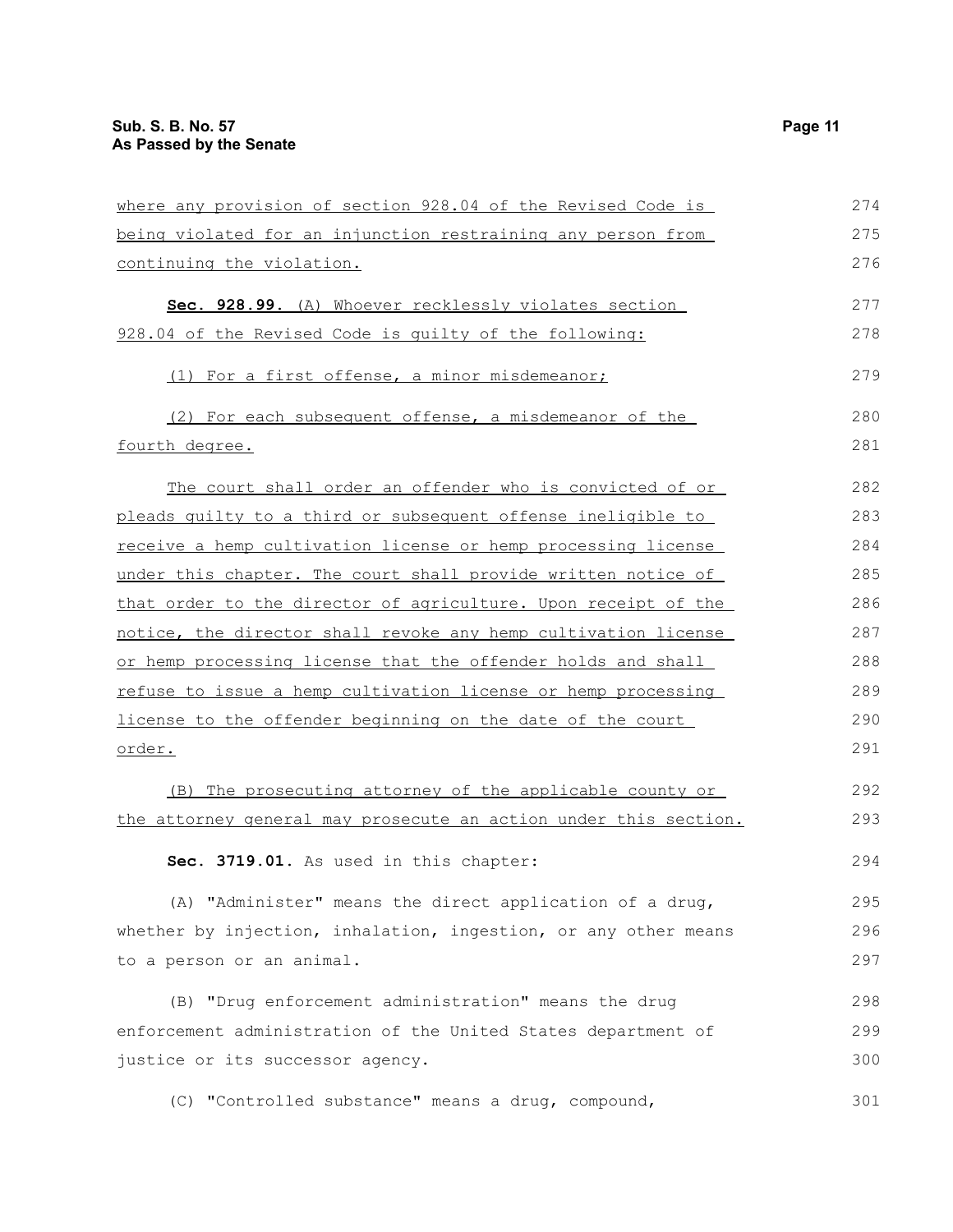| mixture, preparation, or substance included in schedule I, II,   | 302 |
|------------------------------------------------------------------|-----|
| III, IV, or V.                                                   | 303 |
| (D) "Dangerous drug" has the same meaning as in section          | 304 |
| 4729.01 of the Revised Code.                                     | 305 |
| (E) "Dispense" means to sell, leave with, give away,             | 306 |
| dispose of, or deliver.                                          | 307 |
| (F) "Distribute" means to deal in, ship, transport, or           | 308 |
| deliver but does not include administering or dispensing a drug. | 309 |
| (G) "Drug" has the same meaning as in section 4729.01 of         | 310 |
| the Revised Code.                                                | 311 |
| (H) "Drug abuse offense," "felony drug abuse offense,"           | 312 |
| "cocaine," and "hashish" have the same meanings as in section    | 313 |
| 2925.01 of the Revised Code.                                     | 314 |
| (I) "Federal drug abuse control laws" means the                  | 315 |
| "Comprehensive Drug Abuse Prevention and Control Act of 1970,"   | 316 |
| 84 Stat. 1242, 21 U.S.C. 801, as amended.                        | 317 |
| (J) "Hospital" means an institution for the care and             | 318 |
| treatment of the sick and injured that is certified by the       | 319 |
| department of health and approved by the state board of pharmacy | 320 |
| as proper to be entrusted with the custody of controlled         | 321 |
| substances and the professional use of controlled substances.    | 322 |
| (K) "Hypodermic" means a hypodermic syringe or needle, or        | 323 |
| other instrument or device for the injection of medication.      | 324 |
| (L) "Isomer," except as otherwise expressly stated, means        | 325 |
| the optical isomer.                                              | 326 |
| (M) "Laboratory" means a laboratory approved by the state        | 327 |

board of pharmacy as proper to be entrusted with the custody of 328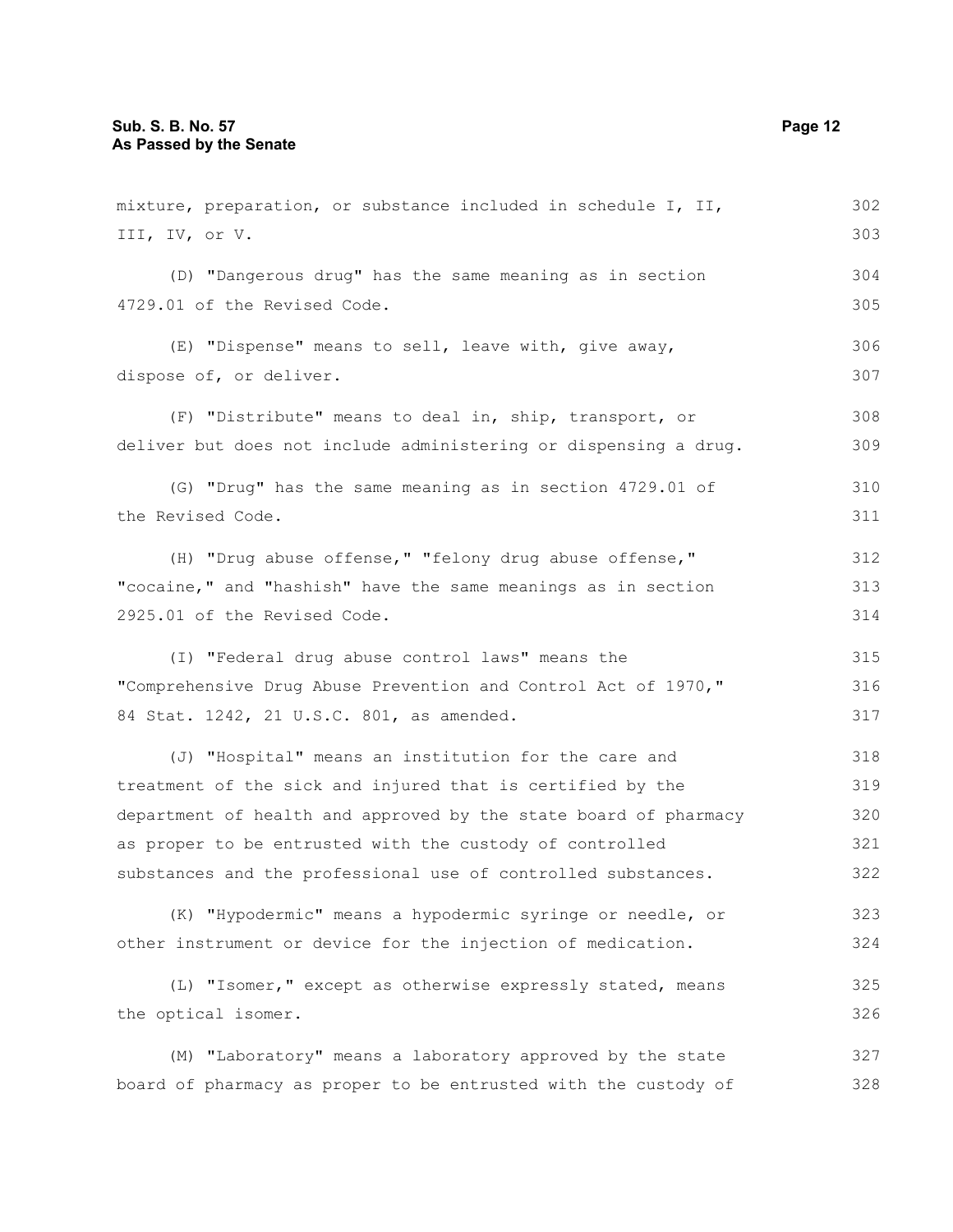controlled substances and the use of controlled substances for scientific and clinical purposes and for purposes of instruction. (N) "Manufacturer" means a person who manufactures a controlled substance, as "manufacture" is defined in section 3715.01 of the Revised Code. (O) "Marihuana" means all parts of a plant of the genus cannabis, whether growing or not; the seeds of a plant of that type; the resin extracted from a part of a plant of that type; and every compound, manufacture, salt, derivative, mixture, or preparation of a plant of that type or of its seeds or resin. "Marihuana" does not include the mature stalks of the plant, fiber produced from the stalks, oils or cake made from the seeds of the plant, or any other compound, manufacture, salt, derivative, mixture, or preparation of the mature stalks, except the resin extracted from the mature stalks, fiber, oil or cake, or the sterilized seed of the plant that is incapable of germination. "Marihuana" does not include hemp or a hemp product. (P) "Narcotic drugs" means coca leaves, opium, 329 330 331 332 333 334 335 336 337 338 339 340 341 342 343 344 345 346 347 348 349

isonipecaine, amidone, isoamidone, ketobemidone, as defined in this division, and every substance not chemically distinguished from them and every drug, other than cannabis, that may be included in the meaning of "narcotic drug" under the federal drug abuse control laws. As used in this division: 350 351 352 353

(1) "Coca leaves" includes cocaine and any compound, manufacture, salt, derivative, mixture, or preparation of coca leaves, except derivatives of coca leaves, that does not contain cocaine, ecgonine, or substances from which cocaine or ecgonine may be synthesized or made. 354 355 356 357 358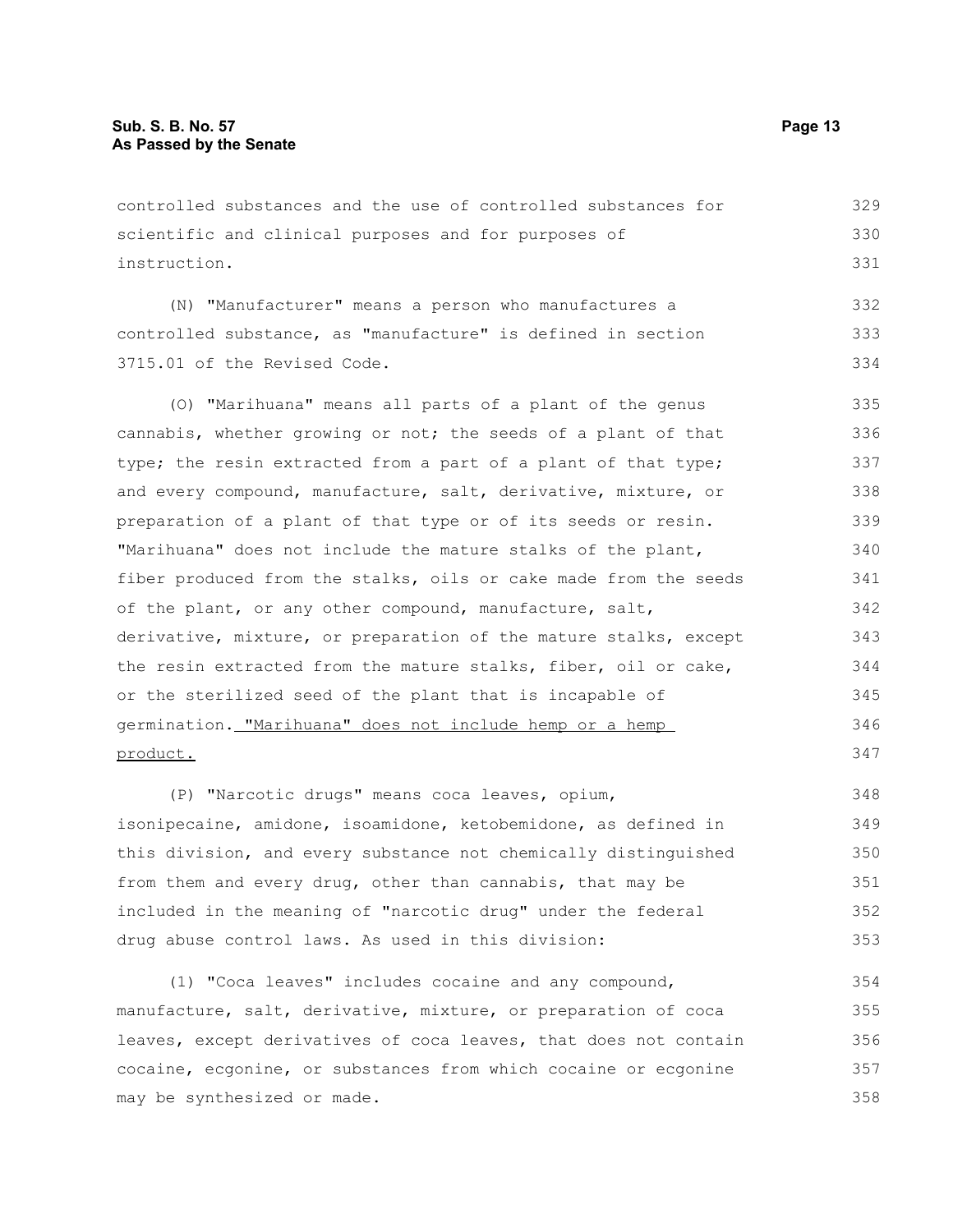(2) "Isonipecaine" means any substance identified chemically as 1-methyl-4-phenyl-piperidine-4-carboxylic acid ethyl ester, or any salt thereof, by whatever trade name designated. 359 360 361 362

(3) "Amidone" means any substance identified chemically as 4-4-diphenyl-6-dimethylamino-heptanone-3, or any salt thereof, by whatever trade name designated. 363 364 365

(4) "Isoamidone" means any substance identified chemically as 4-4-diphenyl-5-methyl-6-dimethylaminohexanone-3, or any salt thereof, by whatever trade name designated. 366 367 368

(5) "Ketobemidone" means any substance identified chemically as 4-(3-hydroxyphenyl)-1-methyl-4-piperidyl ethyl ketone hydrochloride, or any salt thereof, by whatever trade name designated. 369 370 371 372

(Q) "Official written order" means an order written on a form provided for that purpose by the director of the United States drug enforcement administration, under any laws of the United States making provision for the order, if the order forms are authorized and required by federal law.

(R) "Opiate" means any substance having an addictionforming or addiction-sustaining liability similar to morphine or being capable of conversion into a drug having addiction-forming or addiction-sustaining liability. "Opiate" does not include, unless specifically designated as controlled under section 3719.41 of the Revised Code, the dextrorotatory isomer of 3 methoxy-N-methylmorphinan and its salts (dextro-methorphan). "Opiate" does include its racemic and levoratory forms. 378 379 380 381 382 383 384 385

(S) "Opium poppy" means the plant of the species papaver somniferum L., except its seeds. 386 387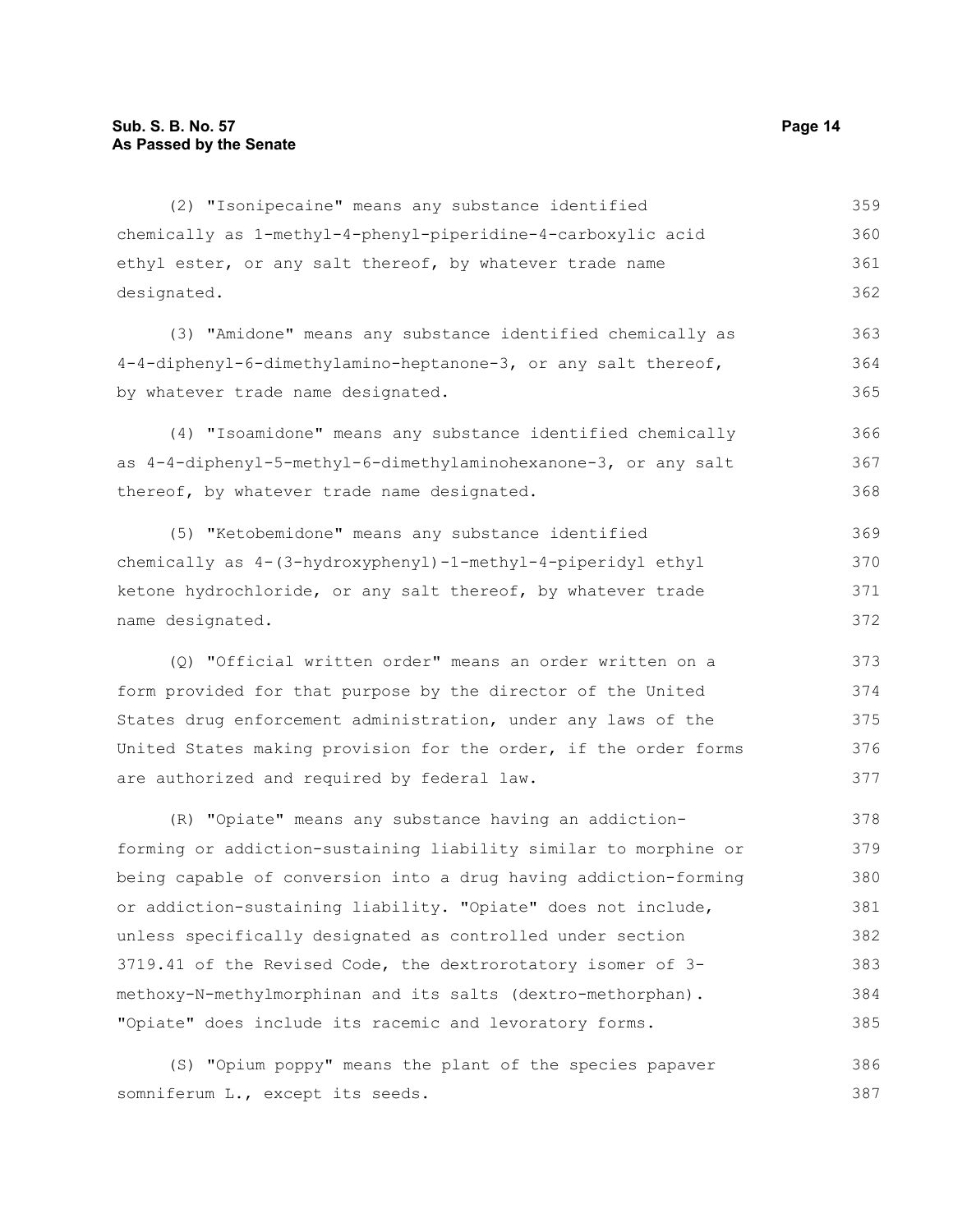(T) "Person" means any individual, corporation, government, governmental subdivision or agency, business trust, estate, trust, partnership, association, or other legal entity. (U) "Pharmacist" means a person licensed under Chapter 4729. of the Revised Code to engage in the practice of pharmacy. (V) "Pharmacy" has the same meaning as in section 4729.01 of the Revised Code. (W) "Poison" means any drug, chemical, or preparation likely to be deleterious or destructive to adult human life in quantities of four grams or less. (X) "Poppy straw" means all parts, except the seeds, of the opium poppy, after mowing. (Y) "Licensed health professional authorized to prescribe drugs," "prescriber," and "prescription" have the same meanings as in section 4729.01 of the Revised Code. (Z) "Registry number" means the number assigned to each person registered under the federal drug abuse control laws. (AA) "Sale" includes delivery, barter, exchange, transfer, or gift, or offer thereof, and each transaction of those natures made by any person, whether as principal, proprietor, agent, servant, or employee. (BB) "Schedule I," "schedule II," "schedule III," "schedule IV," and "schedule V" mean controlled substance schedules I, II, III, IV, and V, respectively, established 388 389 390 391 392 393 394 395 396 397 398 399 400 401 402 403 404 405 406 407 408 409 410 411

(CC) "Wholesaler" means a person who, on official written orders other than prescriptions, supplies controlled substances 414 415

pursuant to section 3719.41 of the Revised Code, as amended pursuant to section 3719.43 or 3719.44 of the Revised Code.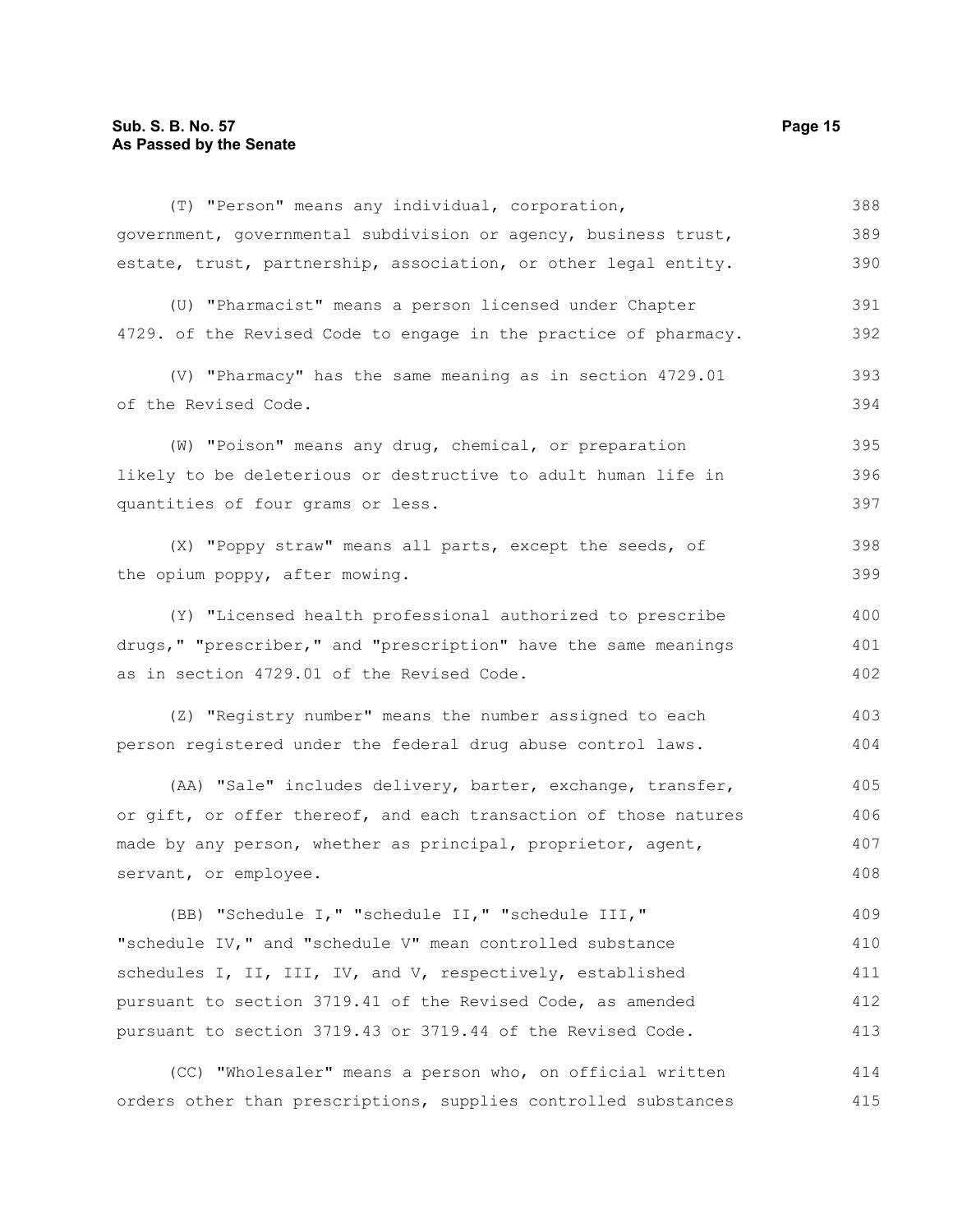that the person has not manufactured, produced, or prepared personally and includes a "wholesale distributor of dangerous drugs" as defined in section 4729.01 of the Revised Code. (DD) "Animal shelter" means a facility operated by a humane society or any society organized under Chapter 1717. of the Revised Code or a dog pound operated pursuant to Chapter 955. of the Revised Code. (EE) "Terminal distributor of dangerous drugs" has the same meaning as in section 4729.01 of the Revised Code. (FF) "Category III license" means a license issued to a terminal distributor of dangerous drugs as set forth in section 4729.54 of the Revised Code. (GG) "Prosecutor" has the same meaning as in section 2935.01 of the Revised Code. (HH)(1) "Controlled substance analog" means, except as provided in division (HH)(2) of this section, a substance to which both of the following apply: (a) The chemical structure of the substance is substantially similar to the structure of a controlled substance in schedule I or II. (b) One of the following applies regarding the substance: (i) The substance has a stimulant, depressant, or hallucinogenic effect on the central nervous system that is substantially similar to or greater than the stimulant, depressant, or hallucinogenic effect on the central nervous system of a controlled substance in schedule I or II. 416 417 418 419 420 421 422 423 424 425 426 427 428 429 430 431 432 433 434 435 436 437 438 439 440 441

(ii) With respect to a particular person, that person represents or intends the substance to have a stimulant, 442 443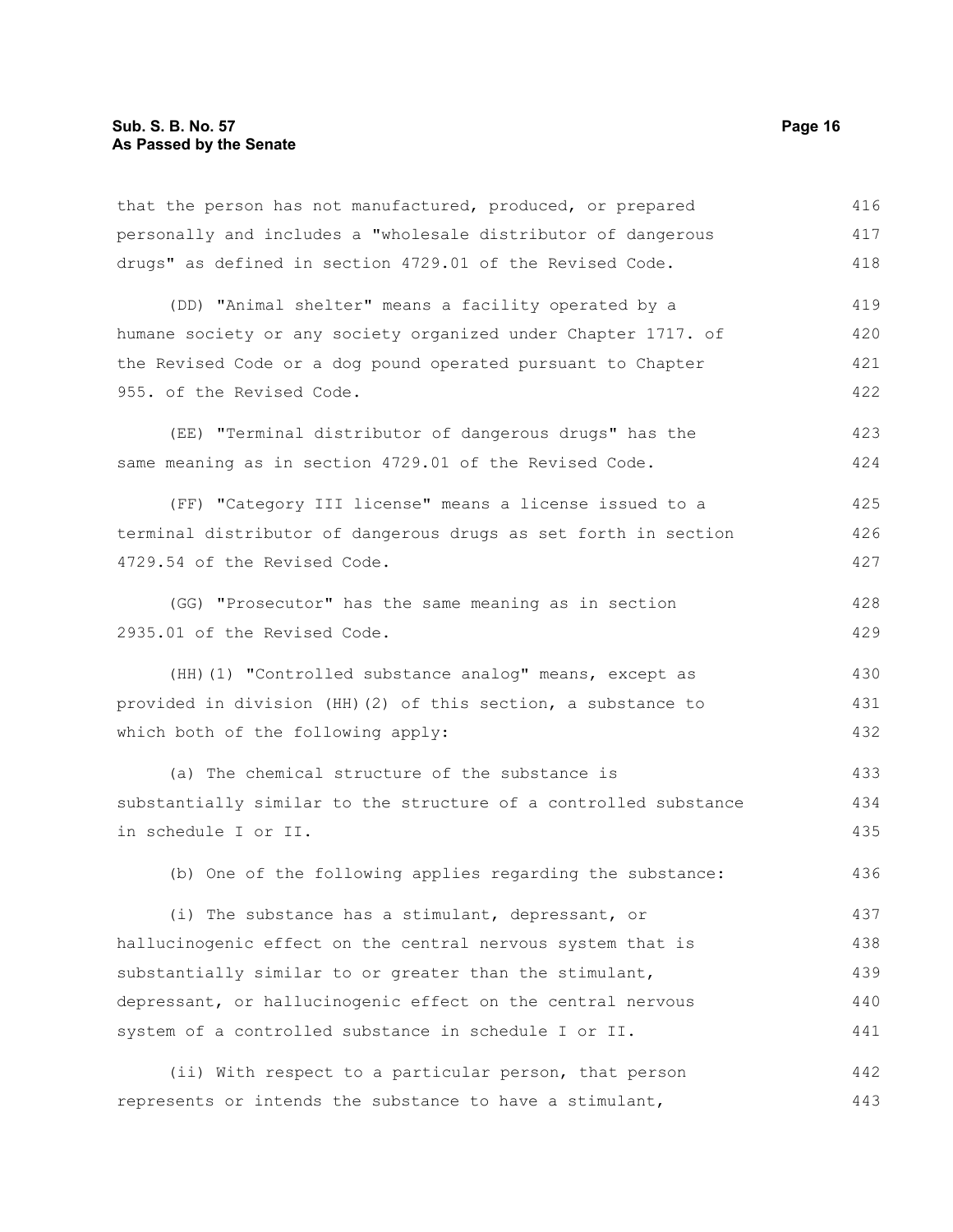depressant, or hallucinogenic effect on the central nervous system that is substantially similar to or greater than the stimulant, depressant, or hallucinogenic effect on the central nervous system of a controlled substance in schedule I or II. (2) "Controlled substance analog" does not include any of the following: (a) A controlled substance; (b) Any substance for which there is an approved new drug application; (c) With respect to a particular person, any substance if an exemption is in effect for investigational use for that person pursuant to federal law to the extent that conduct with respect to that substance is pursuant to that exemption; (d) Any substance to the extent it is not intended for human consumption before the exemption described in division (HH)(2)(b) of this section takes effect with respect to that substance. (II) "Benzodiazepine" means a controlled substance that has United States food and drug administration approved labeling indicating that it is a benzodiazepine, benzodiazepine derivative, triazolobenzodiazepine, or triazolobenzodiazepine derivative, including the following drugs and their varying salt forms or chemical congeners: alprazolam, chlordiazepoxide hydrochloride, clobazam, clonazepam, clorazepate, diazepam, estazolam, flurazepam hydrochloride, lorazepam, midazolam, oxazepam, quazepam, temazepam, and triazolam. 444 445 446 447 448 449 450 451 452 453 454 455 456 457 458 459 460 461 462 463 464 465 466 467 468 469

(JJ) "Opioid analgesic" means a controlled substance that has analgesic pharmacologic activity at the opioid receptors of the central nervous system, including the following drugs and 470 471 472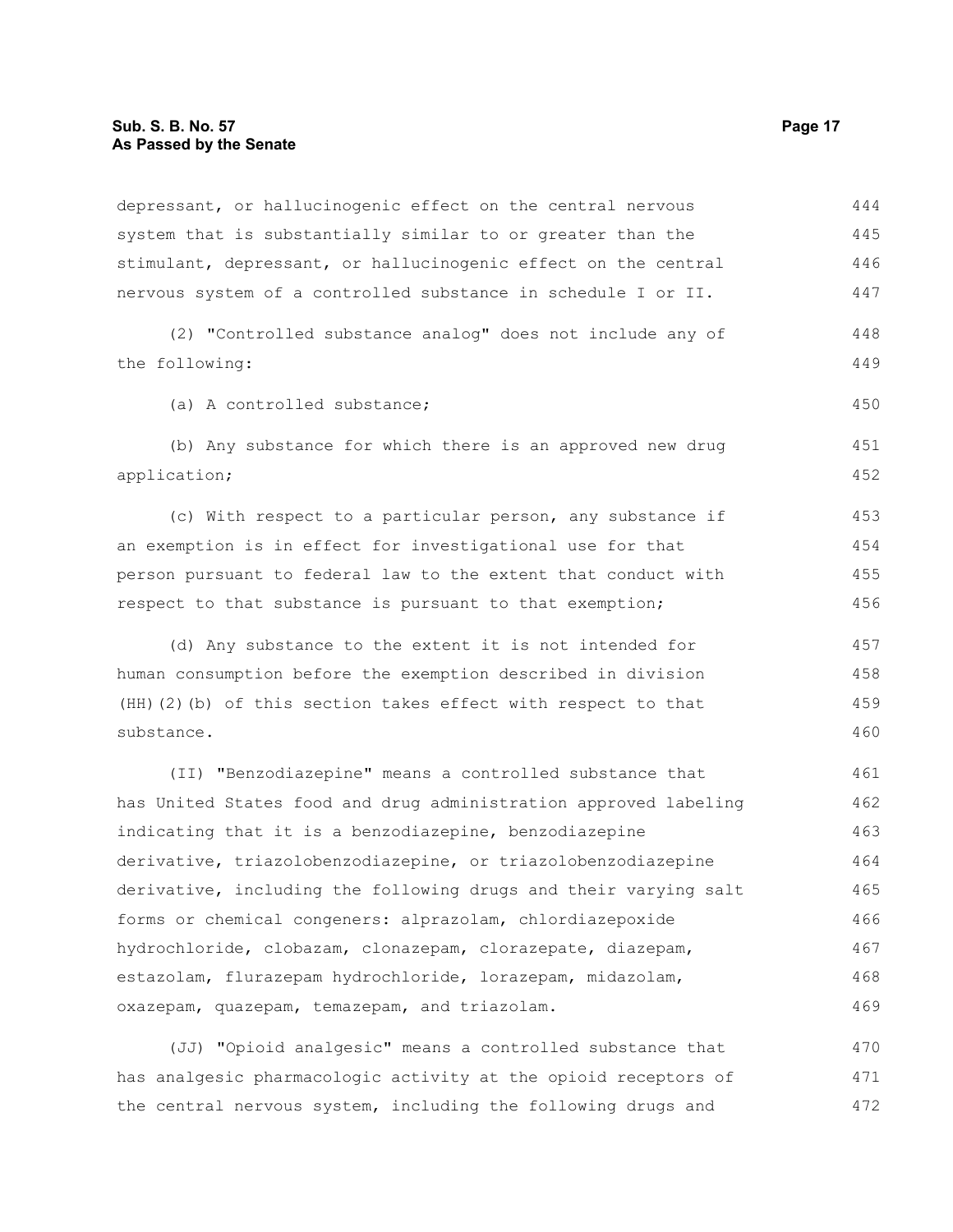| their varying salt forms or chemical congeners: buprenorphine,   | 473 |
|------------------------------------------------------------------|-----|
| butorphanol, codeine (including acetaminophen and other          | 474 |
| combination products), dihydrocodeine, fentanyl, hydrocodone     | 475 |
| (including acetaminophen combination products), hydromorphone,   | 476 |
| meperidine, methadone, morphine sulfate, oxycodone (including    | 477 |
| acetaminophen, aspirin, and other combination products),         | 478 |
| oxymorphone, tapentadol, and tramadol.                           | 479 |
| (KK) "Emergency facility" means a hospital emergency             | 480 |
| department or any other facility that provides emergency care.   | 481 |
| (LL) "Hemp" and "hemp product" have the same meanings as         | 482 |
| in section 928.01 of the Revised Code.                           | 483 |
| Sec. 3719.41. Controlled substance schedules I, II, III,         | 484 |
| IV, and V are hereby established, which schedules include the    | 485 |
| following, subject to amendment pursuant to section 3719.43 or   | 486 |
| 3719.44 of the Revised Code.                                     | 487 |
| SCHEDULE I                                                       | 488 |
| (A) Narcotics-opiates                                            | 489 |
| Any of the following opiates, including their isomers,           | 490 |
| esters, ethers, salts, and salts of isomers, esters, and ethers, | 491 |
| unless specifically excepted under federal drug abuse control    | 492 |
| laws, whenever the existence of these isomers, esters, ethers,   | 493 |
| and salts is possible within the specific chemical designation:  | 494 |
| (1) Acetyl-alpha-methylfentanyl (N-[1-(1-methyl-2-               | 495 |
| phenethyl)-4-piperidinyl]-N-phenylacetamide);                    | 496 |
| (2) Acetylmethadol;                                              | 497 |
| (3) Allylprodine;                                                | 498 |
| (4) Alphacetylmethadol (except levo-alphacetylmethadol,          | 499 |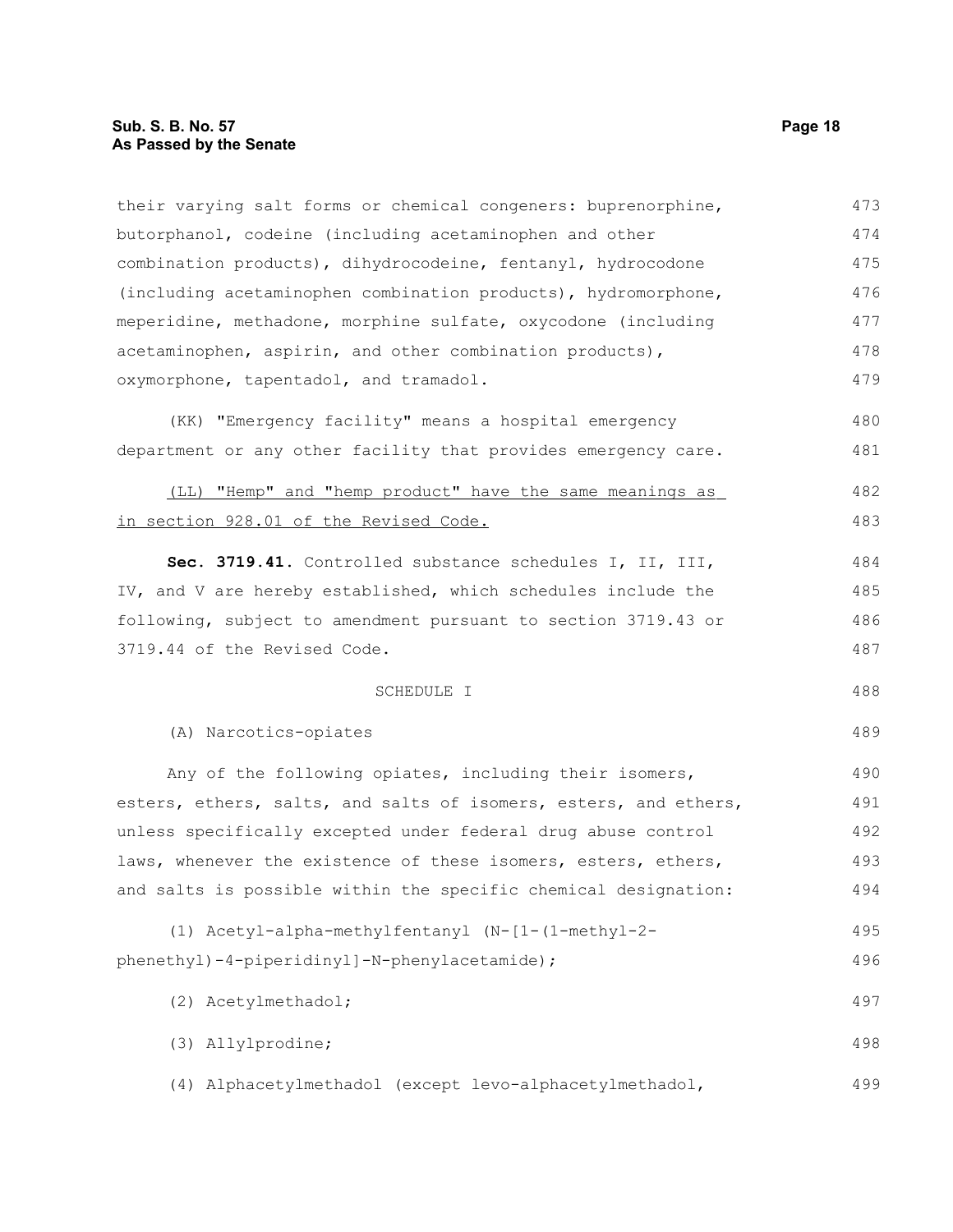| also known as levo-alpha-acetylmethadol, levomethadyl acetate, | 500 |
|----------------------------------------------------------------|-----|
| or LAAM) ;                                                     | 501 |
| (5) Alphameprodine;                                            | 502 |
| (6) Alphamethadol;                                             | 503 |
| (7) Alpha-methylfentanyl (N-[1-(alpha-methyl-beta-             | 504 |
| phenyl)ethyl-4-piperidyl] propionanilide; 1-(1-methyl-2-       | 505 |
| phenylethyl)-4-(N-propanilido) piperidine);                    | 506 |
| (8) Alpha-methylthiofentanyl (N-[1-methyl-2-(2-                | 507 |
| thienyl)ethyl-4-piperidinyl]-N- phenylpropanamide);            | 508 |
| (9) Benzethidine;                                              | 509 |
| (10) Betacetylmethadol;                                        | 510 |
| (11) Beta-hydroxyfentanyl (N-[1-(2-hydroxy-2-phenethyl-4-      | 511 |
| piperidinyl]-N- phenylpropanamide);                            | 512 |
| (12) Beta-hydroxy-3-methylfentanyl (other name: N-[1-(2-       | 513 |
| hydroxy-2-phenethyl)-3-methyl-4-piperidinyl]-N-                | 514 |
| phenylpropanamide);                                            | 515 |
| (13) Betameprodine;                                            | 516 |
| (14) Betamethadol;                                             | 517 |
| (15) Betaprodine;                                              | 518 |
| (16) Clonitazene;                                              | 519 |
| (17) Dextromoramide;                                           | 520 |
| (18) Diampromide;                                              | 521 |
| (19) Diethylthiambutene;                                       | 522 |
| (20) Difenoxin;                                                | 523 |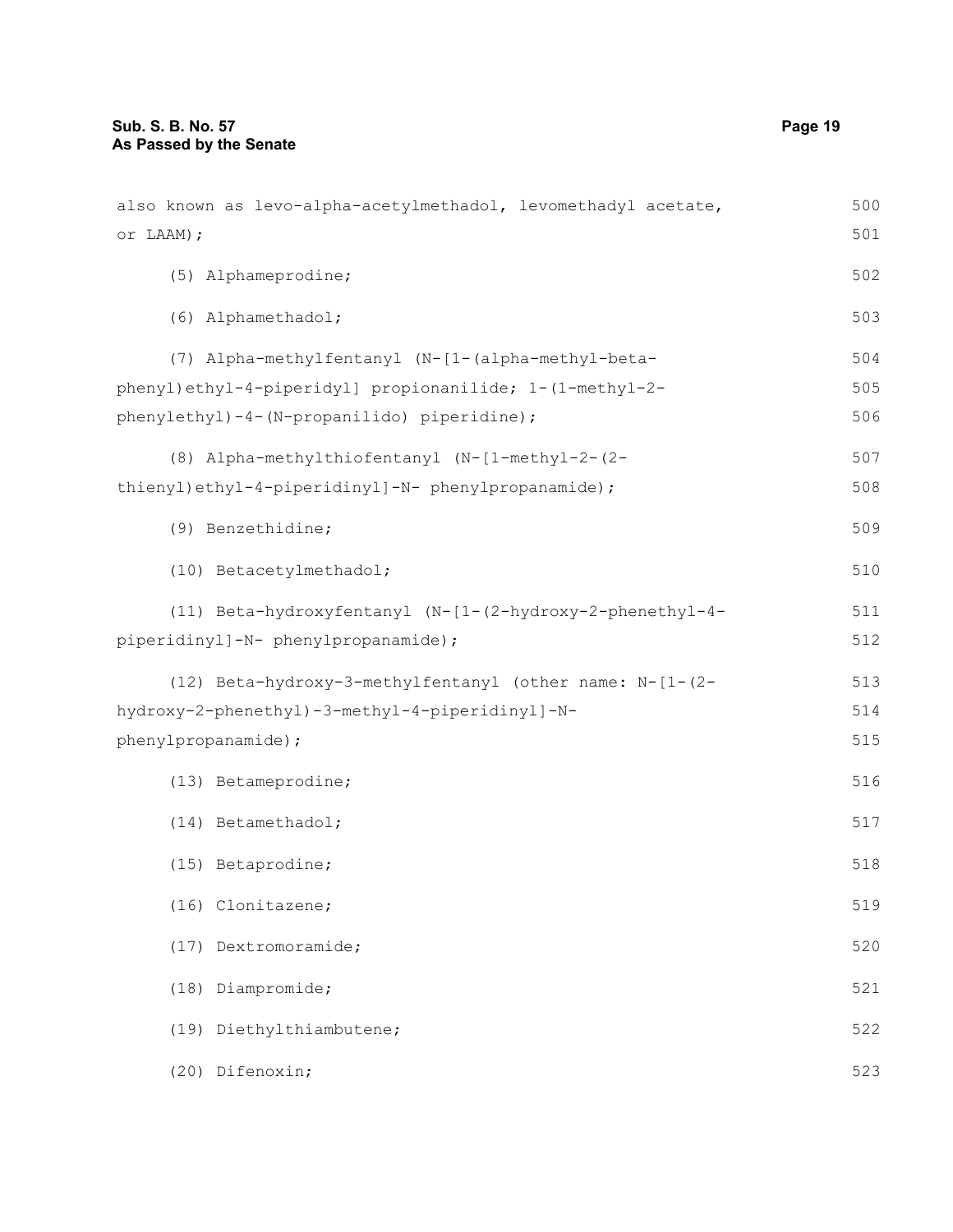| (21) Dimenoxadol;                                       | 524 |
|---------------------------------------------------------|-----|
| (22) Dimepheptanol;                                     | 525 |
| (23) Dimethylthiambutene;                               | 526 |
| (24) Dioxaphetyl butyrate;                              | 527 |
| (25) Dipipanone;                                        | 528 |
| (26) Ethylmethylthiambutene;                            | 529 |
| (27) Etonitazene;                                       | 530 |
| (28) Etoxeridine;                                       | 531 |
| (29) Furethidine;                                       | 532 |
| (30) Hydroxypethidine;                                  | 533 |
| (31) Ketobemidone;                                      | 534 |
| (32) Levomoramide;                                      | 535 |
| (33) Levophenacylmorphan;                               | 536 |
| (34) 3-methylfentanyl (N-[3-methyl-1-(2-phenylethyl)-4- | 537 |
| piperidyl]-N- phenylpropanamide);                       | 538 |
| (35) 3-methylthiofentanyl (N-[3-methyl-1-[2-            | 539 |
| (thienyl)ethyl]-4-piperidinyl]-N- phenylpropanamide);   | 540 |
| (36) Morpheridine;                                      | 541 |
| (37) MPPP (1-methyl-4-phenyl-4-propionoxypiperidine);   | 542 |
| (38) Noracymethadol;                                    | 543 |
| (39) Norlevorphanol;                                    | 544 |
| (40) Normethadone;                                      | 545 |
| (41) Norpipanone;                                       | 546 |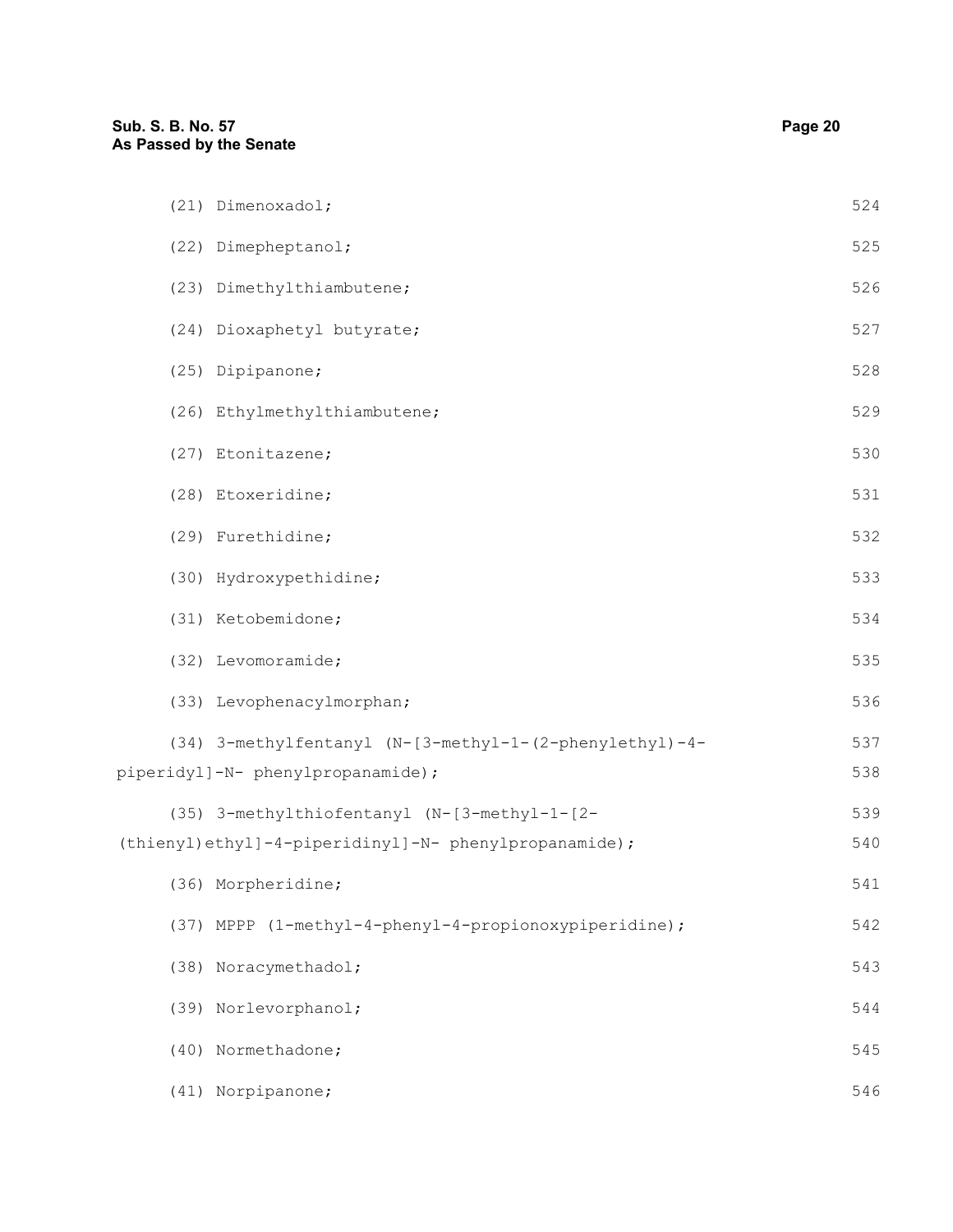| (42) Para-fluorofentanyl (N-(4-fluorophenyl)-N-[1-(2-           | 547 |
|-----------------------------------------------------------------|-----|
| phenethyl)-4-piperidinyl]propanamide;                           | 548 |
| (43) PEPAP (1-(2-phenethyl)-4-phenyl-4-acetoxypiperidine;       | 549 |
| (44) Phenadoxone;                                               | 550 |
| (45) Phenampromide;                                             | 551 |
| (46) Phenomorphan;                                              | 552 |
| (47) Phenoperidine;                                             | 553 |
| (48) Piritramide;                                               | 554 |
| (49) Proheptazine;                                              | 555 |
| (50) Properidine;                                               | 556 |
| (51) Propiram;                                                  | 557 |
| (52) Racemoramide;                                              | 558 |
| (53) Thiofentanyl (N-phenyl-N-[1-(2-thienyl)ethyl-4-            | 559 |
| piperidinyl]-propanamide;                                       | 560 |
| (54) Tilidine;                                                  | 561 |
| (55) Trimeperidine.                                             | 562 |
| (56) Except as otherwise provided in this section, any          | 563 |
| compound that meets all of the following fentanyl pharmacophore | 564 |
| requirements to bind at the mu receptor, as identified by a     | 565 |
| report from an established forensic laboratory:                 | 566 |
| (a) A chemical scaffold consisting of both of the               | 567 |
| following:                                                      | 568 |
| (i) A five, six, or seven member ring structure containing      | 569 |
| a nitrogen, whether or not further substituted;                 | 570 |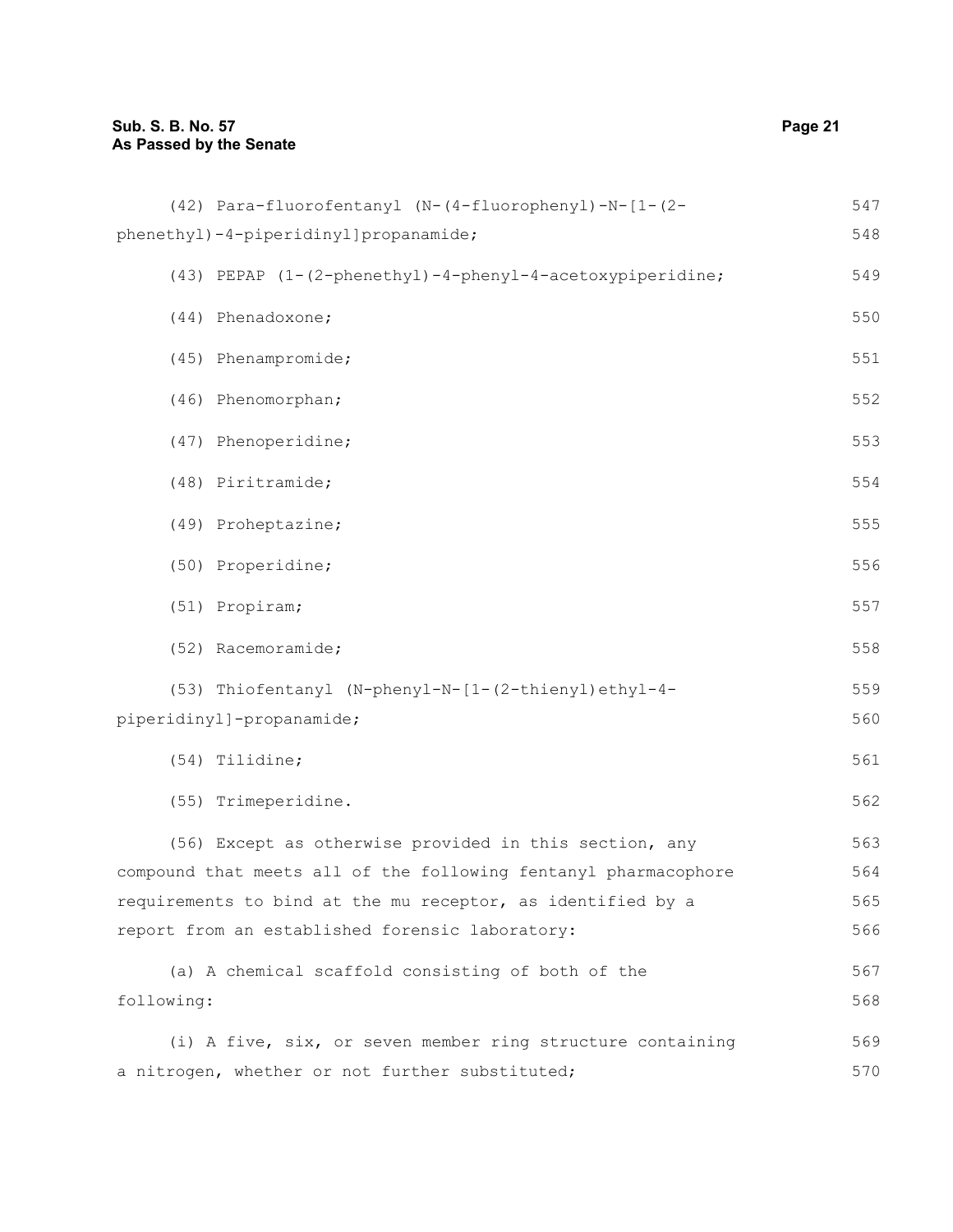## **Sub. S. B. No. 57 Page 22 As Passed by the Senate**

| (ii) An attached nitrogen to the ring, whether or not that      | 571 |
|-----------------------------------------------------------------|-----|
| nitrogen is enclosed in a ring structure, including an attached | 572 |
| aromatic ring or other lipophilic group to that nitrogen;       | 573 |
| (b) A polar functional group attached to the chemical           | 574 |
| scaffold, including but not limited to, a hydroxyl, ketone,     | 575 |
| amide, or ester;                                                | 576 |
| (c) An alkyl or aryl substitution off the ring nitrogen of      | 577 |
| the chemical scaffold; and                                      | 578 |
| (d) The compound has not been approved for medical use by       | 579 |
| the United States food and drug administration.                 | 580 |
| (B) Narcotics-opium derivatives                                 | 581 |
| Any of the following opium derivatives, including their         | 582 |
| salts, isomers, and salts of isomers, unless specifically       | 583 |
| excepted under federal drug abuse control laws, whenever the    | 584 |
| existence of these salts, isomers, and salts of isomers is      | 585 |
| possible within the specific chemical designation:              | 586 |
| (1) Acetorphine;                                                | 587 |
| (2) Acetyldihydrocodeine;                                       | 588 |
| (3) Benzylmorphine;                                             | 589 |
| (4) Codeine methylbromide;                                      | 590 |
| (5) Codeine-n-oxide;                                            | 591 |
| (6) Cyprenorphine;                                              | 592 |
| Desomorphine;<br>(7)                                            | 593 |
| Dihydromorphine;<br>(8)                                         | 594 |
| Drotebanol;<br>(9)                                              | 595 |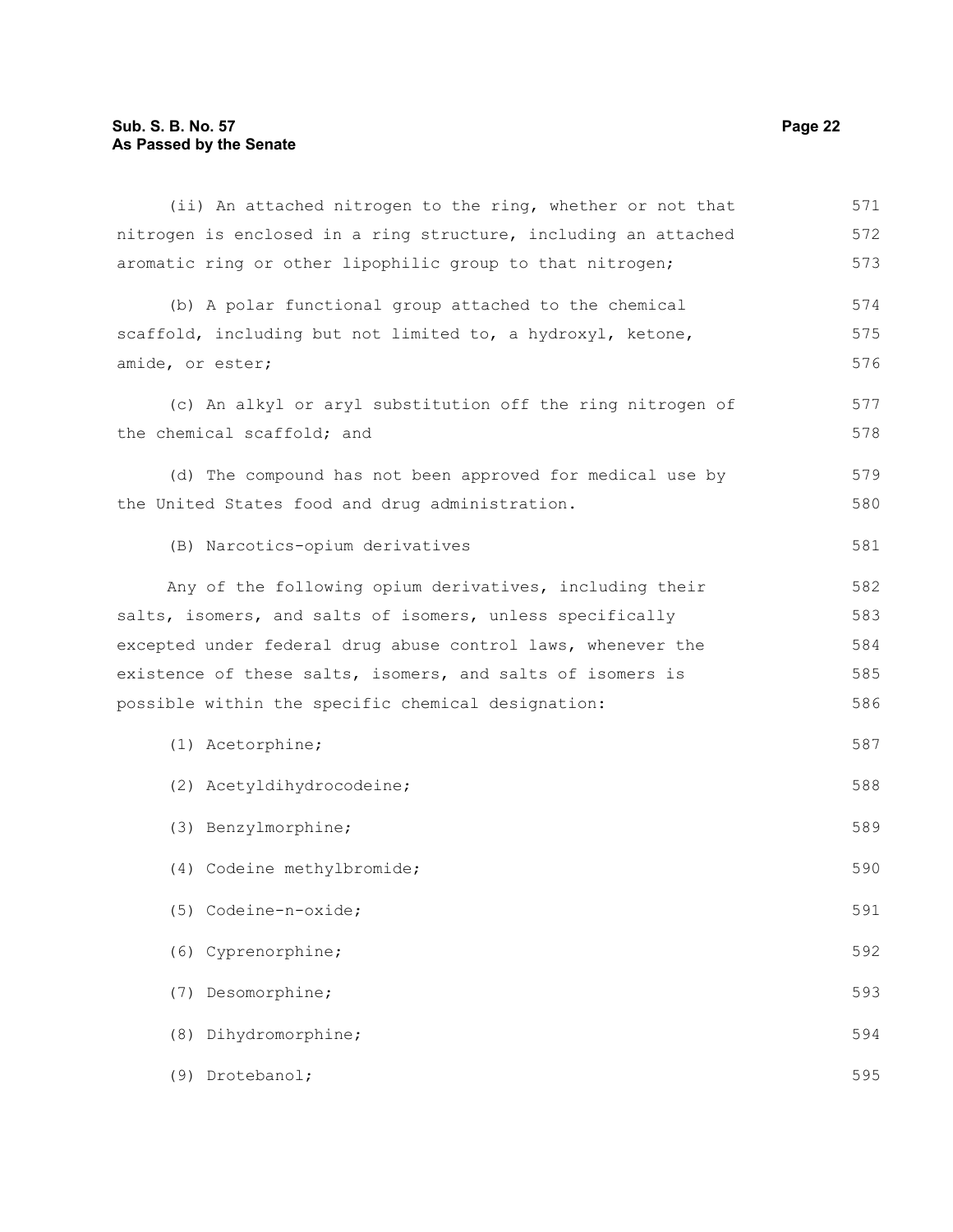| (10) Etorphine (except hydrochloride salt);                    | 596 |
|----------------------------------------------------------------|-----|
| (11) Heroin;                                                   | 597 |
| (12) Hydromorphinol;                                           | 598 |
| (13) Methyldesorphine;                                         | 599 |
| (14) Methyldihydromorphine;                                    | 600 |
| (15) Morphine methylbromide;                                   | 601 |
| (16) Morphine methylsulfonate;                                 | 602 |
| (17) Morphine-n-oxide;                                         | 603 |
| (18) Myrophine;                                                | 604 |
| (19) Nicocodeine;                                              | 605 |
| (20) Nicomorphine;                                             | 606 |
| (21) Normorphine;                                              | 607 |
| (22) Pholcodine;                                               | 608 |
| (23) Thebacon.                                                 | 609 |
| (C) Hallucinogens                                              | 610 |
| Any material, compound, mixture, or preparation that           | 611 |
| contains any quantity of the following hallucinogenic          | 612 |
| substances, including their salts, isomers, and salts of       | 613 |
| isomers, unless specifically excepted under federal drug abuse | 614 |
| control laws, whenever the existence of these salts, isomers,  | 615 |
| and salts of isomers is possible within the specific chemical  | 616 |
| designation. For the purposes of this division only, "isomer"  | 617 |
| includes the optical isomers, position isomers, and geometric  | 618 |
| isomers.                                                       | 619 |
| (1) Alpha-ethyltryptamine (some trade or other names:          | 620 |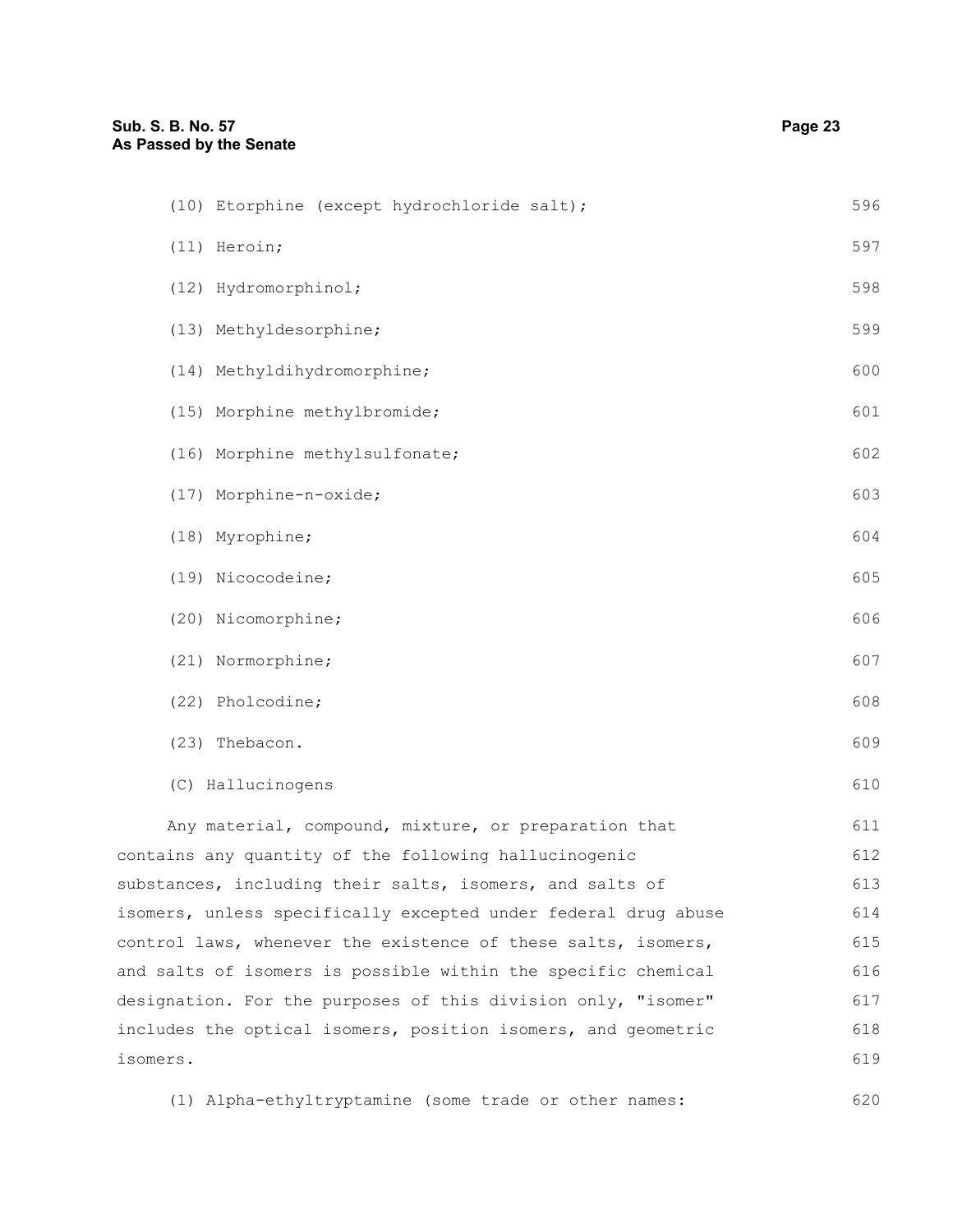etryptamine; Monase; alpha-ethyl-1H-indole-3-ethanamine; 3-(2 aminobutyl) indole; alpha-ET; and AET); (2) 4-bromo-2,5-dimethoxyamphetamine (some trade or other names: 4-bromo-2,5-dimethoxy-alpha-methyphenethylamine; 4-bromo-2,5-DMA); (3) 4-bromo-2,5-dimethoxyphenethylamine (some trade or other names: 2-(4-bromo-2,5-dimethoxyphenyl)-1-aminoethane; alpha-desmethyl DOB; 2C-B, Nexus); (4) 2,5-dimethoxyamphetamine (some trade or other names: 2,5-dimethoxy-alpha-methylphenethylamine; 2,5-DMA); (5) 2,5-dimethoxy-4-ethylamphetamine (some trade or other names: DOET); (6) 4-methoxyamphetamine (some trade or other names: 4 methoxy-alpha-methylphenethylamine; paramethoxyamphetamine; PMA); (7) 5-methoxy-3,4-methylenedioxy-amphetamine; (8) 4-methyl-2,5-dimethoxy-amphetamine (some trade or other names: 4-methyl-2,5-dimethoxy-alpha-methylphenethylamine; "DOM" and "STP"); (9) 3,4-methylenedioxy amphetamine (MDA); (10) 3,4-methylenedioxymethamphetamine (MDMA); (11) 3,4-methylenedioxy-N-ethylamphetamine (also known as N-ethyl-alpha-methyl-3,4(methylenedioxy)phenethylamine, N-ethyl MDA, MDE, MDEA); (12) N-hydroxy-3,4-methylenedioxyamphetamine (also known as N-hydroxy-alpha-methyl-3,4(methylenedioxy)phenethylamine and N-hydroxy MDA); 621 622 623 624 625 626 627 628 629 630 631 632 633 634 635 636 637 638 639 640 641 642 643 644 645 646 647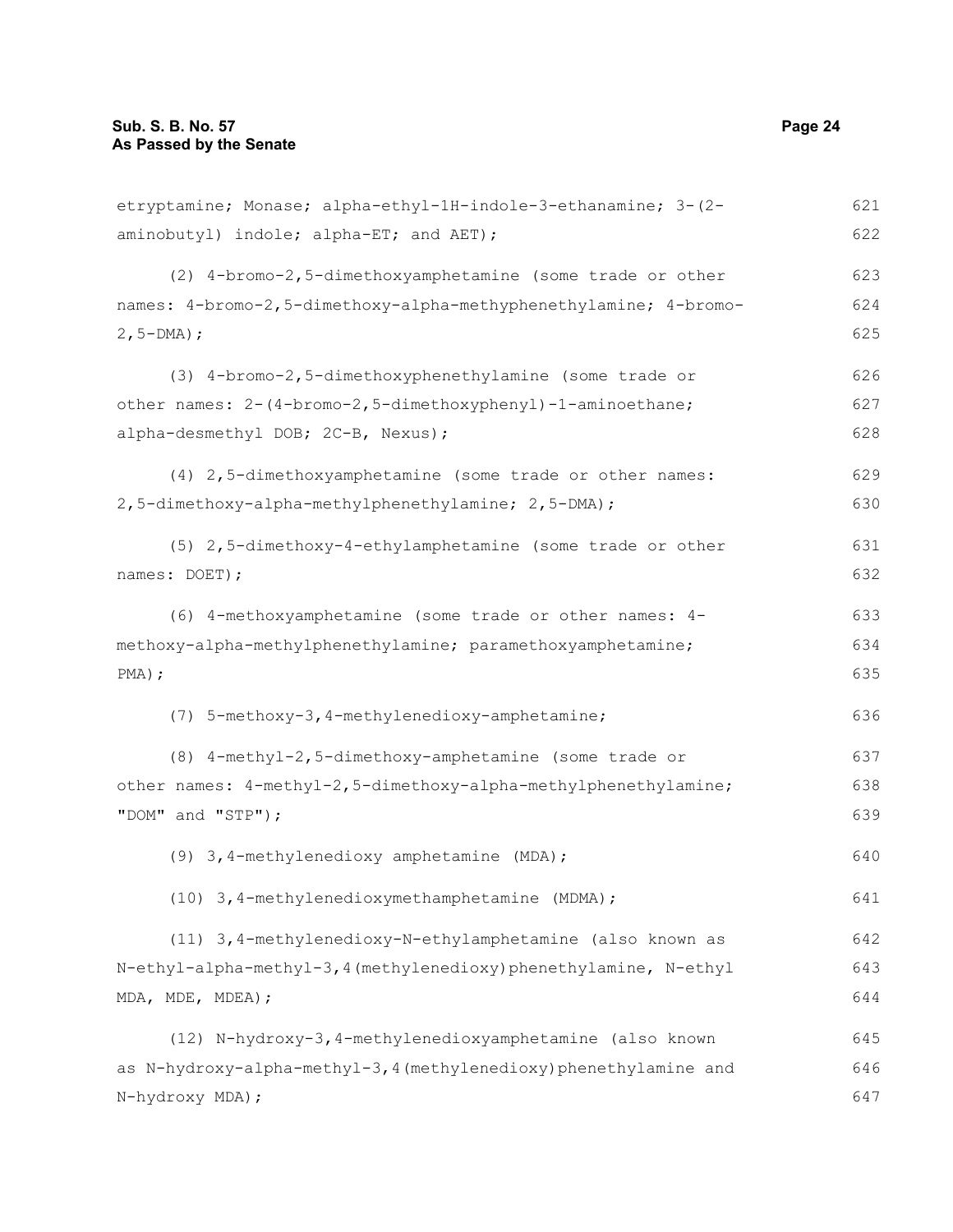(13) 3,4,5-trimethoxy amphetamine; (14) Bufotenine (some trade or other names: 3-(betadimethylaminoethyl)-5-hydroxyindole; 3-(2-dimethylaminoethyl)-5 indolol; N, N-dimethylserotonin; 5-hydroxy-N, Ndimethyltryptamine; mappine); (15) Diethyltryptamine (some trade or other names: N, Ndiethyltryptamine; DET); (16) Dimethyltryptamine (some trade or other names: DMT); (17) Ibogaine (some trade or other names: 7-ethyl-6,6beta,7,8,9,10,12,13-octahydro-2-methoxy-6,9-methano- 5Hpyrido[1',2':1,2] azepino [5, 4-b] indole; tabernanthe iboga); (18) Lysergic acid diethylamide; (19) Marihuana; (20) Mescaline; (21) Parahexyl (some trade or other names: 3-hexyl-1 hydroxy-7,8,9,10-tetrahydro-6,6,9-trimethyl-6Hdibenzo[b,d]pyran; synhexyl); (22) Peyote (meaning all parts of the plant presently classified botanically as "Lophophora williamsii Lemaire," whether growing or not, the seeds of that plant, any extract from any part of that plant, and every compound, manufacture, salts, derivative, mixture, or preparation of that plant, its seeds, or its extracts); (23) N-ethyl-3-piperidyl benzilate; (24) N-methyl-3-piperidyl benzilate; 648 649 650 651 652 653 654 655 656 657 658 659 660 661 662 663 664 665 666 667 668 669 670 671 672

(25) Psilocybin; 673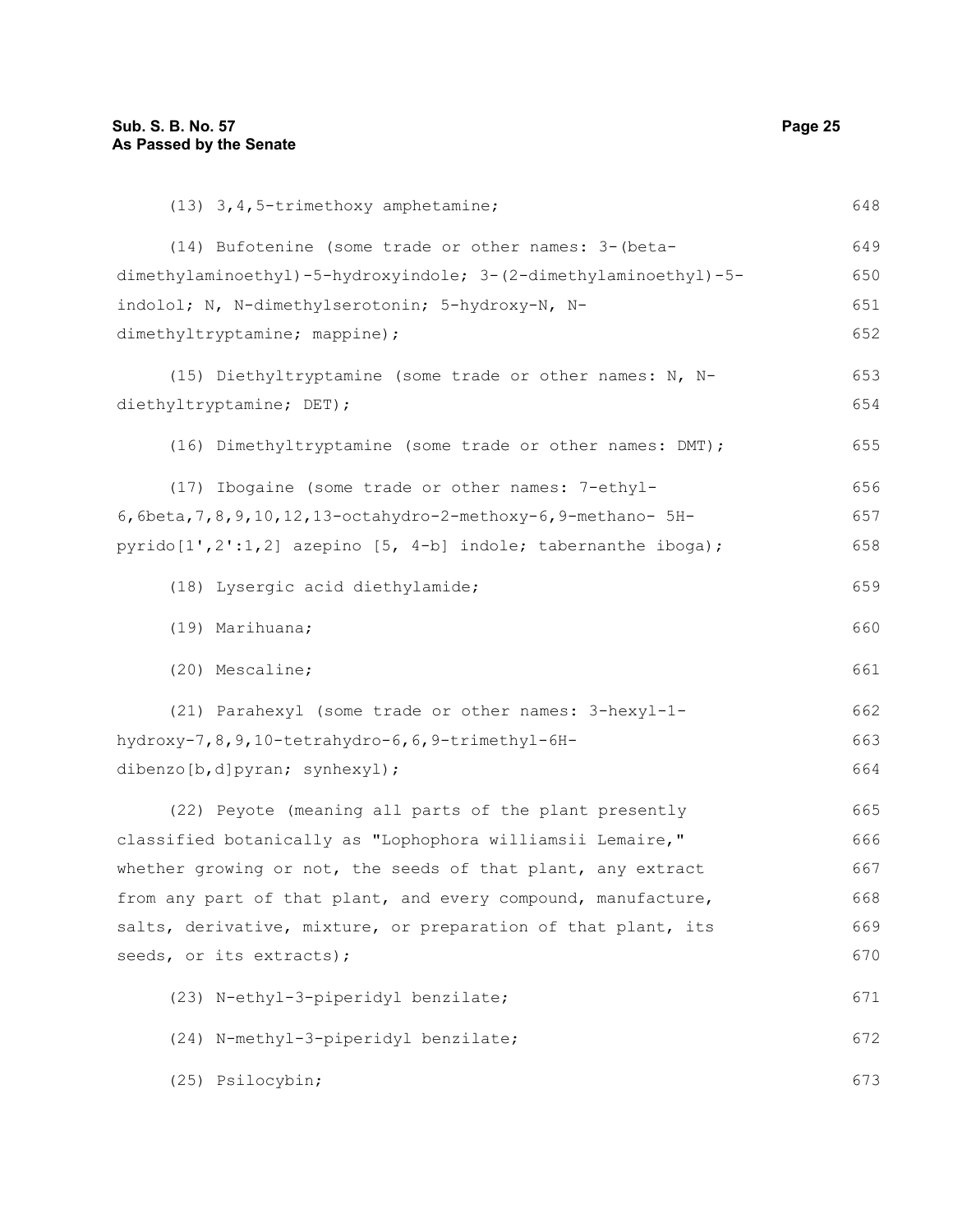(26) Psilocyn;

| (27) Tetrahydrocannabinols (synthetic equivalents of the         | 675 |
|------------------------------------------------------------------|-----|
| substances contained in the plant, or in the resinous            | 676 |
| extractives of Cannabis, sp. and/or synthetic substances,        | 677 |
| derivatives, and their isomers with similar chemical structure   | 678 |
| and pharmacological activity such as the following: delta-1-cis  | 679 |
| or trans tetrahydrocannabinol, and their optical isomers; delta- | 680 |
| 6-cis or trans tetrahydrocannabinol, and their optical isomers;  | 681 |
| delta-3,4-cis or trans tetrahydrocannabinol, and its optical     | 682 |
| isomers. (Since nomenclature of these substances is not          | 683 |
| internationally standardized, compounds of these structures,     | 684 |
| regardless of numerical designation of atomic positions, are     | 685 |
| covered.)), excluding tetrahydrocannabinols found in hemp and    | 686 |
| hemp products;                                                   | 687 |
| (28) Ethylamine analog of phencyclidine (some trade or           | 688 |
| other names: N-ethyl-1-phenylcyclohexylamine; (1-                | 689 |
| phenylcyclohexyl)ethylamine; N-(1-phenylcyclohexyl)ethylamine;   | 690 |
| cyclohexamine; PCE);                                             | 691 |
| (29) Pyrrolidine analog of phencyclidine (some trade or          | 692 |
| other names: 1-(1-phenylcyclohexyl) pyrrolidine; PCPy; PHP) ;    | 693 |
| (30) Thiophene analog of phencyclidine (some trade or            | 694 |
| other names: 1-[1-(2-thienyl)-cyclohexyl]-piperidine; 2-thienyl  | 695 |
| analog of phencyclidine; TPCP; TCP);                             | 696 |
| (31) 1-[1-(2-thienyl)cyclohexyl]pyrrolidine;                     | 697 |
| (32) Hashish;                                                    | 698 |
| (33) Salvia divinorum;                                           | 699 |
| (34) Salvinorin A;                                               | 700 |
| $(35)$ $(1-pentylindol-3-yl) - (2, 2, 3, 3-$                     | 701 |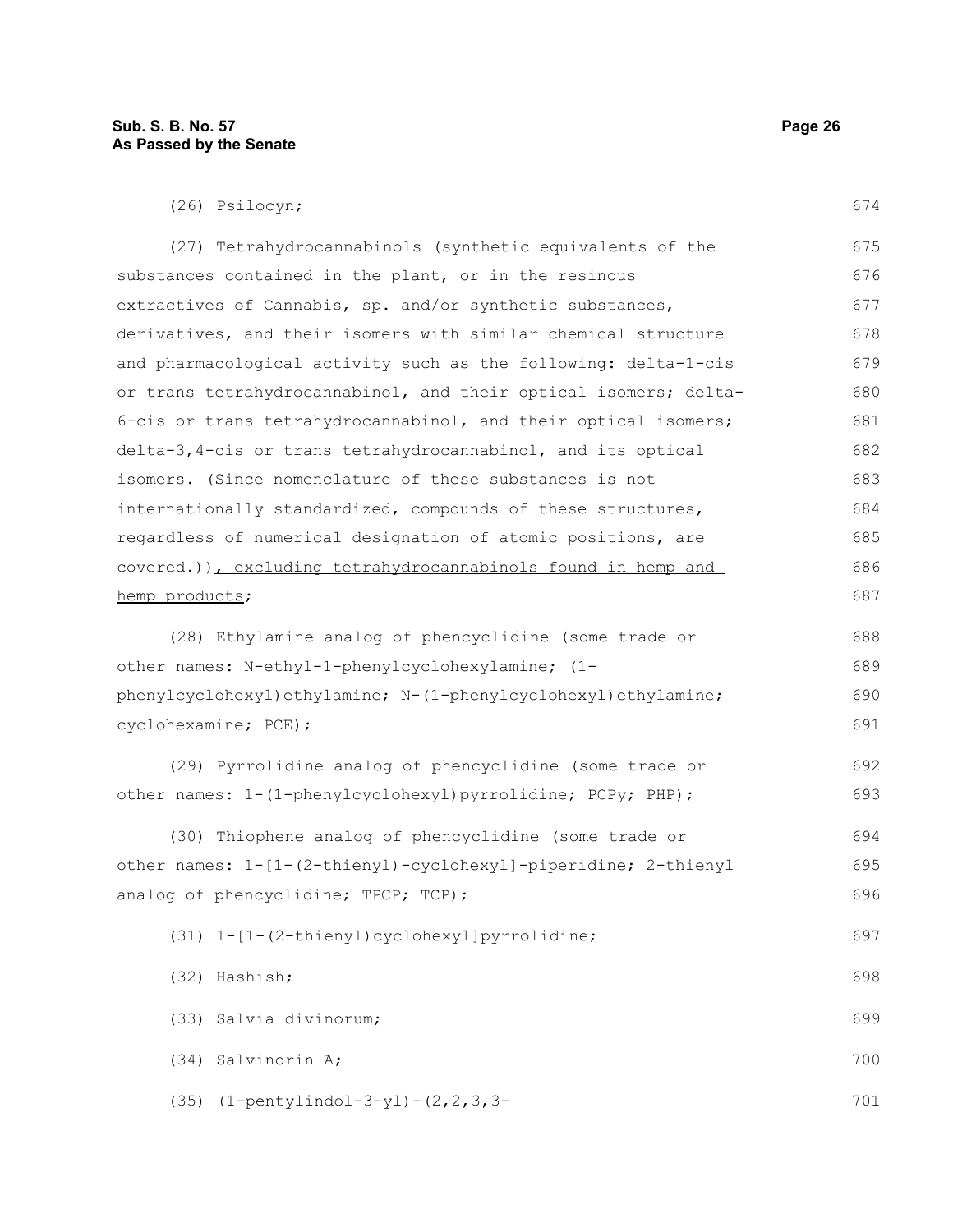| tetramethylcyclopropyl) methanone (UR-144);                      | 702 |
|------------------------------------------------------------------|-----|
| (36) 1-pentyl-3-(1-adamantoyl)indole (AB-001);                   | 703 |
| (37) N-adamantyl-1-pentylindole-3-carboxamide;                   | 704 |
| (38) N-adamantyl-1-pentylindazole-3-carboxamide (AKB48);         | 705 |
| (39) 2-ethylamino-2-(3-methoxyphenyl) cyclohexanone              | 706 |
| (methoxetamine);                                                 | 707 |
| (40) N, N-diallyl-5-methoxytryptamine (5MeO-DALT);               | 708 |
| $(41)$ $[1-(5-fluoropentylindol-3-yl)]-(2,2,3,3-$                | 709 |
| tetramethylcyclopropyl)methanone (5-fluoropentyl-UR-144; XLR11); | 710 |
| $(42)$ [1- $(5$ -chloropentylindol-3-yl)]- $(2, 2, 3, 3-$        | 711 |
| tetramethylcyclopropyl) methanone (5-chloropentyl-UR-144);       | 712 |
| $(43)$ $[1-(5-bromopentylindol-3-yl)]-(2,2,3,3-$                 | 713 |
| tetramethylcyclopropyl) methanone (5-bromopentyl-UR-144);        | 714 |
| $(44)$ {1-[2-(4-morpholinyl)ethyl]indol-3-yl}-(2, 2, 3, 3-       | 715 |
| tetramethylcyclopropyl) methanone (A-796,260);                   | 716 |
| (45) 1-[(N-methylpiperidin-2-yl)methyl]-3-(1-                    | 717 |
| adamantoyl) indole (AM1248);                                     | 718 |
| (46) N-adamantyl-1-(5-fluoropentylindole)-3-carboxamide;         | 719 |
| (47) 5-(2-aminopropyl)benzofuran (5-APB);                        | 720 |
| (48) 6-(2-aminopropyl)benzofuran (6-APB);                        | 721 |
| (49) 5-(2-aminopropyl)-2,3-dihydrobenzofuran (5-APDB);           | 722 |
| (50) 6-(2-aminopropyl)-2,3-dihydrobenzofuran (6-APDB);           | 723 |
| (51) Benzothiophenylcyclohexylpiperidine (BTCP);                 | 724 |
| (52) 2-(2,5-Dimethoxy-4-ethylphenyl) ethanamine (2C-E);          | 725 |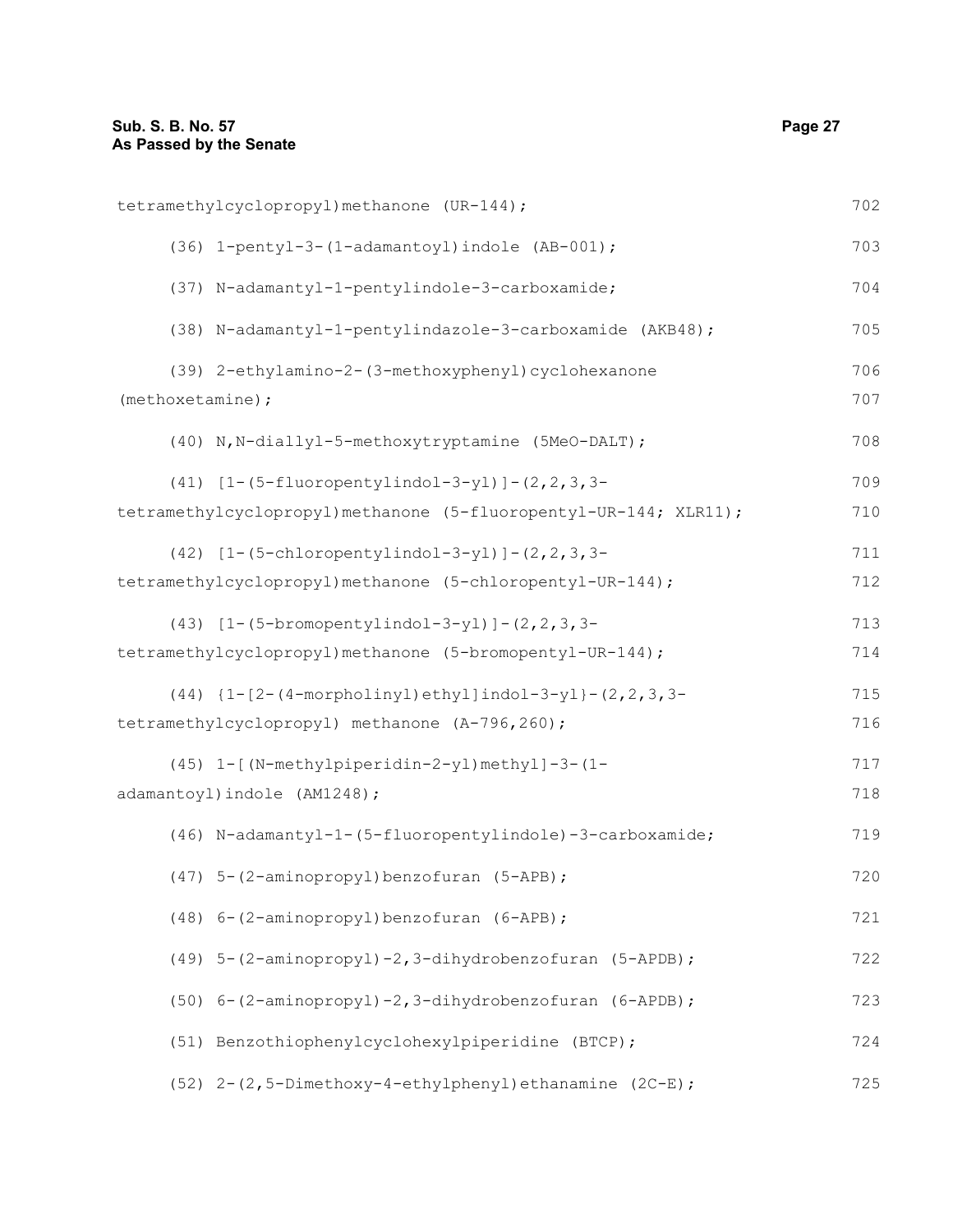| (53) 2-(2,5-Dimethoxy-4-methylphenyl) ethanamine (2C-D);          | 726 |
|-------------------------------------------------------------------|-----|
| (54) 2-(4-Chloro-2,5-dimethoxyphenyl) ethanamine (2C-C);          | 727 |
| (55) 2-(4-Iodo-2,5-dimethoxyphenyl) ethanamine (2C-I);            | 728 |
| (56) 2-[4-(Ethylthio)-2,5-dimethoxyphenyl]ethanamine (2C-         | 729 |
| $T-2;$                                                            | 730 |
| (57) 2-[4-(Isopropylthio)-2,5-dimethoxyphenyl]ethanamine          | 731 |
| $(2C-T-4);$                                                       | 732 |
| (58) 2-(2,5-Dimethoxyphenyl) ethanamine (2C-H);                   | 733 |
| $(59)$ 2- $(2, 5-Dimethoxy-4-nitro-phenyl)$ ethanamine $(2C-N)$ ; | 734 |
| (60) 2-(2,5-Dimethoxy-4-(n)-propylphenyl)ethanamine (2C-          | 735 |
| $P)$ ;                                                            | 736 |
| (61) 4-methoxymethamphetamine (PMMA);                             | 737 |
| (62) 5,6 - Methylenedioxy-2-aminoindane (MDAI);                   | 738 |
| (63) 5-iodo-2-aminoindiane (5-IAI);                               | 739 |
| $(64)$ 2- $(4-iodo-2, 5-dimethoxyphenyl) - N - [$ $(2-i)$         | 740 |
| methoxyphenyl) methyl] ethanamine (25I-NBOMe) ;                   | 741 |
| (65) Diphenylprolinol (diphenyl(pyrrolidin-2-yl)methanol,         | 742 |
| D2PM;                                                             | 743 |
| (66) Desoxypipradrol (2-benzhydrylpiperidine);                    | 744 |
| (67) Synthetic cannabinoids - unless specifically excepted        | 745 |
| or unless listed in another schedule, any material, compound,     | 746 |
| mixture, or preparation that contains any quantity of a           | 747 |
| synthetic cannabinoid found to be in any of the following         | 748 |
| chemical groups or any of those groups which contain any          | 749 |
| synthetic cannabinoid salts, isomers, or salts of isomers,        | 750 |
| whenever the existence of such salts, isomers, or salts of        | 751 |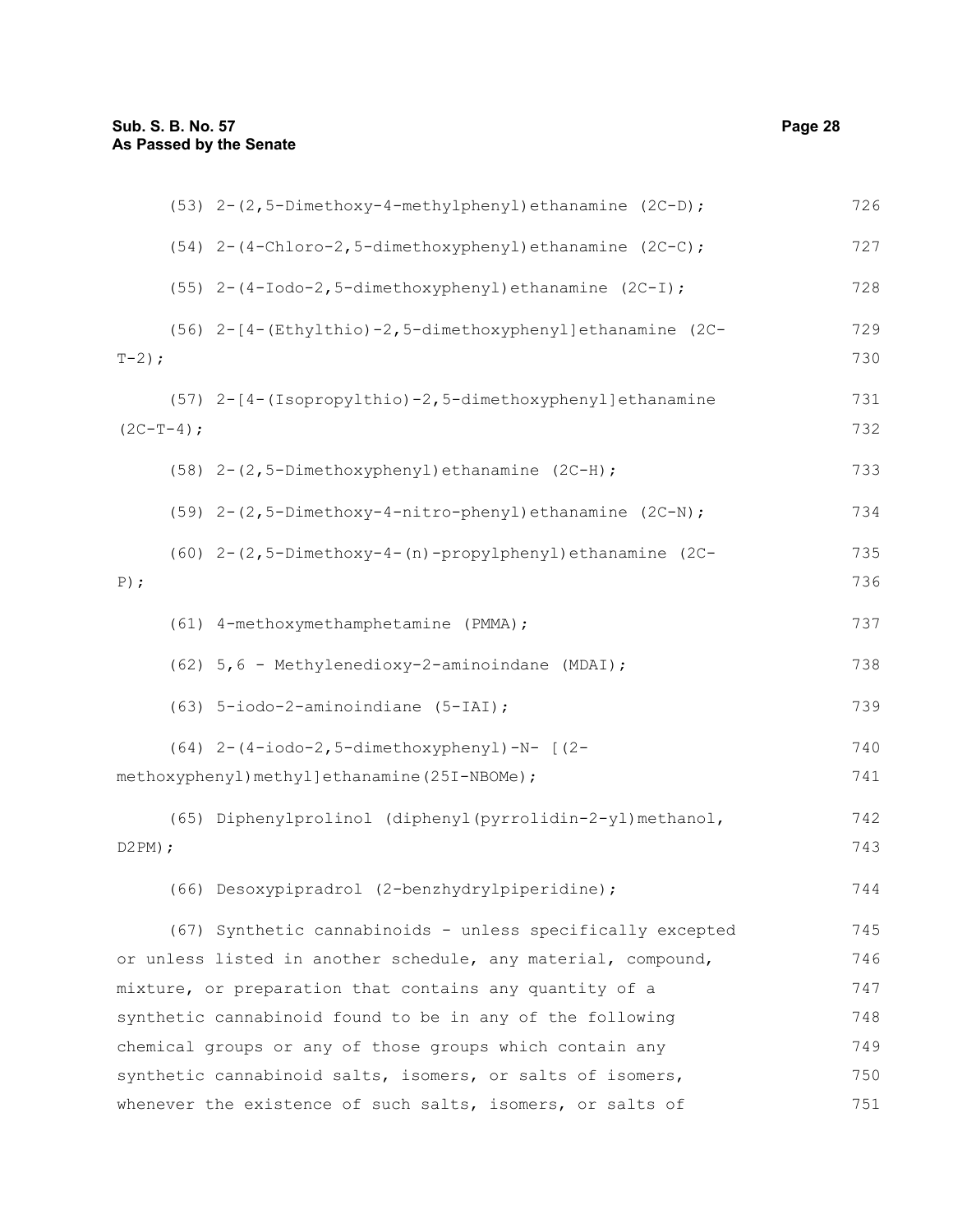752

isomers is possible within the specific chemical groups:

(a) Naphthoylindoles: any compound containing a 3-(1 naphthoyl)indole structure with or without substitution at the nitrogen atom of the indole ring by an alkyl, haloalkyl, alkenyl, cycloalkylmethyl, cycloalkylethyl, (N-methylpiperidin-2-yl)methyl, cyanoalkyl, (N-methylpyrrolidin-2-yl)methyl, (tetrahydropyran-4-yl)methyl, ((N-methyl)-3-morpholinyl)methyl, or 2-(4-morpholinyl)ethyl group, whether or not further substituted on the indole ring to any extent or whether or not substituted on the naphthyl group to any extent. Naphthoylindoles include, but are not limited to, 1-[2-(4 morpholinyl)ethyl]-3-(1-naphthoyl)indole (JWH-200); 1-(5 fluoropentyl)-3-(1-naphthoyl)indole (AM2201), 1-pentyl-3-(1 naphthoyl)indole (JWH-018), and 1-butyl-3-(1-naphthoyl)indole (JWH-073). 753 754 755 756 757 758 759 760 761 762 763 764 765 766

(b) Naphthylmethylindoles: any compound containing a 1Hindol-3-yl-(1-naphthyl)methane structure with or without substitution at the nitrogen atom of the indole ring by an alkyl, haloalkyl, alkenyl, cycloalkylmethyl, cycloalkylethyl, (N-methylpiperidin-2-yl)methyl, cyanoalkyl, (N-methylpyrrolidin-2-yl)methyl, (tetrahydropyran-4-yl)methyl, ((N-methyl)-3 morpholinyl)methyl, or 2-(4-morpholinyl)ethyl group, whether or not further substituted on the indole ring to any extent or whether or not substituted on the naphthyl group to any extent. Naphthylmethylindoles include, but are not limited to, (1 pentylindol-3-yl)(1-naphthyl)methane (JWH-175). 767 768 769 770 771 772 773 774 775 776 777

(c) Naphthoylpyrroles: any compound containing a 3-(1 naphthoyl)pyrrole structure with or without substitution at the nitrogen atom of the pyrrole ring by an alkyl, haloalkyl, alkenyl, cycloalkylmethyl, cycloalkylethyl, (N-methylpiperidin-778 779 780 781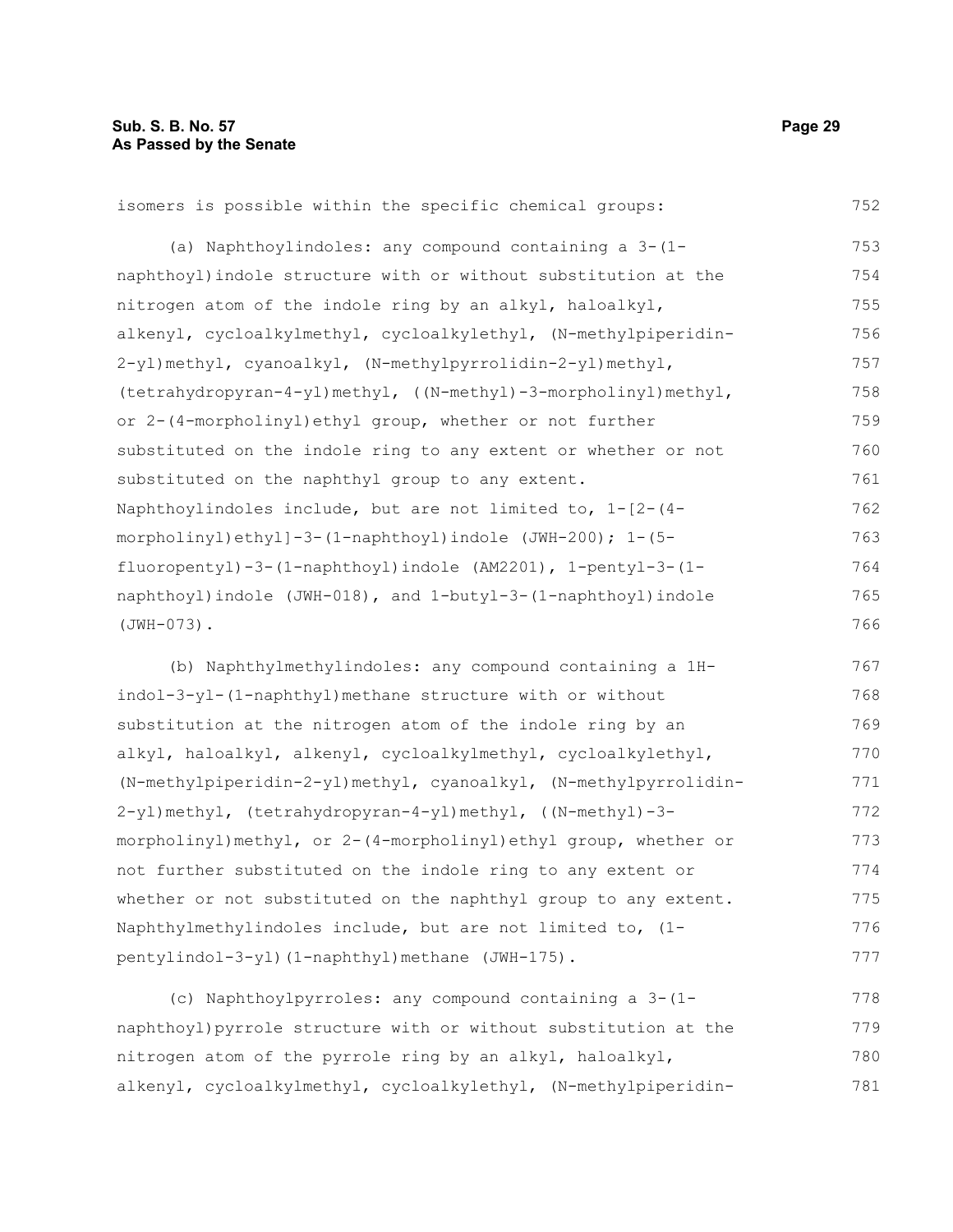2-yl)methyl, cyanoalkyl, (N-methylpyrrolidin-2-yl)methyl, (tetrahydropyran-4-yl)methyl, ((N-methyl)-3-morpholinyl)methyl, or 2-(4-morpholinyl)ethyl group, whether or not further substituted on the pyrrole ring to any extent or whether or not substituted on the naphthyl group to any extent. Naphthoylpyrroles include, but are not limited to, 1-hexyl-2 phenyl-4-(1-naphthoyl)pyrrole (JWH-147). 782 783 784 785 786 787 788

(d) Naphthylmethylindenes: any compound containing a naphthylmethylideneindene structure with or without substitution at the 3-position of the indene ring by an alkyl, haloalkyl, alkenyl, cycloalkylmethyl, cycloalkylethyl, (N-methylpiperidin-2-yl)methyl, cyanoalkyl, (N-methylpyrrolidin-2-yl)methyl, (tetrahydropyran-4-yl)methyl, ((N-methyl)-3-morpholinyl)methyl, or 2-(4-morpholinyl)ethyl group, whether or not further substituted on the indene group to any extent or whether or not substituted on the naphthyl group to any extent. Naphthylmethylindenes include, but are not limited to, (1-[(3 pentyl)-1H-inden-1-ylidene)methyl]naphthalene (JWH-176). 789 790 791 792 793 794 795 796 797 798 799

(e) Phenylacetylindoles: any compound containing a 3 phenylacetylindole structure with or without substitution at the nitrogen atom of the indole ring by an alkyl, haloalkyl, alkenyl, cycloalkylmethyl, cycloalkylethyl, (N-methylpiperidin-2-yl)methyl, cyanoalkyl, (N-methylpyrrolidin-2-yl)methyl, (tetrahydropyran-4-yl)methyl, ((N-methyl)-3-morpholinyl)methyl, or 2-(4-morpholinyl)ethyl group, whether or not further substituted on the indole ring to any extent or whether or not substituted on the phenyl group to any extent. Phenylacetylindoles include, but are not limited to, 1-pentyl-3- (2-methoxyphenylacetyl)indole (JWH-250), and 1-(2 cyclohexylethyl)-3-(2-methoxyphenylacetyl)indole (RCS-8); 1 pentyl-3-(2-chlorophenylacetyl)indole (JWH-203). 800 801 802 803 804 805 806 807 808 809 810 811 812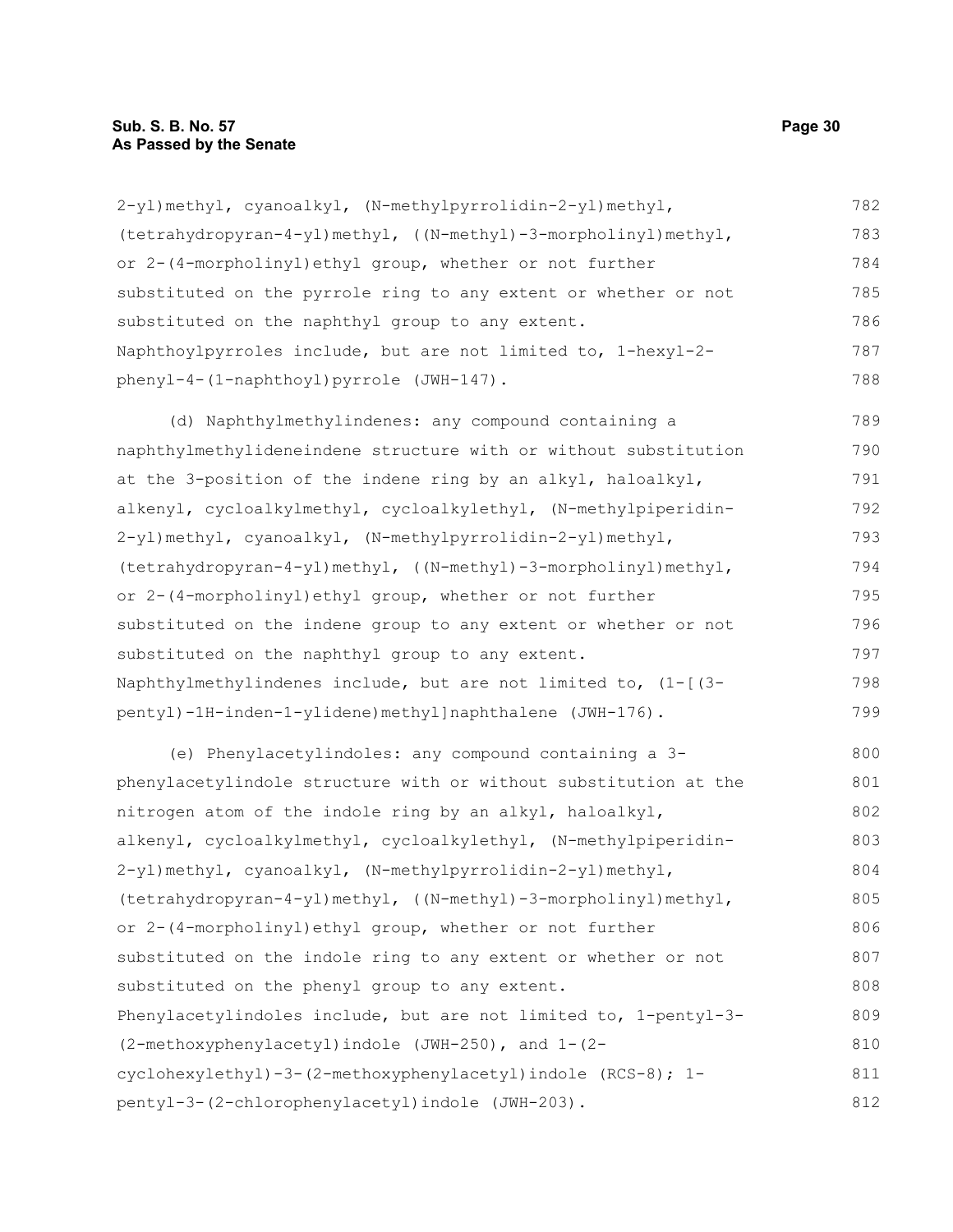#### **Sub. S. B. No. 57 Page 31 As Passed by the Senate**

(f) Cyclohexylphenols: any compound containing a 2-(3 hydroxycyclohexyl)phenol structure with or without substitution at the 5-position of the phenolic ring by an alkyl, haloalkyl, alkenyl, cycloalkylmethyl, cycloalkylethyl, (N-methylpiperidin-2-yl)methyl, cyanoalkyl, (N-methylpyrrolidin-2-yl)methyl, (tetrahydropyran-4-yl)methyl, ((N-methyl)-3-morpholinyl)methyl, or 2-(4-morpholinyl)ethyl group, whether or not further substituted on the cyclohexyl group to any extent. Cyclohexylphenols include, but are not limited to,  $5-(1,1$ dimethylheptyl)-2-[(1R,3S)-3-hydroxycyclohexyl]-phenol (some trade or other names: CP-47,497) and 5-(1,1-dimethyloctyl)-2- [(1R,3S)-3-hydroxycyclohexyl]-phenol (some trade or other names: cannabicyclohexanol; CP-47,497 C8 homologue). 813 814 815 816 817 818 819 820 821 822 823 824 825

(g) Benzoylindoles: any compound containing a 3-(1 benzoyl)indole structure with or without substitution at the nitrogen atom of the indole ring by an alkyl, haloalkyl, alkenyl, cycloalkylmethyl, cycloalkylethyl, (N-methylpiperidin-2-yl)methyl, cyanoalkyl, (N-methylpyrrolidin-2-yl)methyl, (tetrahydropyran-4-yl)methyl, ((N-methyl)-3-morpholinyl)methyl or 2-(4-morpholinyl)ethyl group, whether or not further substituted on the indole ring to any extent or whether or not substituted on the phenyl group to any extent. Benzoylindoles include, but are not limited to, 1-pentyl-3-(4 methoxybenzoyl)indole (RCS-4), 1-[2-(4-morpholinyl)ethyl]-2 methyl-3-(4-methoxybenzoyl)indole (Pravadoline or WIN 48, 098). 826 827 828 829 830 831 832 833 834 835 836 837

(D) Depressants

Any material, compound, mixture, or preparation that contains any quantity of the following substances having a depressant effect on the central nervous system, including their salts, isomers, and salts of isomers, unless specifically 839 840 841 842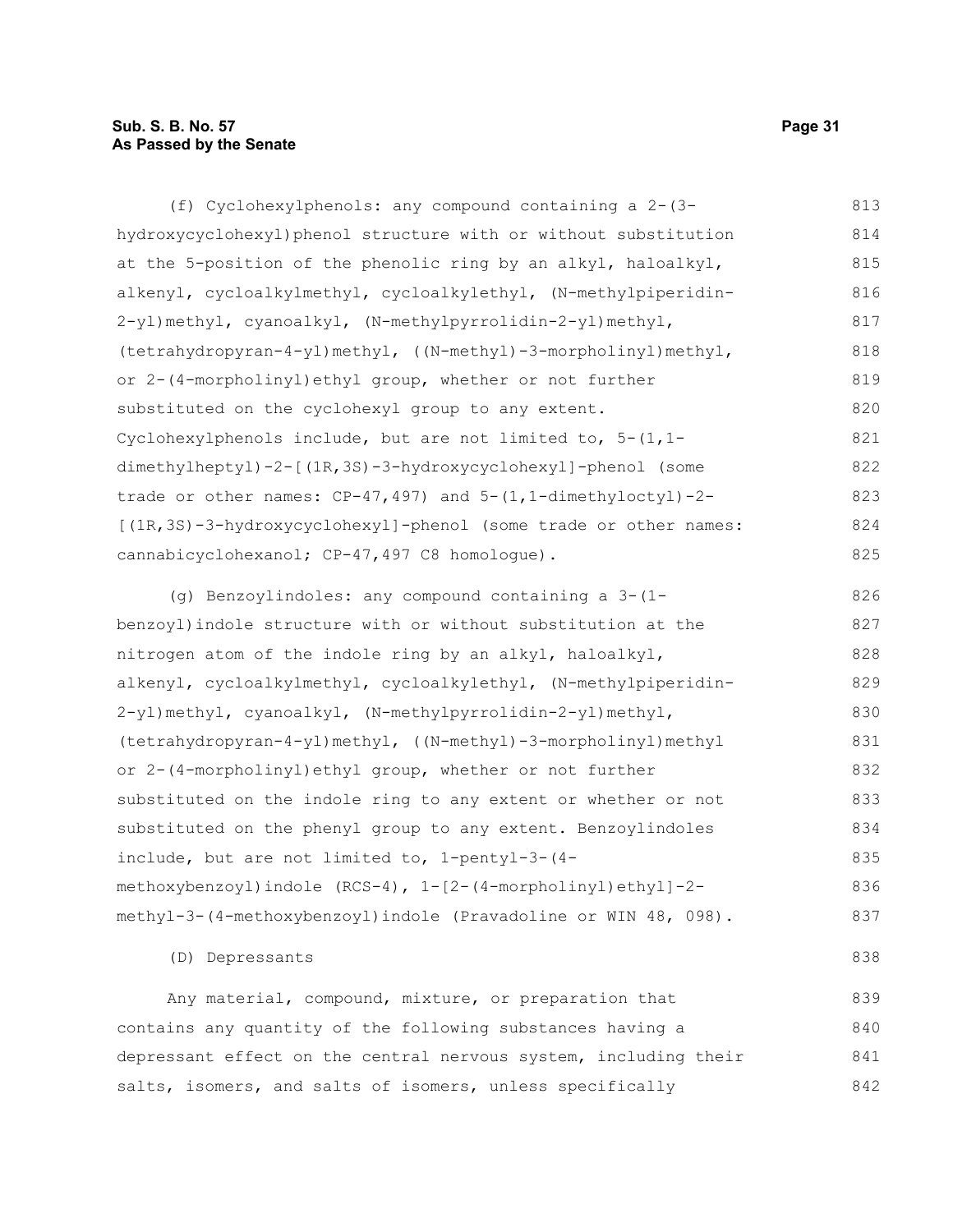| excepted under federal drug abuse control laws, whenever the      | 843 |
|-------------------------------------------------------------------|-----|
| existence of these salts, isomers, and salts of isomers is        | 844 |
| possible within the specific chemical designation:                | 845 |
| (1) Mecloqualone;                                                 | 846 |
| (2) Methaqualone.                                                 | 847 |
| (E) Stimulants                                                    | 848 |
| Unless specifically excepted or unless listed in another          | 849 |
| schedule, any material, compound, mixture, or preparation that    | 850 |
| contains any quantity of the following substances having a        | 851 |
| stimulant effect on the central nervous system, including their   | 852 |
| salts, isomers, and salts of isomers:                             | 853 |
| (1) Aminorex (some other names: aminoxaphen; 2-amino-5-           | 854 |
| phenyl-2-oxazoline; or 4,5-dihydro-5-phenyl-2-oxazolamine);       | 855 |
| (2) Fenethylline;                                                 | 856 |
| (3) $(+/-)$ cis-4-methylaminorex $((+/-)$ cis-4, 5-dihydro-4-     | 857 |
| methyl-5-phenyl-2-oxazolamine);                                   | 858 |
| (4) N-ethylamphetamine;                                           | 859 |
| (5) N, N-dimethylamphetamine (also known as N, N-alpha-           | 860 |
| trimethyl-benzeneethanamine; N, N-alpha-trimethylphenethylamine); | 861 |
| (6) N-methyl-1-(thiophen-2-yl) propan-2-amine                     | 862 |
| (Methiopropamine);                                                | 863 |
| (7) Substituted cathinones - any compound except bupropion        | 864 |
| or compounds listed under a different schedule, structurally      | 865 |
| derived from 2-aminopropan-1-one by substitution at the 1-        | 866 |
| position with either phenyl, naphthyl, or thiophene ring          | 867 |
| systems, whether or not the compound is further modified in any   | 868 |
| of the following ways:                                            | 869 |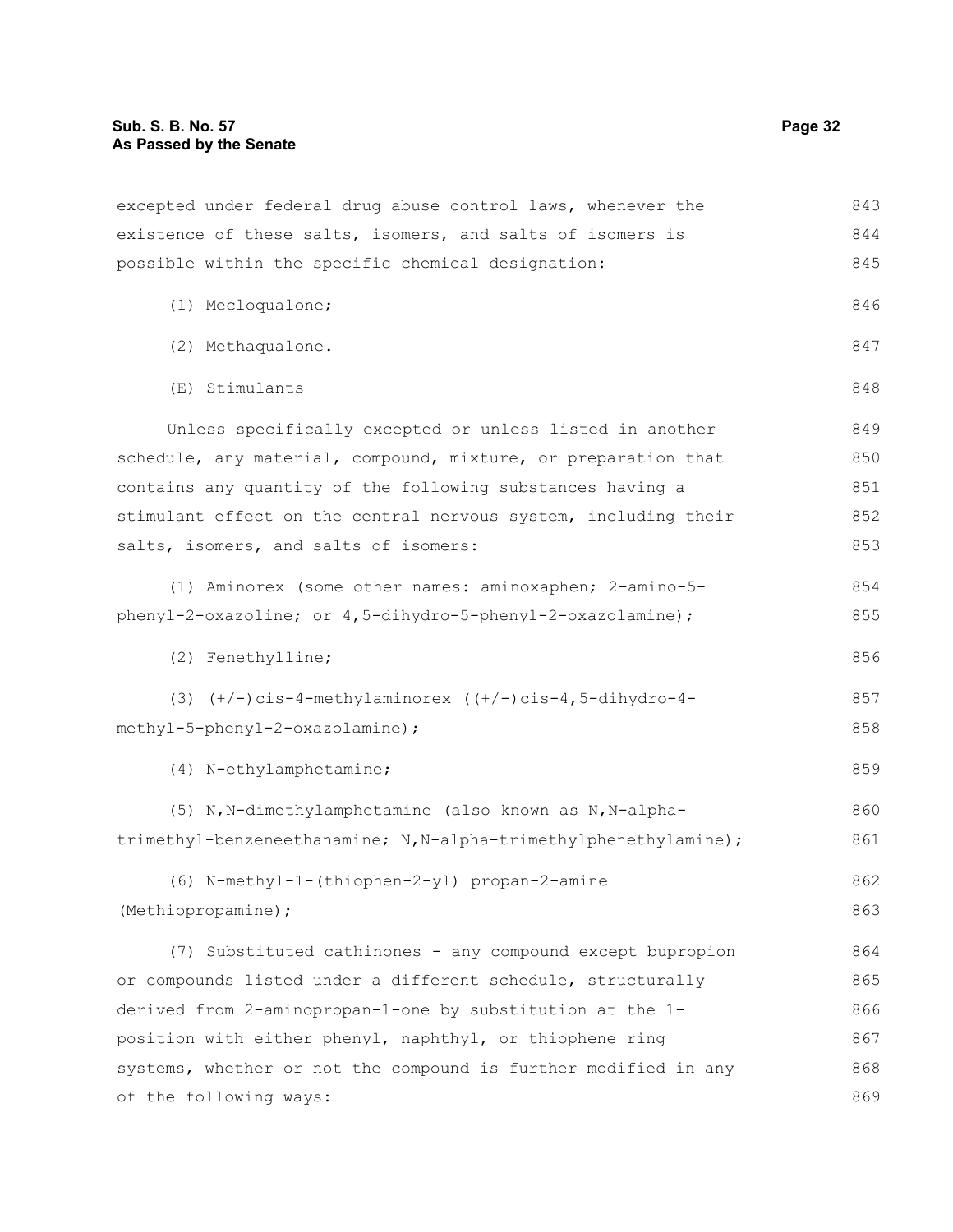| (a) By substitution in the ring system to any extent with        | 870 |
|------------------------------------------------------------------|-----|
| alkyl, alkylenedioxy, alkoxy, haloalkyl, hydroxyl, or halide     | 871 |
| substituents, whether or not further substituted in the ring     | 872 |
| system by one or more other univalent substituents;              | 873 |
| (b) By substitution at the 3-position with an acyclic            | 874 |
| alkyl substituent;                                               | 875 |
| (c) By substitution at the 2-amino nitrogen atom with            | 876 |
| alkyl, dialkyl, benzyl, or methoxybenzyl groups;                 | 877 |
| (d) By inclusion of the 2-amino nitrogen atom in a cyclic        | 878 |
| structure.                                                       | 879 |
| Examples of substituted cathinones include, but are not          | 880 |
| limited to, methylone (3,4-methylenedioxymethcathinone), MDPV    | 881 |
| (3,4-methylenedioxypyrovalerone), mephedrone (4-                 | 882 |
| methylmethcathinone), 4-methoxymethcathinone, 4-                 | 883 |
| fluoromethcathinone, 3-fluoromethcathinone, Pentedrone (2-       | 884 |
| $(methylamino) - 1-phenyl-1-pentano.$ , pentylone $(1-(1,3-$     | 885 |
| benzodioxol-5-yl)-2-(methylamino)-1-pentanone), 2-(1-            | 886 |
| pyrrolidinyl)-1-(4-methylphenyl)-1-propanone, alpha-PVP (1-      | 887 |
| phenyl-2-(1-pyrrodinyl)-1-pentanone), cathinone (2-amino-1-      | 888 |
| phenyl-1-propanone), and methcathinone (2-(methylamino)-         | 889 |
| propiophenone).                                                  | 890 |
| SCHEDULE II                                                      | 891 |
| (A) Narcotics-opium and opium derivatives                        | 892 |
| Unless specifically excepted under federal drug abuse            | 893 |
| control laws or unless listed in another schedule, any of the    | 894 |
| following substances whether produced directly or indirectly by  | 895 |
| extraction from substances of vegetable origin, independently by | 896 |
| means of chemical synthesis, or by a combination of extraction   | 897 |
| and chemical synthesis:                                          | 898 |
|                                                                  |     |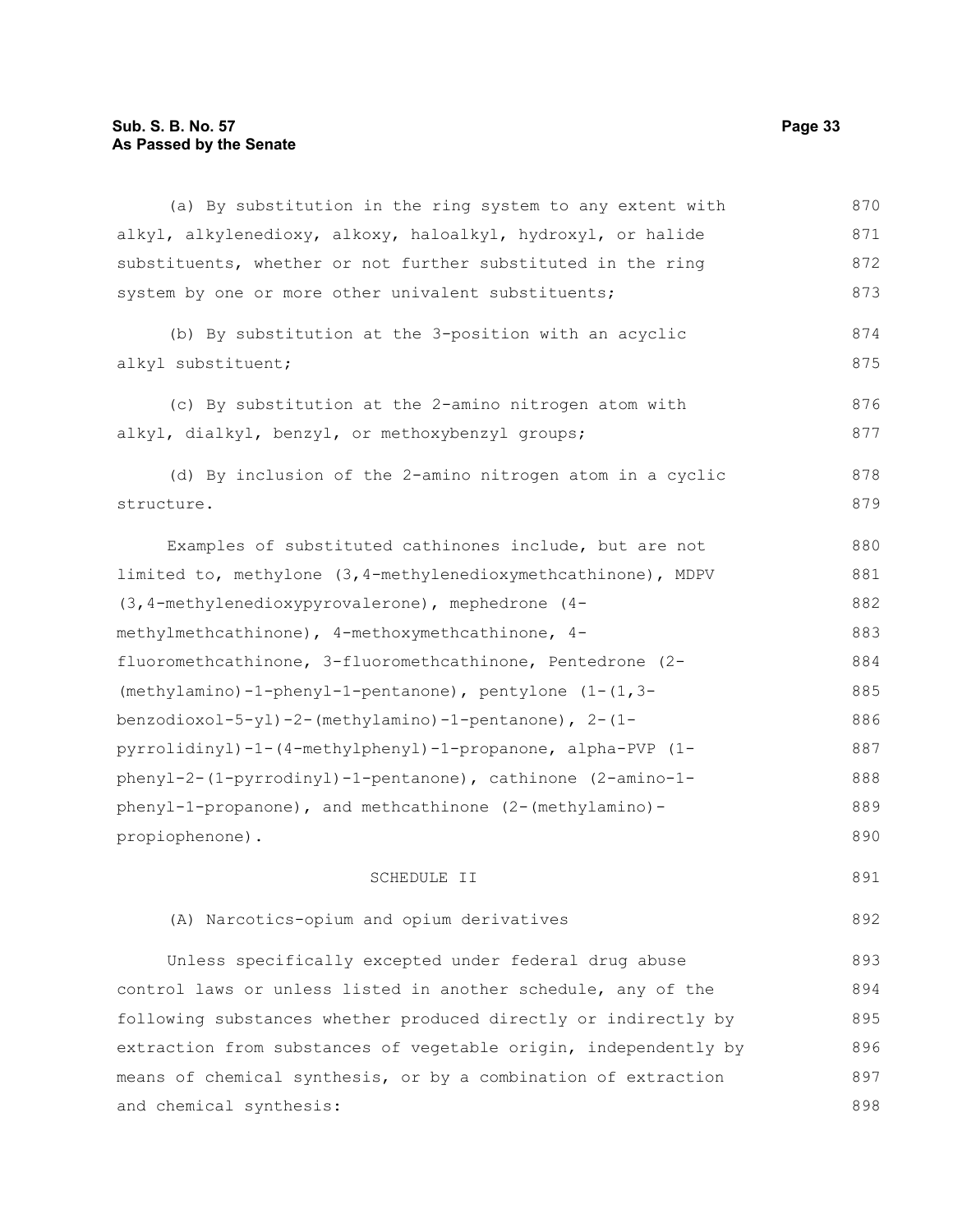## **Sub. S. B. No. 57 Page 34 As Passed by the Senate**

| (1) Opium and opiate, and any salt, compound, derivative,        | 899 |
|------------------------------------------------------------------|-----|
| or preparation of opium or opiate, excluding apomorphine,        | 900 |
| thebaine-derived butorphanol, dextrorphan, nalbuphine,           | 901 |
| nalmefene, naloxone, and naltrexone, and their respective salts, | 902 |
| but including the following:                                     | 903 |
|                                                                  | 904 |
| (a) Raw opium;                                                   |     |
| (b) Opium extracts;                                              | 905 |
| (c) Opium fluid extracts;                                        | 906 |
|                                                                  |     |
| (d) Powdered opium;                                              | 907 |
| (e) Granulated opium;                                            | 908 |
|                                                                  |     |
| (f) Tincture of opium;                                           | 909 |
| (g) Codeine;                                                     | 910 |
| (h) Ethylmorphine;                                               | 911 |
|                                                                  |     |
| (i) Etorphine hydrochloride;                                     | 912 |
| (j) Hydrocodone;                                                 | 913 |
| (k) Hydromorphone;                                               | 914 |
| (1) Metopon;                                                     | 915 |
|                                                                  |     |
| (m) Morphine;                                                    | 916 |
| (n) Oxycodone;                                                   | 917 |
| (o) Oxymorphone;                                                 | 918 |
| Thebaine.<br>(p)                                                 | 919 |
|                                                                  |     |
| (2) Any salt, compound, derivative, or preparation thereof       | 920 |
| that is chemically equivalent to or identical with any of the    | 921 |
| substances referred to in division (A) (1) of this schedule,     | 922 |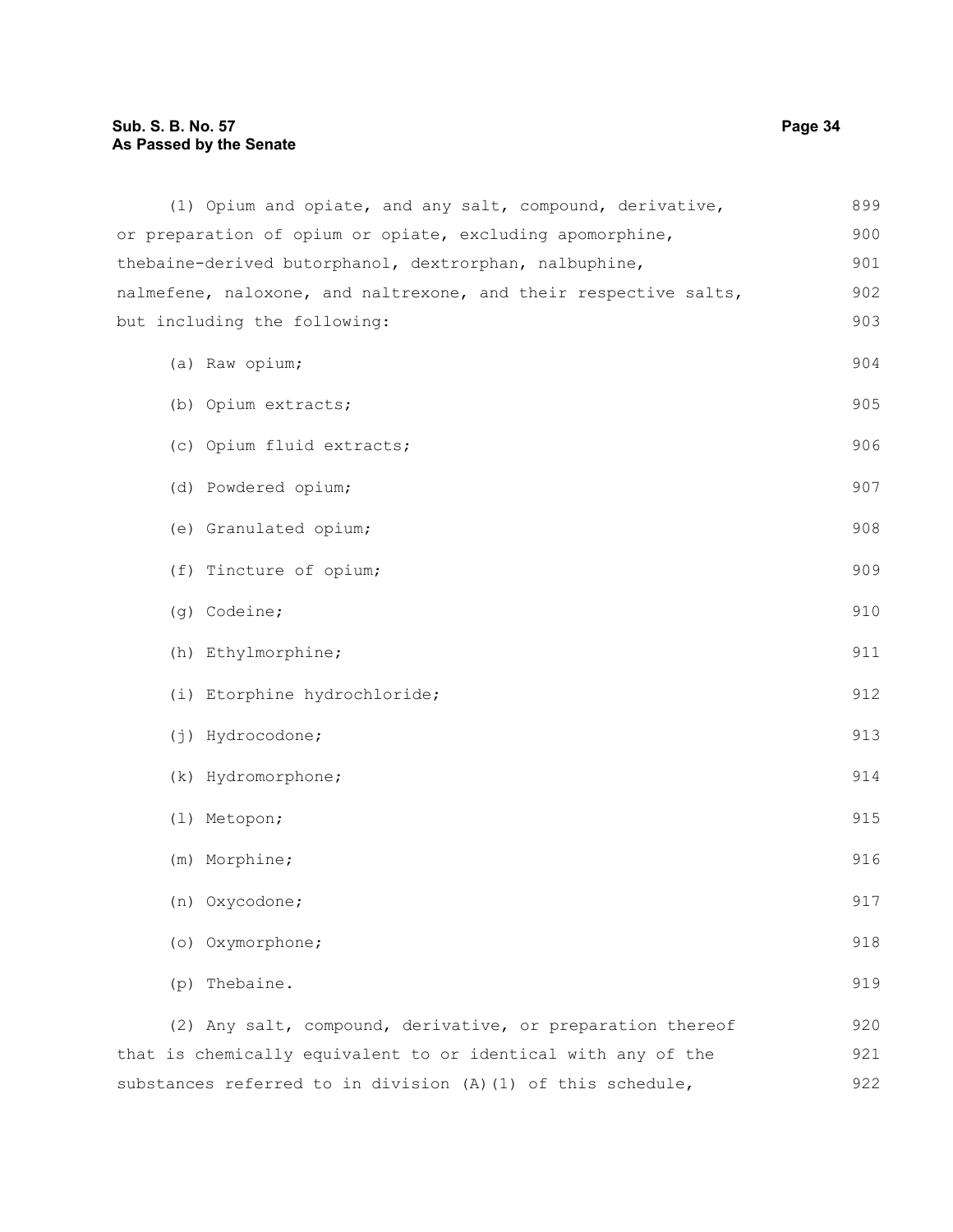(4) Bezitramide;

alkaloids of opium; (3) Opium poppy and poppy straw; (4) Coca leaves and any salt, compound, derivative, or preparation of coca leaves (including cocaine and ecgonine, their salts, isomers, and derivatives, and salts of those isomers and derivatives), and any salt, compound, derivative, or preparation thereof that is chemically equivalent to or identical with any of these substances, except that the substances shall not include decocainized coca leaves or extraction of coca leaves, which extractions do not contain cocaine or ecgonine; (5) Concentrate of poppy straw (the crude extract of poppy straw in either liquid, solid, or powder form that contains the phenanthrene alkaloids of the opium poppy). (B) Narcotics-opiates Unless specifically excepted under federal drug abuse control laws or unless listed in another schedule, any of the following opiates, including their isomers, esters, ethers, salts, and salts of isomers, esters, and ethers, whenever the existence of these isomers, esters, ethers, and salts is possible within the specific chemical designation, but excluding dextrorphan and levopropoxyphene: (1) Alfentanil; (2) Alphaprodine; (3) Anileridine; 924 925 926 927 928 929 930 931 932 933 934 935 936 937 938 939 940 941 942 943 944 945 946 947 948

except that these substances shall not include the isoquinoline

923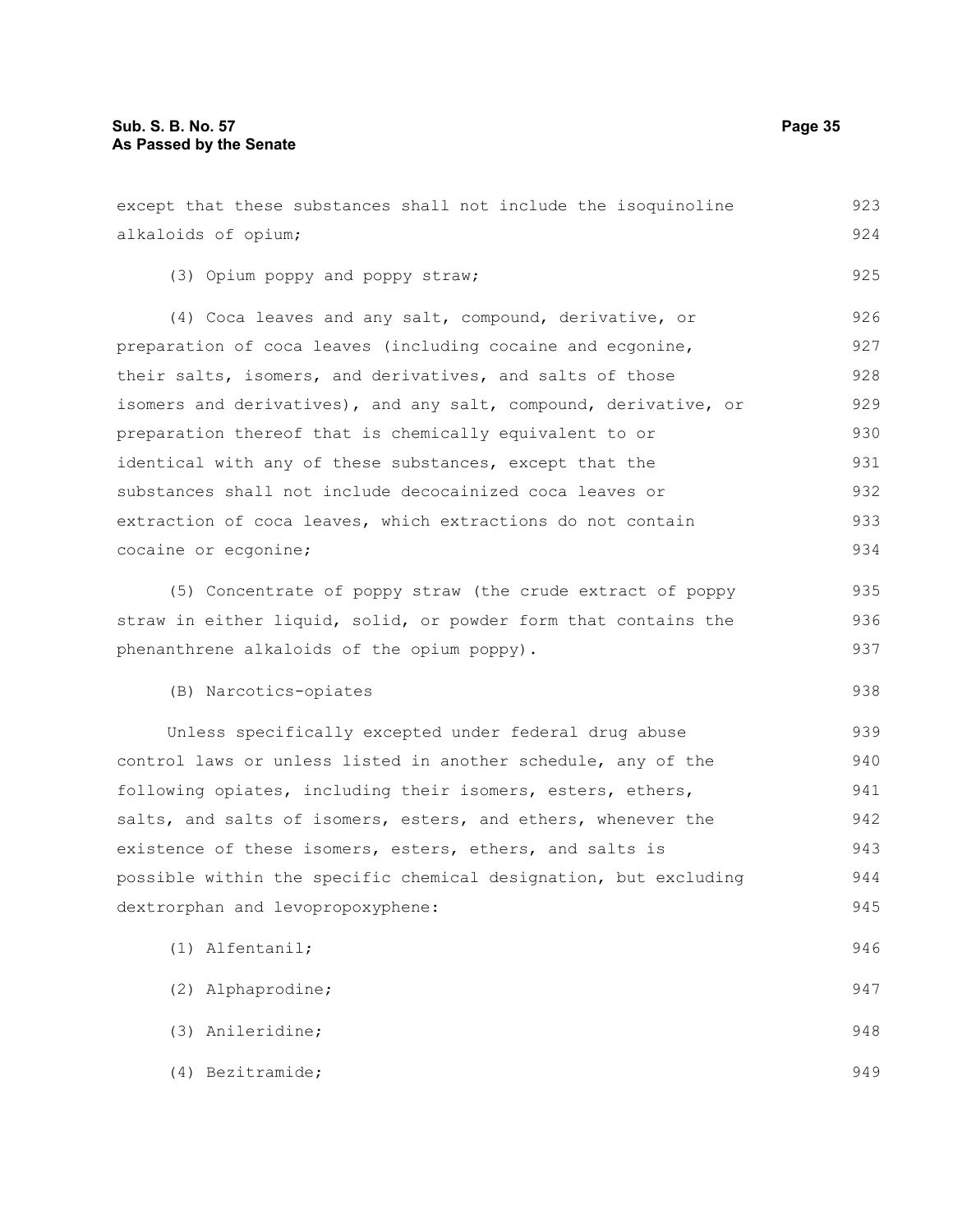| (5) Bulk dextropropoxyphene (non-dosage forms);                                                             | 950        |
|-------------------------------------------------------------------------------------------------------------|------------|
| (6) Carfentanil;                                                                                            | 951        |
| (7) Dihydrocodeine;                                                                                         | 952        |
| (8) Diphenoxylate;                                                                                          | 953        |
| (9) Fentanyl;                                                                                               | 954        |
| (10) Isomethadone;                                                                                          | 955        |
| (11) Levo-alphacetylmethadol (some other names: levo-<br>alpha-acetylmethadol; levomethadyl acetate; LAAM); | 956<br>957 |
| (12) Levomethorphan;                                                                                        | 958        |
| (13) Levorphanol;                                                                                           | 959        |
| (14) Metazocine;                                                                                            | 960        |
| (15) Methadone;                                                                                             | 961        |
| (16) Methadone-intermediate, 4-cyano-2-dimethylamino-4, 4-<br>diphenyl butane;                              | 962<br>963 |
| (17) Moramide-intermediate, 2-methyl-3-morpholino-1,1-<br>diphenylpropane-carboxylic acid;                  | 964<br>965 |
| (18) Pethidine (meperidine);                                                                                | 966        |
| (19) Pethidine-intermediate-A, 4-cyano-1-methyl-4-<br>phenylpiperidine;                                     | 967<br>968 |
| (20) Pethidine-intermediate-B, ethyl-4-phenylpiperidine-4-<br>carboxylate;                                  | 969<br>970 |
| (21) Pethidine-intermediate-C, 1-methyl-4-                                                                  | 971        |
| phenylpiperidine-4-carboxylic acid;                                                                         | 972        |
| (22) Phenazocine;                                                                                           | 973        |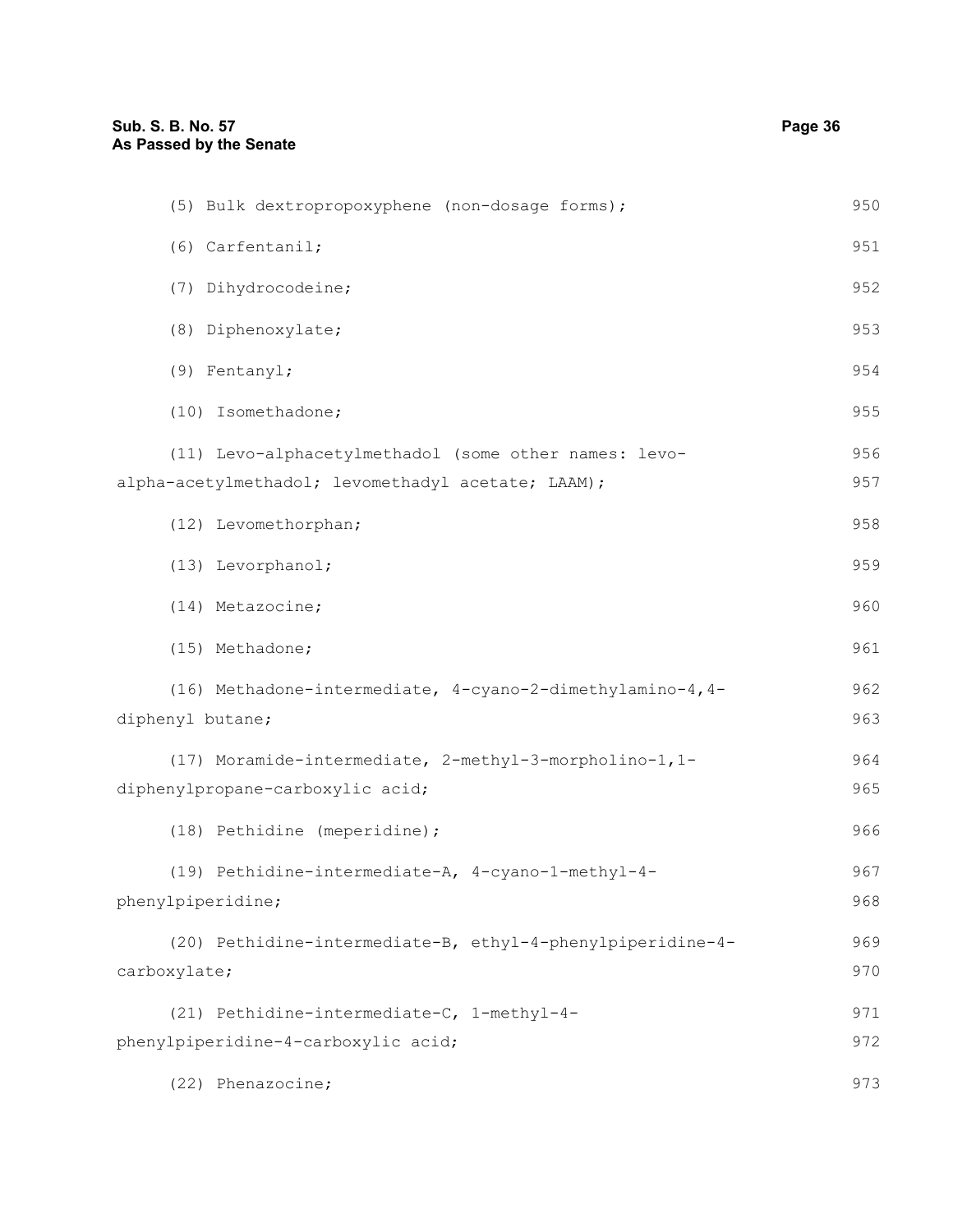| (23) Piminodine;                                                 | 974 |
|------------------------------------------------------------------|-----|
| (24) Racemethorphan;                                             | 975 |
| (25) Racemorphan;                                                | 976 |
| (26) Remifentanil;                                               | 977 |
| (27) Sufentanil.                                                 | 978 |
| (C) Stimulants                                                   | 979 |
| Unless specifically excepted under federal drug abuse            | 980 |
| control laws or unless listed in another schedule, any material, | 981 |
| compound, mixture, or preparation that contains any quantity of  | 982 |
| the following substances having a stimulant effect on the        | 983 |
| central nervous system:                                          | 984 |
| (1) Amphetamine, its salts, its optical isomers, and salts       | 985 |
| of its optical isomers;                                          | 986 |
| (2) Methamphetamine, its salts, its isomers, and salts of        | 987 |
| its isomers;                                                     | 988 |
| (3) Methylphenidate;                                             | 989 |
| (4) Phenmetrazine and its salts;                                 | 990 |
| (5) Lisdexamfetamine, its salts, isomers, and salts of its       | 991 |
| isomers.                                                         | 992 |
| (D) Depressants                                                  | 993 |
| Unless specifically excepted under federal drug abuse            | 994 |
| control laws or unless listed in another schedule, any material, | 995 |
| compound, mixture, or preparation that contains any quantity of  | 996 |
| the following substances having a depressant effect on the       | 997 |
| central nervous system, including their salts, isomers, and      | 998 |
| salts of isomers, whenever the existence of these salts,         | 999 |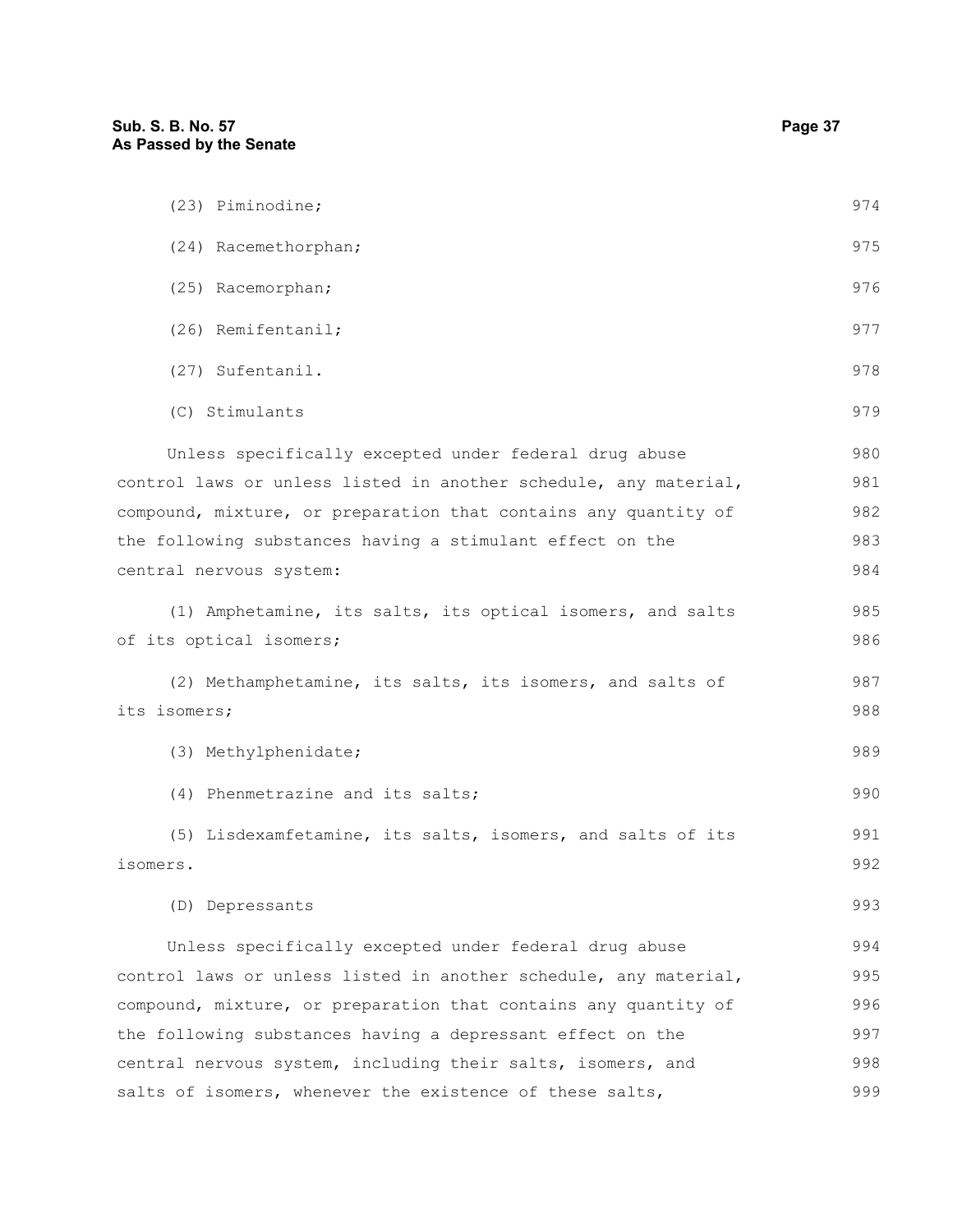| isomers, and salts of isomers is possible within the specific      | 1000 |
|--------------------------------------------------------------------|------|
| chemical designation:                                              | 1001 |
| (1) Amobarbital;                                                   | 1002 |
| (2) Gamma-hydroxy-butyrate;                                        | 1003 |
| (3) Glutethimide;                                                  | 1004 |
| (4) Pentobarbital;                                                 | 1005 |
| (5) Phencyclidine (some trade or other names: 1-(1-                | 1006 |
| phenylcyclohexyl) piperidine; PCP);                                | 1007 |
| (6) Secobarbital;                                                  | 1008 |
| (7) 1-aminophenylcyclohexane and all N-mono-substituted            | 1009 |
| and/or all N-N-disubstituted analogs including, but not limited    | 1010 |
| to, the following:                                                 | 1011 |
| (a) 1-phenylcyclohexylamine;                                       | 1012 |
| (b) (1-phenylcyclohexyl) methylamine;                              | 1013 |
| (c) (1-phenylcyclohexyl) dimethylamine;                            | 1014 |
| (d) (1-phenylcyclohexyl) methylethylamine;                         | 1015 |
| (e) (1-phenylcyclohexyl) isopropylamine;                           | 1016 |
| (f) 1-(1-phenylcyclohexyl) morpholine.                             | 1017 |
| (E) Hallucinogenic substances                                      | 1018 |
| (1) Nabilone (another name for nabilone: $(+)$ -trans-3-(1,1-      | 1019 |
| dimethylheptyl)-6, $6a$ , 7, 8, 10, 10a-hexahydro-1- hydroxy-6, 6- | 1020 |
| dimethyl-9H-dibenzo[b,d]pyran-9-one).                              | 1021 |
| (F) Immediate precursors                                           | 1022 |
| Unless specifically excepted under federal drug abuse              | 1023 |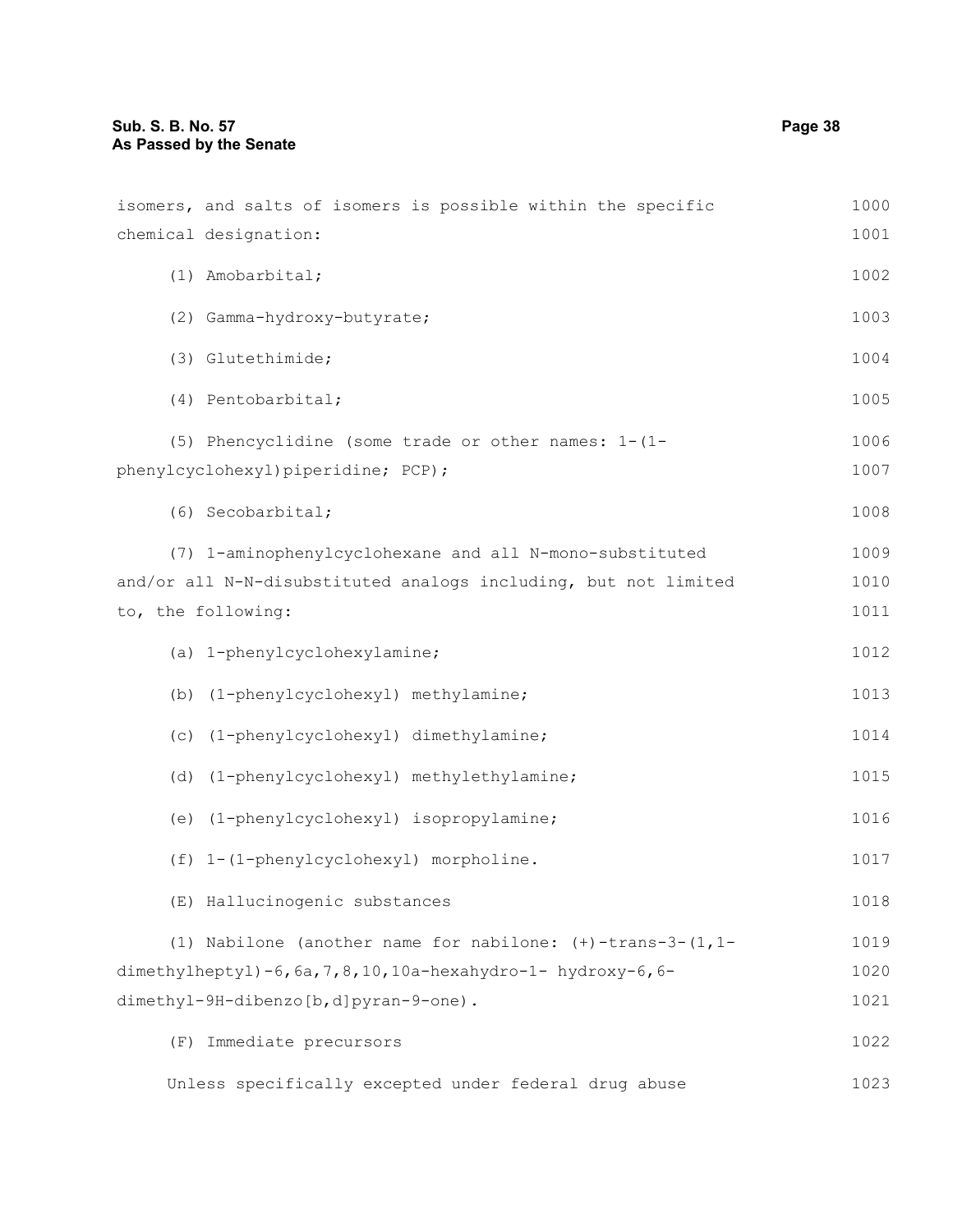control laws or unless listed in another schedule, any material, compound, mixture, or preparation that contains any quantity of the following substances: (1) Immediate precursor to amphetamine and methamphetamine: (a) Phenylacetone (some trade or other names: phenyl-2 propanone; P2P; benzyl methyl ketone; methyl benzyl ketone); (2) Immediate precursors to phencyclidine (PCP): (a) 1-phenylcyclohexylamine; (b) 1-piperidinocyclohexanecarbonitrile (PCC). SCHEDULE III (A) Stimulants Unless specifically excepted under federal drug abuse control laws or unless listed in another schedule, any material, compound, mixture, or preparation that contains any quantity of the following substances having a stimulant effect on the central nervous system, including their salts, their optical isomers, position isomers, or geometric isomers, and salts of these isomers, whenever the existence of these salts, isomers, and salts of isomers is possible within the specific chemical designation: (1) All stimulant compounds, mixtures, and preparations included in schedule III pursuant to the federal drug abuse control laws and regulations adopted under those laws; (2) Benzphetamine; (3) Chlorphentermine; (4) Clortermine; 1024 1025 1026 1027 1028 1029 1030 1031 1032 1033 1034 1035 1036 1037 1038 1039 1040 1041 1042 1043 1044 1045 1046 1047 1048 1049 1050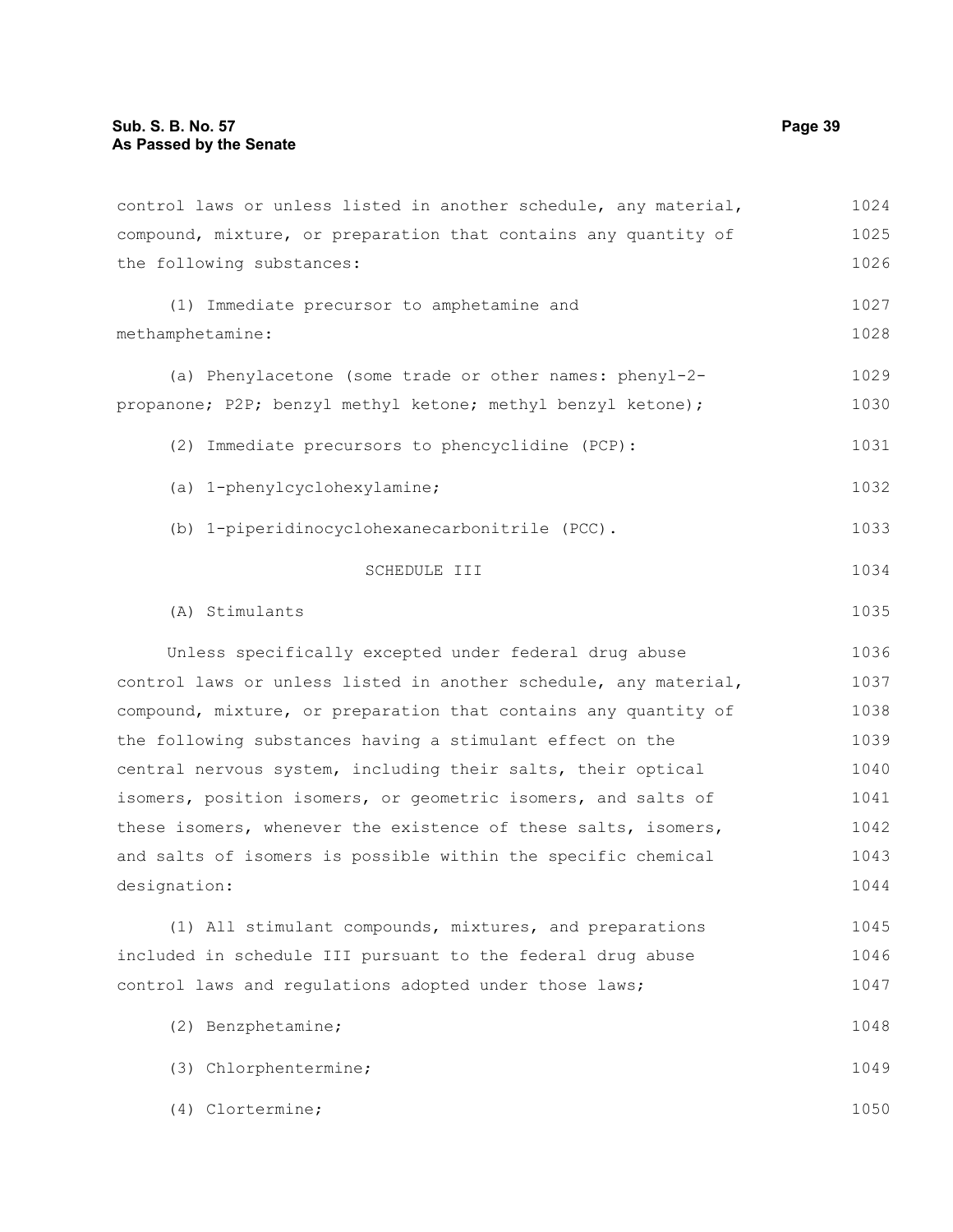| (5) Phendimetrazine.                                                 | 1051 |
|----------------------------------------------------------------------|------|
| (B) Depressants                                                      | 1052 |
| Unless specifically excepted under federal drug abuse                | 1053 |
| control laws or unless listed in another schedule, any material,     | 1054 |
| compound, mixture, or preparation that contains any quantity of      | 1055 |
| the following substances having a depressant effect on the           | 1056 |
| central nervous system:                                              | 1057 |
| (1) Any compound, mixture, or preparation containing                 | 1058 |
| amobarbital, secobarbital, pentobarbital, or any salt of any of      | 1059 |
| these drugs, and one or more other active medicinal ingredients      | 1060 |
| that are not listed in any schedule;                                 | 1061 |
| (2) Any suppository dosage form containing amobarbital,              | 1062 |
| secobarbital, pentobarbital, or any salt of any of these drugs       | 1063 |
| and approved by the food and drug administration for marketing       | 1064 |
| only as a suppository;                                               | 1065 |
| (3) Any substance that contains any quantity of a                    | 1066 |
| derivative of barbituric acid or any salt of a derivative of         | 1067 |
| barbituric acid;                                                     | 1068 |
| (4) Chlorhexadol;                                                    | 1069 |
| (5) Ketamine, its salts, isomers, and salts of isomers               | 1070 |
| (some other names for ketamine: $(+/-)-2-(2-\text{chlorophenyl})-2-$ | 1071 |
| (methylamino)-cyclohexanone);                                        | 1072 |
| (6) Lysergic acid;                                                   | 1073 |
| (7) Lysergic acid amide;                                             | 1074 |
| (8) Methyprylon;                                                     | 1075 |
| (9) Sulfondiethylmethane;                                            | 1076 |
| (10) Sulfonethylmethane;                                             | 1077 |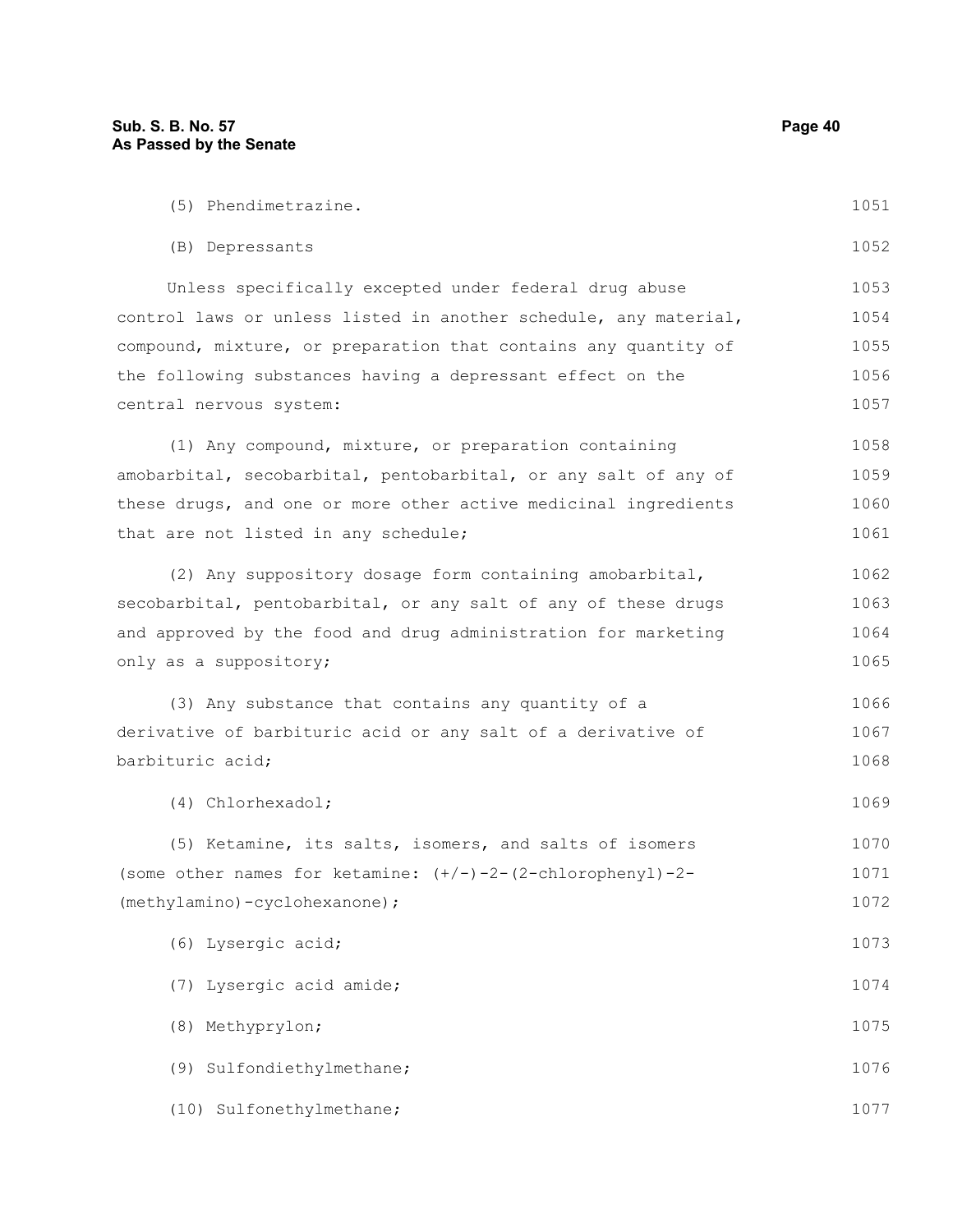(11) Sulfonmethane;

| (12) Tiletamine, zolazepam, or any salt of tiletamine or                     | 1079 |
|------------------------------------------------------------------------------|------|
| zolazepam (some trade or other names for a tiletamine-zolazepam              | 1080 |
| combination product: Telazol); (some trade or other names for                | 1081 |
| tiletamine: 2-(ethylamino)-2-(2-thienyl)-cyclohexanone); (some               | 1082 |
| trade or other names for zolazepam: $4 - (2 - \text{fluorophenyl}) - 6, 8 -$ | 1083 |
| dihydro-1, 3, 8-trimethylpyrazolo-[3, $4-e$ ] [1, 4]-diazepin-7(1H)-         | 1084 |
| one; flupyrazapon).                                                          | 1085 |
| (C) Narcotic antidotes                                                       | 1086 |
| (1) Nalorphine.                                                              | 1087 |
| (D) Narcotics-narcotic preparations                                          | 1088 |
| Unless specifically excepted under federal drug abuse                        | 1089 |
| control laws or unless listed in another schedule, any material,             | 1090 |
| compound, mixture, or preparation that contains any of the                   | 1091 |
| following narcotic drugs, or their salts calculated as the free              | 1092 |
| anhydrous base or alkaloid, in limited quantities as set forth               | 1093 |
| below:                                                                       | 1094 |
| (1) Not more than 1.8 grams of codeine per 100 milliliters                   | 1095 |
| or not more than 90 milligrams per dosage unit, with an equal or             | 1096 |
| greater quantity of an isoquinoline alkaloid of opium;                       | 1097 |
| (2) Not more than 1.8 grams of codeine per 100 milliliters                   | 1098 |
| or not more than 90 milligrams per dosage unit, with one or more             | 1099 |
| active, nonnarcotic ingredients in recognized therapeutic                    | 1100 |
| amounts;                                                                     | 1101 |
|                                                                              |      |

(3) Not more than 300 milligrams of dihydrocodeinone per 100 milliliters or not more than 15 milligrams per dosage unit, with a fourfold or greater quantity of an isoquinoline alkaloid of opium; 1102 1103 1104 1105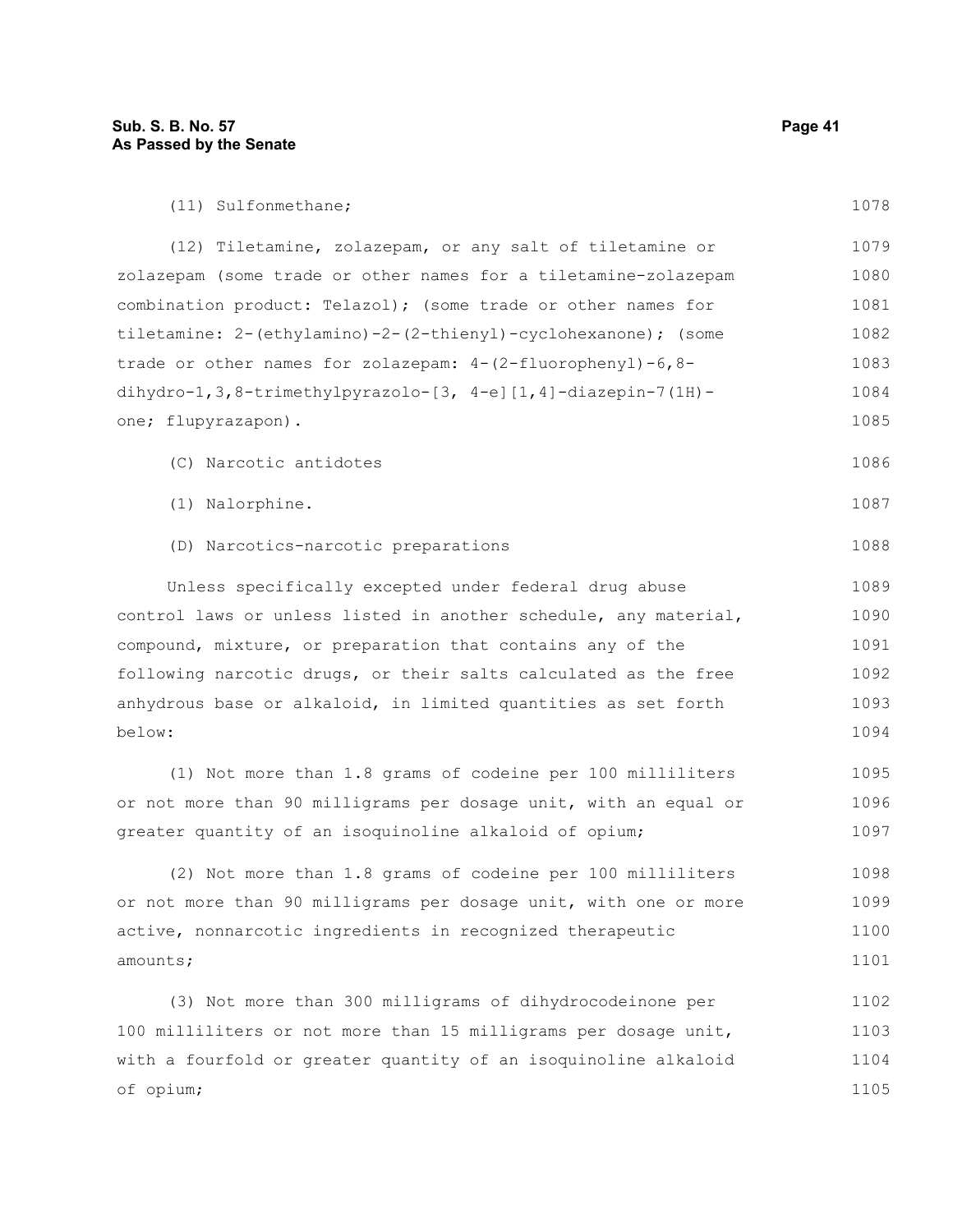(4) Not more than 300 milligrams of dihydrocodeinone per 100 milliliters or not more than 15 milligrams per dosage unit, with one or more active, nonnarcotic ingredients in recognized therapeutic amounts; 1106 1107 1108 1109

(5) Not more than 1.8 grams of dihydrocodeine per 100 milliliters or not more than 90 milligrams per dosage unit, with one or more active, nonnarcotic ingredients in recognized therapeutic amounts; 1110 1111 1112 1113

(6) Not more than 300 milligrams of ethylmorphine per 100 milliliters or not more than 15 milligrams per dosage unit, with one or more active, nonnarcotic ingredients in recognized therapeutic amounts; 1114 1115 1116 1117

(7) Not more than 500 milligrams of opium per 100 milliliters or per 100 grams or not more than 25 milligrams per dosage unit, with one or more active, nonnarcotic ingredients in recognized therapeutic amounts; 1118 1119 1120 1121

(8) Not more than 50 milligrams of morphine per 100 milliliters or per 100 grams, with one or more active, nonnarcotic ingredients in recognized therapeutic amounts. 1122 1123 1124

(E) Anabolic steroids

Unless specifically excepted under federal drug abuse control laws or unless listed in another schedule, any material, compound, mixture, or preparation that contains any quantity of the following substances, including their salts, esters, isomers, and salts of esters and isomers, whenever the existence of these salts, esters, and isomers is possible within the specific chemical designation: 1126 1127 1128 1129 1130 1131 1132

(1) Anabolic steroids. Except as otherwise provided in division (E)(1) of schedule III, "anabolic steroids" means any 1133 1134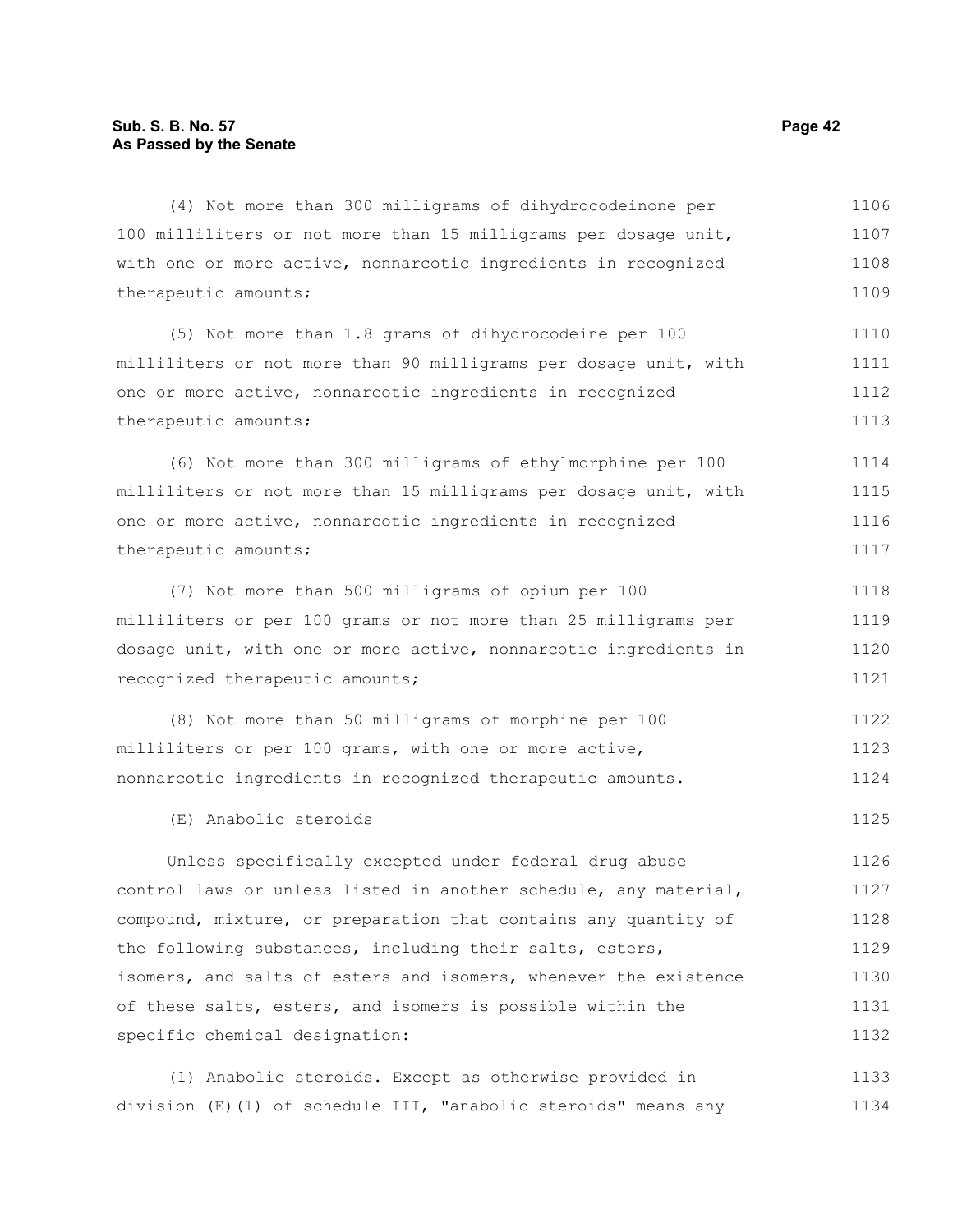drug or hormonal substance that is chemically and pharmacologically related to testosterone (other than estrogens, progestins, and corticosteroids) and that promotes muscle growth. "Anabolic steroids" does not include an anabolic steroid that is expressly intended for administration through implants to cattle or other nonhuman species and that has been approved by the United States secretary of health and human services for that administration, unless a person prescribes, dispenses, or distributes this type of anabolic steroid for human use. "Anabolic steroid" includes, but is not limited to, the following: (a) Boldenone; (b) Chlorotestosterone (4-chlortestosterone); (c) Clostebol; (d) Dehydrochlormethyltestosterone; (e) Dihydrotestosterone (4-dihydrotestosterone); (f) Drostanolone; (g) Ethylestrenol; (h) Fluoxymesterone; (i) Formebulone (formebolone); (j) Mesterolone; (k) Methandienone; (l) Methandranone; (m) Methandriol; (n) Methandrostenolone; 1135 1136 1137 1138 1139 1140 1141 1142 1143 1144 1145 1146 1147 1148 1149 1150 1151 1152 1153 1154 1155 1156 1157 1158 1159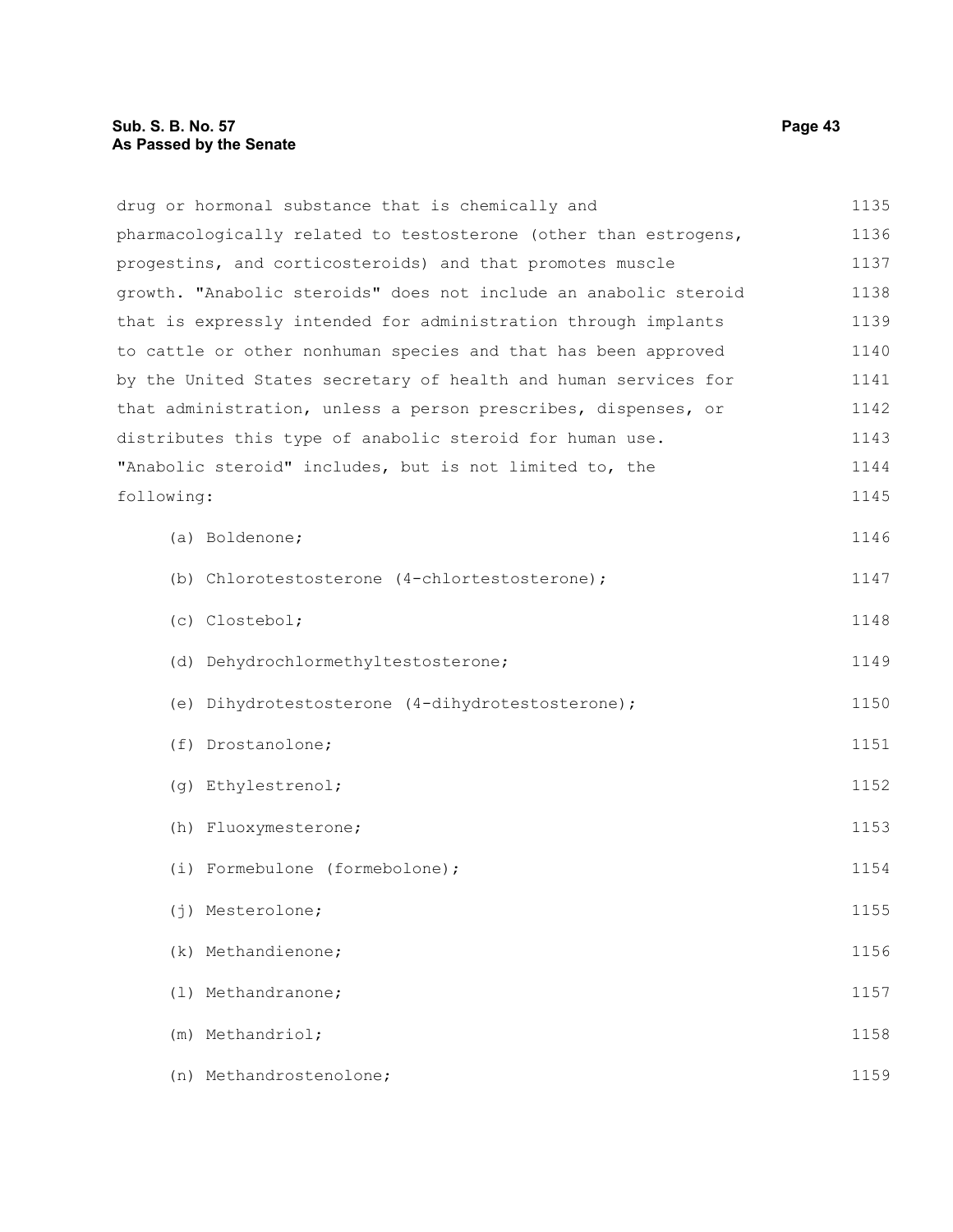| Sub. S. B. No. 57<br>As Passed by the Senate                         | Page 44 |
|----------------------------------------------------------------------|---------|
| (o) Methenolone;                                                     | 1160    |
| (p) Methyltestosterone;                                              | 1161    |
| (q) Mibolerone;                                                      | 1162    |
| $(r)$ Nandrolone;                                                    | 1163    |
| (s) Norethandrolone;                                                 | 1164    |
| (t) Oxandrolone;                                                     | 1165    |
| (u) Oxymesterone;                                                    | 1166    |
| (v) Oxymetholone;                                                    | 1167    |
| $(w)$ Stanolone;                                                     | 1168    |
| $(x)$ Stanozolol;                                                    | 1169    |
| (y) Testolactone;                                                    | 1170    |
| (z) Testosterone;                                                    | 1171    |
| (aa) Trenbolone;                                                     | 1172    |
| (bb) Any salt, ester, isomer, or salt of an ester or                 | 1173    |
| isomer of a drug or hormonal substance described or listed in        | 1174    |
| division (E)(1) of schedule III if the salt, ester, or isomer        | 1175    |
| promotes muscle growth.                                              | 1176    |
| (F) Hallucinogenic substances                                        | 1177    |
| (1) Dronabinol (synthetic) in sesame oil and encapsulated            | 1178    |
| in a soft gelatin capsule in a United States food and drug           | 1179    |
| administration approved drug product (some other names for           | 1180    |
| dronabinol: (6aR-trans)-6a, 7, 8, 10a-tetrahydro- 6, 6, 9-trimethyl- | 1181    |
| 3-pentyl-6H-dibenzo[b,d]pyran-1-ol, or (-)-delta-9-(trans)-          | 1182    |
| tetrahydrocannabinol).                                               | 1183    |

SCHEDULE IV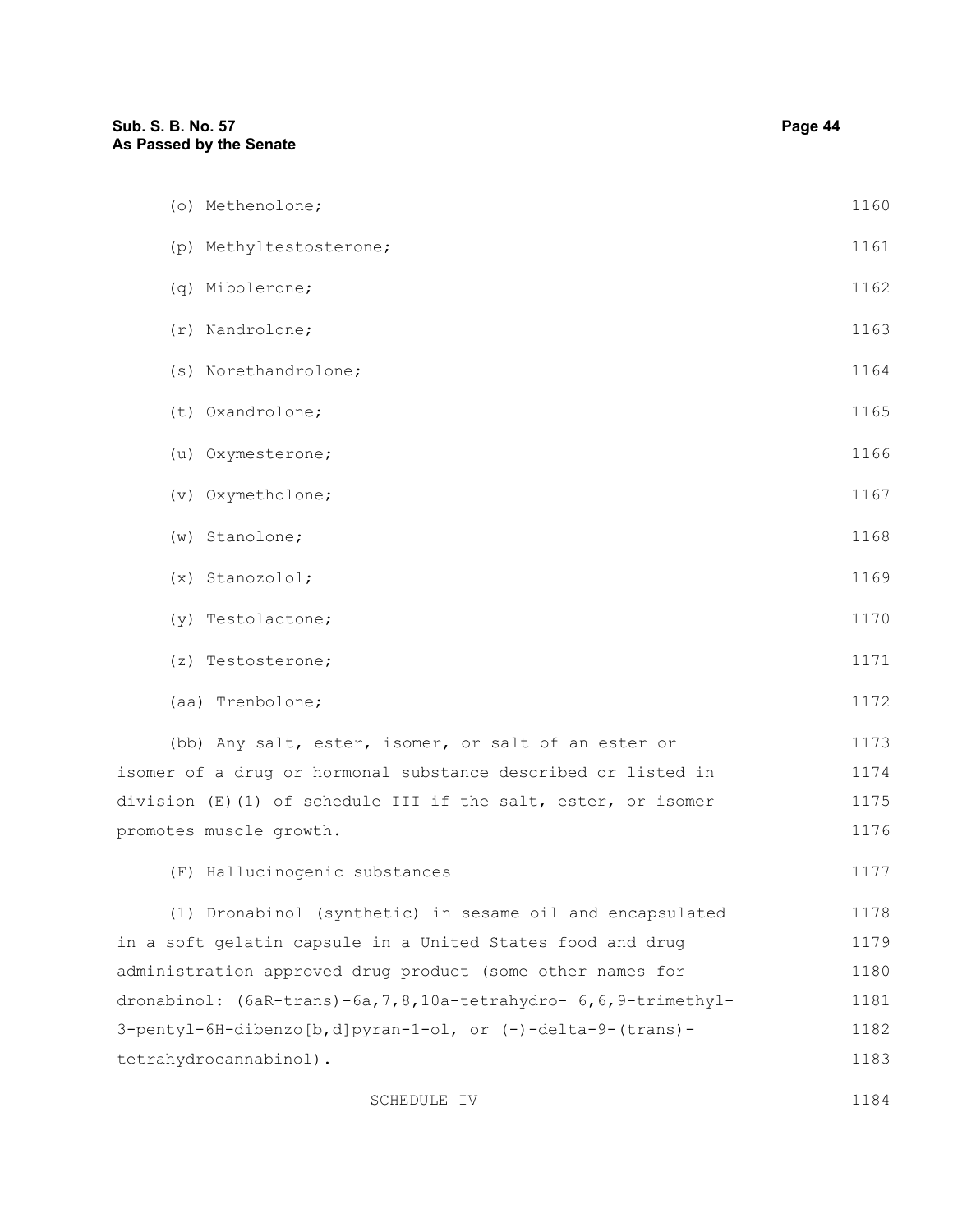| (A) Narcotic drugs                                               | 1185 |
|------------------------------------------------------------------|------|
| Unless specifically excepted by federal drug abuse control       | 1186 |
| laws or unless listed in another schedule, any material,         | 1187 |
| compound, mixture, or preparation that contains any of the       | 1188 |
| following narcotic drugs, or their salts calculated as the free  | 1189 |
| anhydrous base or alkaloid, in limited quantities as set forth   | 1190 |
| below:                                                           | 1191 |
| (1) Not more than one milligram of difenoxin and not less        | 1192 |
| than 25 micrograms of atropine sulfate per dosage unit;          | 1193 |
| (2) Dextropropoxyphene (alpha-(+)-4-dimethylamino-1, 2-          | 1194 |
| diphenyl-3-methyl-2- propionoxybutane) [final dosage forms].     | 1195 |
| (B) Depressants                                                  | 1196 |
| Unless specifically excepted under federal drug abuse            | 1197 |
| control laws or unless listed in another schedule, any material, | 1198 |
| compound, mixture, or preparation that contains any quantity of  | 1199 |
| the following substances, including their salts, isomers, and    | 1200 |
| salts of isomers, whenever the existence of these salts,         | 1201 |
| isomers, and salts of isomers is possible within the specific    | 1202 |
| chemical designation:                                            | 1203 |
| (1) Alprazolam;                                                  | 1204 |
| (2) Barbital;                                                    | 1205 |
| (3) Bromazepam;                                                  | 1206 |
| Camazepam;<br>(4)                                                | 1207 |
| Chloral betaine;<br>(5)                                          | 1208 |
| (6) Chloral hydrate;                                             | 1209 |
| Chlordiazepoxide;<br>(7)                                         | 1210 |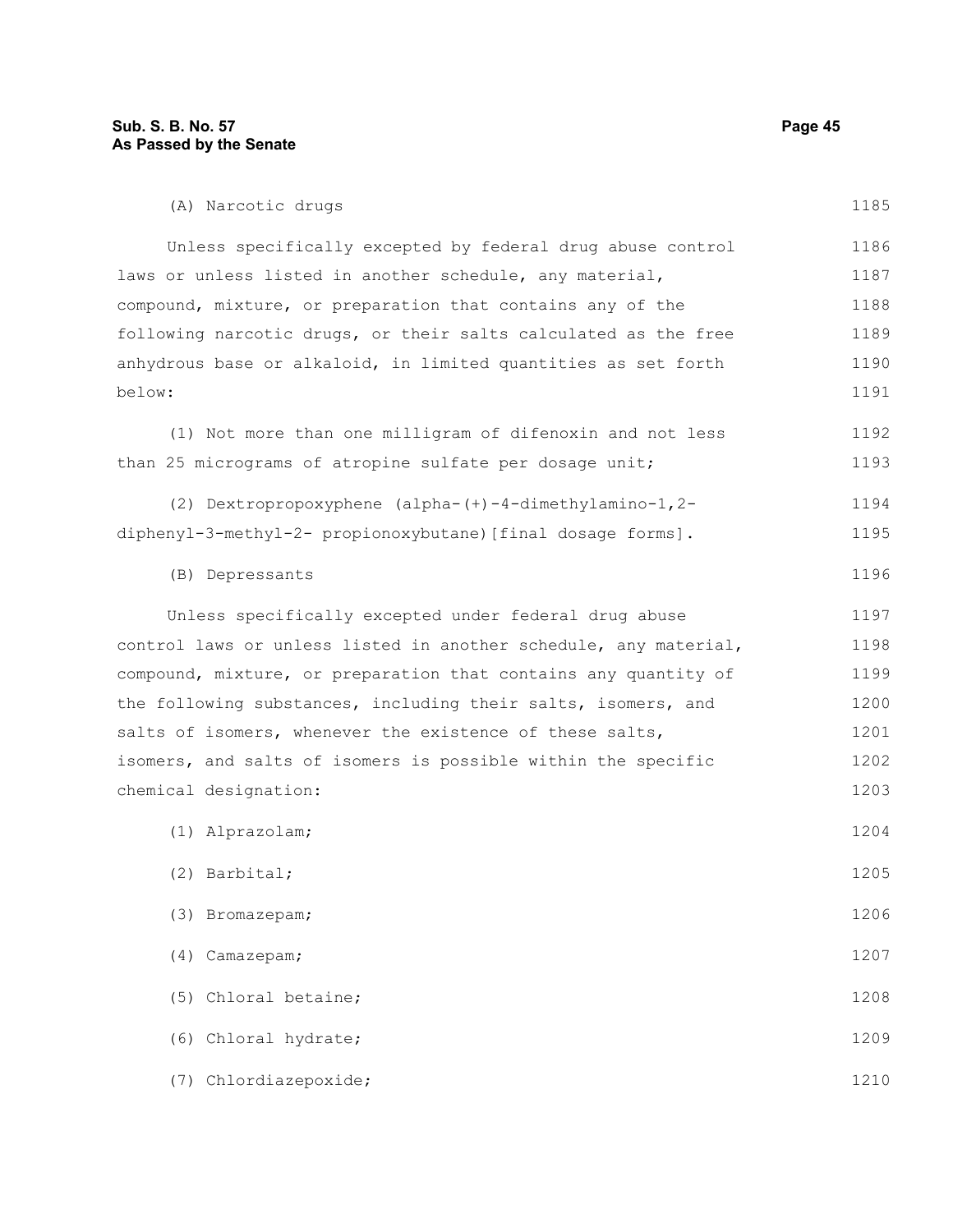# **Sub. S. B. No. 57 Page 46 As Passed by the Senate** (8) Clobazam; (9) Clonazepam; (10) Clorazepate; (11) Clotiazepam; (12) Cloxazolam; (13) Delorazepam; (14) Diazepam; (15) Estazolam; (16) Ethchlorvynol; (17) Ethinamate; (18) Ethyl loflazepate; (19) Fludiazepam; (20) Flunitrazepam; (21) Flurazepam; (22) Halazepam; (23) Haloxazolam; (24) Ketazolam; (25) Loprazolam; (26) Lorazepam; (27) Lormetazepam; (28) Mebutamate; (29) Medazepam; 1211 1212 1213 1214 1215 1216 1217 1218 1219 1220 1221 1222 1223 1224 1225 1226 1227 1228 1229 1230 1231 1232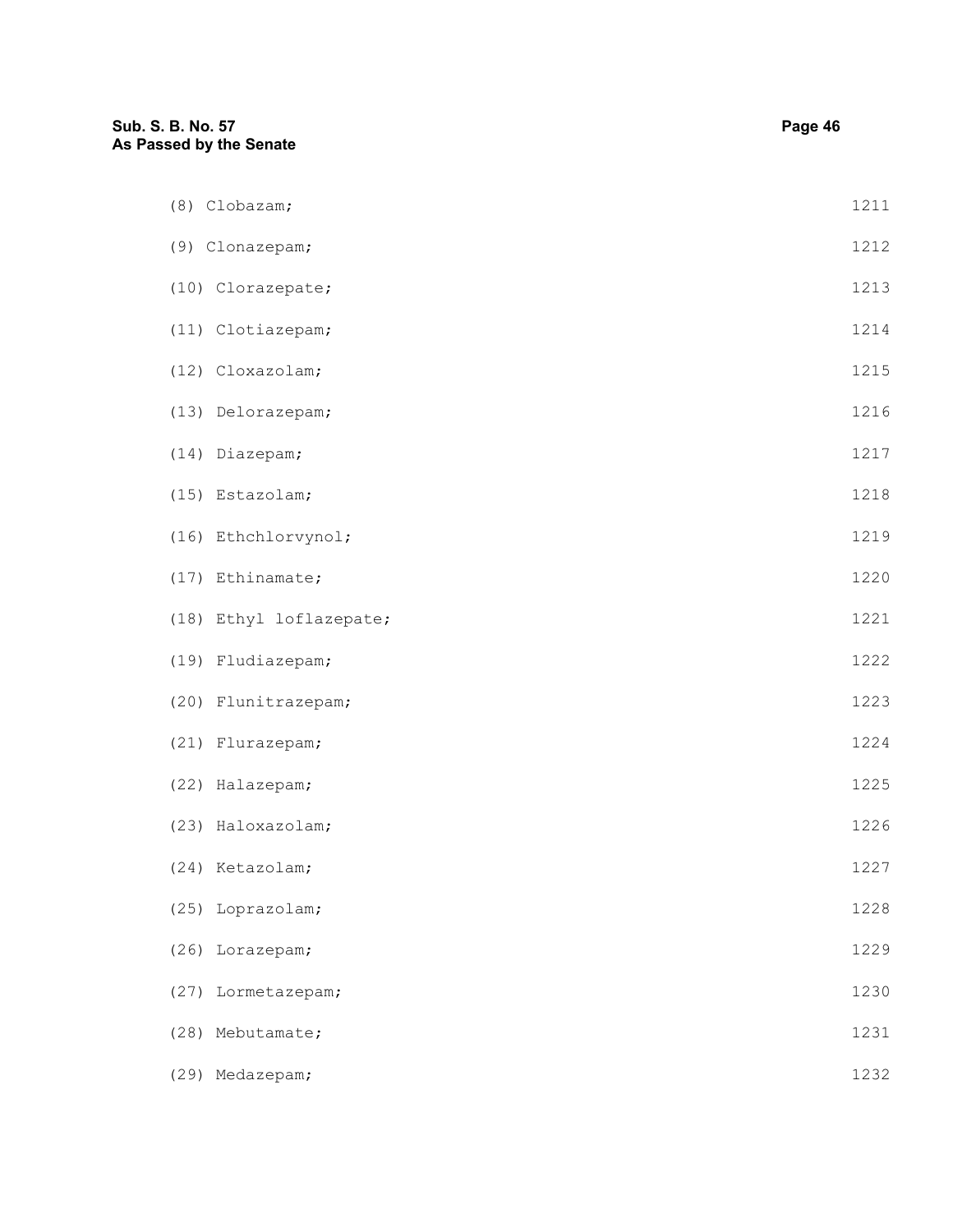| (30) Meprobamate;                                            | 1233 |
|--------------------------------------------------------------|------|
| (31) Methohexital;                                           | 1234 |
| (32) Methylphenobarbital (mephobarbital);                    | 1235 |
| (33) Midazolam;                                              | 1236 |
| (34) Nimetazepam;                                            | 1237 |
| (35) Nitrazepam;                                             | 1238 |
| (36) Nordiazepam;                                            | 1239 |
| (37) Oxazepam;                                               | 1240 |
| (38) Oxazolam;                                               | 1241 |
| (39) Paraldehyde;                                            | 1242 |
| (40) Petrichloral;                                           | 1243 |
| (41) Phenobarbital;                                          | 1244 |
| (42) Pinazepam;                                              | 1245 |
| (43) Prazepam;                                               | 1246 |
| (44) Quazepam;                                               | 1247 |
| (45) Temazepam;                                              | 1248 |
| (46) Tetrazepam;                                             | 1249 |
| (47) Triazolam;                                              | 1250 |
| (48) Zaleplon;                                               | 1251 |
| (49) Zolpidem.                                               | 1252 |
| (C) Fenfluramine                                             | 1253 |
| Any material, compound, mixture, or preparation that         | 1254 |
| contains any quantity of the following substances, including | 1255 |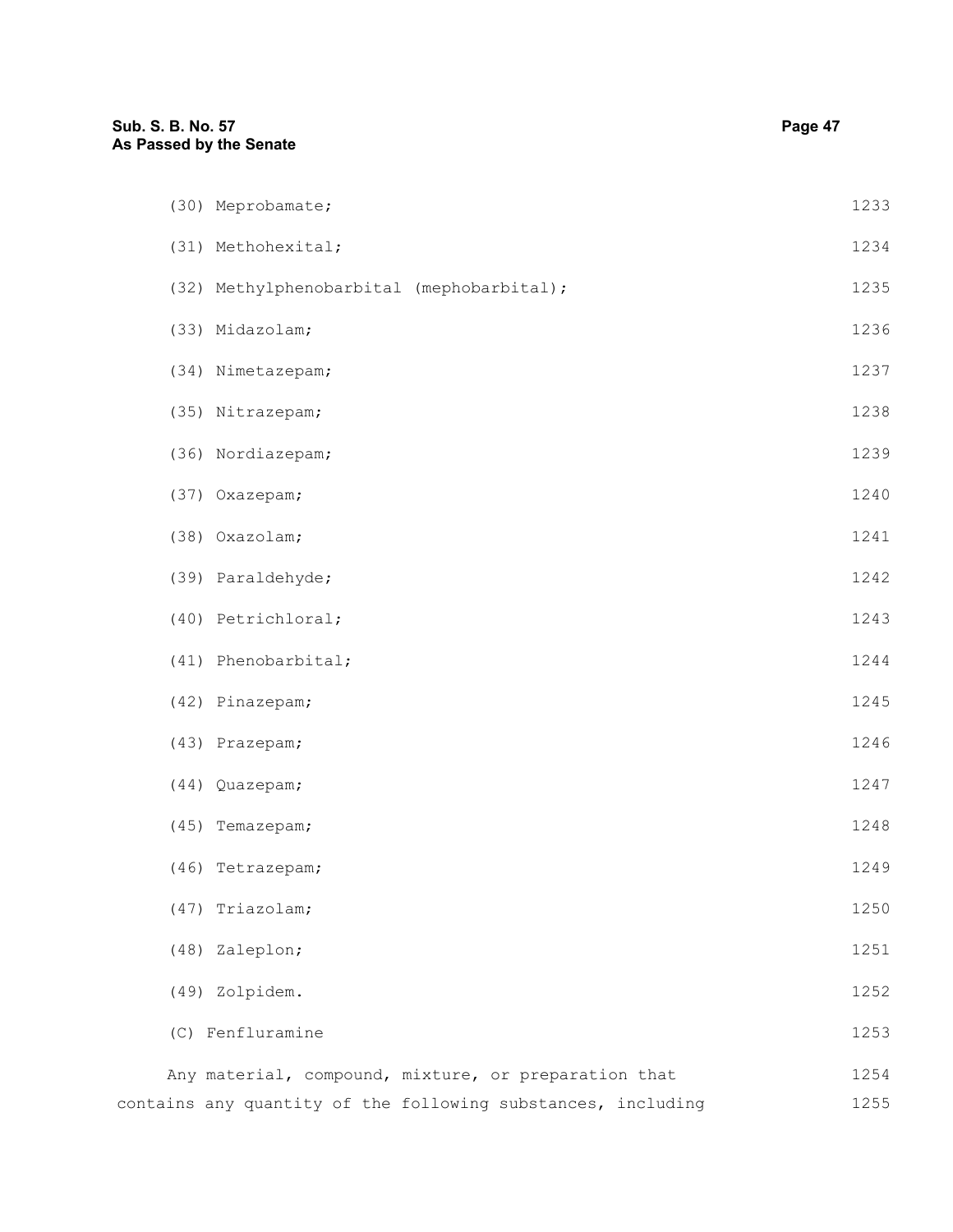their salts, their optical isomers, position isomers, or geometric isomers, and salts of these isomers, whenever the existence of these salts, isomers, and salts of isomers is possible within the specific chemical designation: (1) Fenfluramine. (D) Stimulants Unless specifically excepted under federal drug abuse control laws or unless listed in another schedule, any material, compound, mixture, or preparation that contains any quantity of the following substances having a stimulant effect on the central nervous system, including their salts, their optical isomers, position isomers, or geometric isomers, and salts of these isomers, whenever the existence of these salts, isomers, and salts of isomers is possible within the specific chemical designation: (1) Cathine ((+)-norpseudoephedrine); (2) Diethylpropion; (3) Fencamfamin; (4) Fenproporex; (5) Mazindol; (6) Mefenorex; (7) Modafinil; (8) Pemoline (including organometallic complexes and chelates thereof); (9) Phentermine; (10) Pipradrol; 1256 1257 1258 1259 1260 1261 1262 1263 1264 1265 1266 1267 1268 1269 1270 1271 1272 1273 1274 1275 1276 1277 1278 1279 1280 1281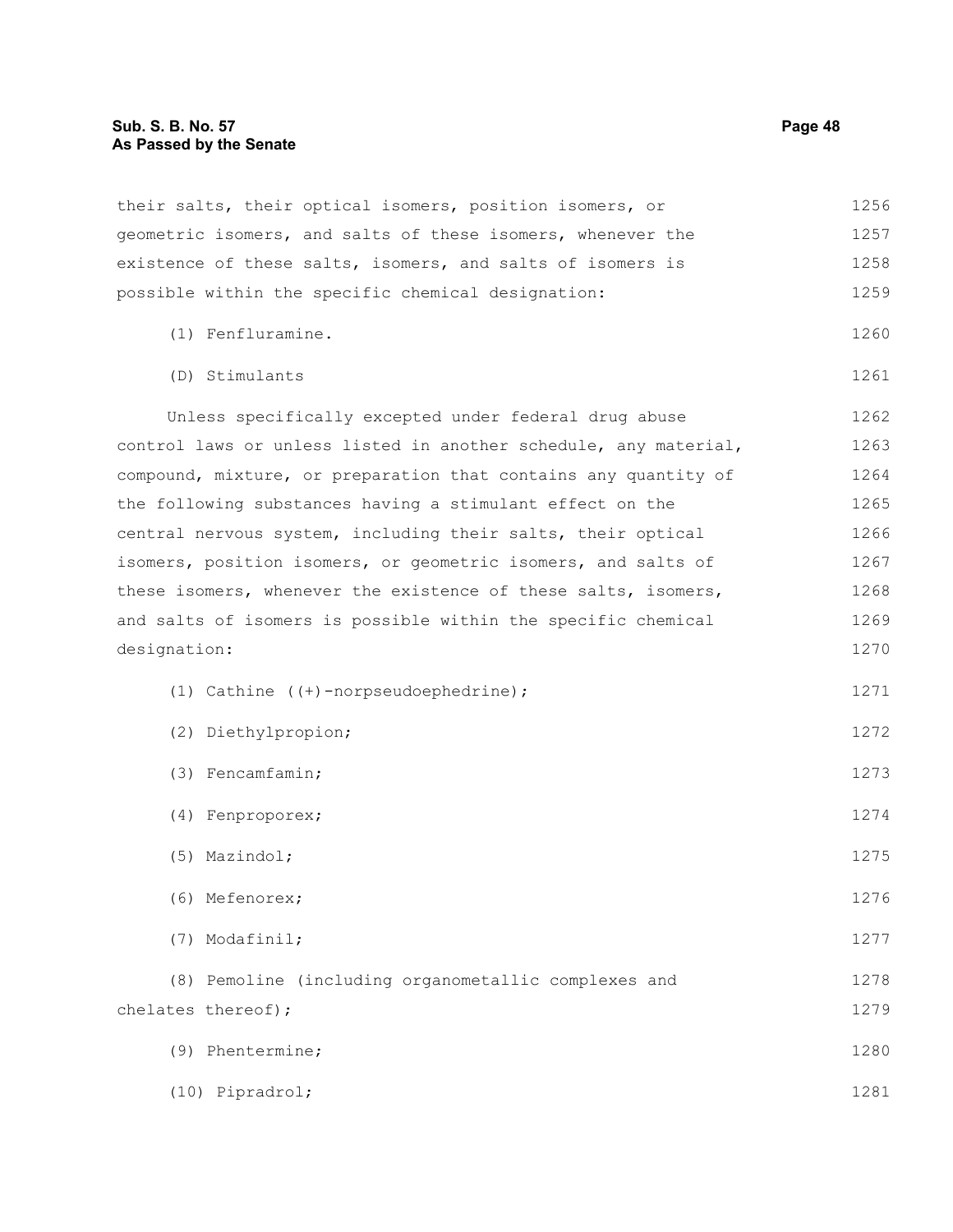| (11) Sibutramine;                                                | 1282 |
|------------------------------------------------------------------|------|
| (12) SPA [(-)-1-dimethylamino-1,2-diphenylethane].               | 1283 |
| (E) Other substances                                             | 1284 |
| Unless specifically excepted under federal drug abuse            | 1285 |
| control laws or unless listed in another schedule, any material, | 1286 |
| compound, mixture, or preparation that contains any quantity of  | 1287 |
| the following substances, including their salts:                 | 1288 |
| (1) Pentazocine;                                                 | 1289 |
| (2) Butorphanol (including its optical isomers).                 | 1290 |
| SCHEDULE V                                                       | 1291 |
| (A) Narcotic drugs                                               | 1292 |
| Unless specifically excepted under federal drug abuse            | 1293 |
| control laws or unless listed in another schedule, any material, | 1294 |
| compound, mixture, or preparation that contains any of the       | 1295 |
| following narcotic drugs, and their salts, as set forth below:   | 1296 |
| (1) Buprenorphine.                                               | 1297 |
| (B) Narcotics-narcotic preparations                              | 1298 |
| Narcotic drugs containing non-narcotic active medicinal          | 1299 |
| ingredients. Any compound, mixture, or preparation that contains | 1300 |
| any of the following narcotic drugs, or their salts calculated   | 1301 |
| as the free anhydrous base or alkaloid, in limited quantities as | 1302 |
| set forth below, and that includes one or more nonnarcotic       | 1303 |
| active medicinal ingredients in sufficient proportion to confer  | 1304 |
| upon the compound, mixture, or preparation valuable medicinal    | 1305 |
| qualities other than those possessed by narcotic drugs alone:    | 1306 |
| (1) Not more than 200 milligrams of codeine per 100              | 1307 |
| milliliters or per 100 grams;                                    | 1308 |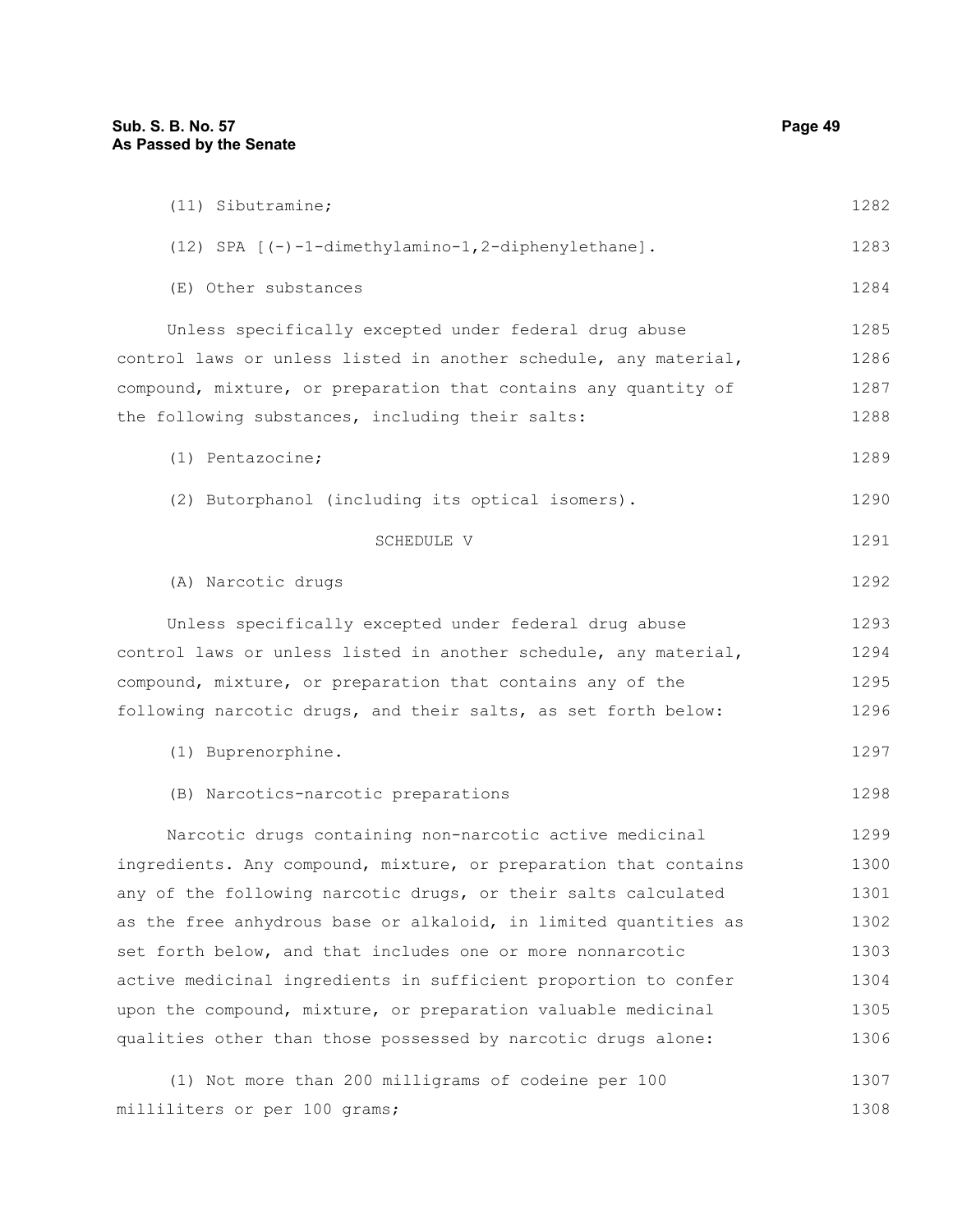| (2) Not more than 100 milligrams of dihydrocodeine per 100      | 1309 |
|-----------------------------------------------------------------|------|
| milliliters or per 100 grams;                                   | 1310 |
| (3) Not more than 100 milligrams of ethylmorphine per 100       | 1311 |
| milliliters or per 100 grams;                                   | 1312 |
| (4) Not more than 2.5 milligrams of diphenoxylate and not       | 1313 |
| less than 25 micrograms of atropine sulfate per dosage unit;    | 1314 |
| (5) Not more than 100 milligrams of opium per 100               | 1315 |
| milliliters or per 100 grams;                                   | 1316 |
| (6) Not more than 0.5 milligram of difenoxin and not less       | 1317 |
| than 25 micrograms of atropine sulfate per dosage unit.         | 1318 |
| (C) Stimulants                                                  | 1319 |
| Unless specifically exempted or excluded under federal          | 1320 |
| drug abuse control laws or unless listed in another schedule,   | 1321 |
| any material, compound, mixture, or preparation that contains   | 1322 |
| any quantity of the following substances having a stimulant     | 1323 |
| effect on the central nervous system, including their salts,    | 1324 |
| isomers, and salts of isomers:                                  | 1325 |
| (1) Ephedrine, except as provided in division (K) of            | 1326 |
| section 3719.44 of the Revised Code;                            | 1327 |
| (2) Pyrovalerone.                                               | 1328 |
| (D) Approved-United States food and drug administration         | 1329 |
| approved cannabidiol drugs                                      | 1330 |
| Unless specifically exempted or excluded under federal          | 1331 |
| drug abuse control laws or unless listed in another schedule,   | 1332 |
| any drug product in finished dosage formulation that has been   | 1333 |
| approved by the United States food and drug administration that | 1334 |
| contains cannabidiol (2-[1R-3-methyl-6R-(1-methylethenyl)-2-    | 1335 |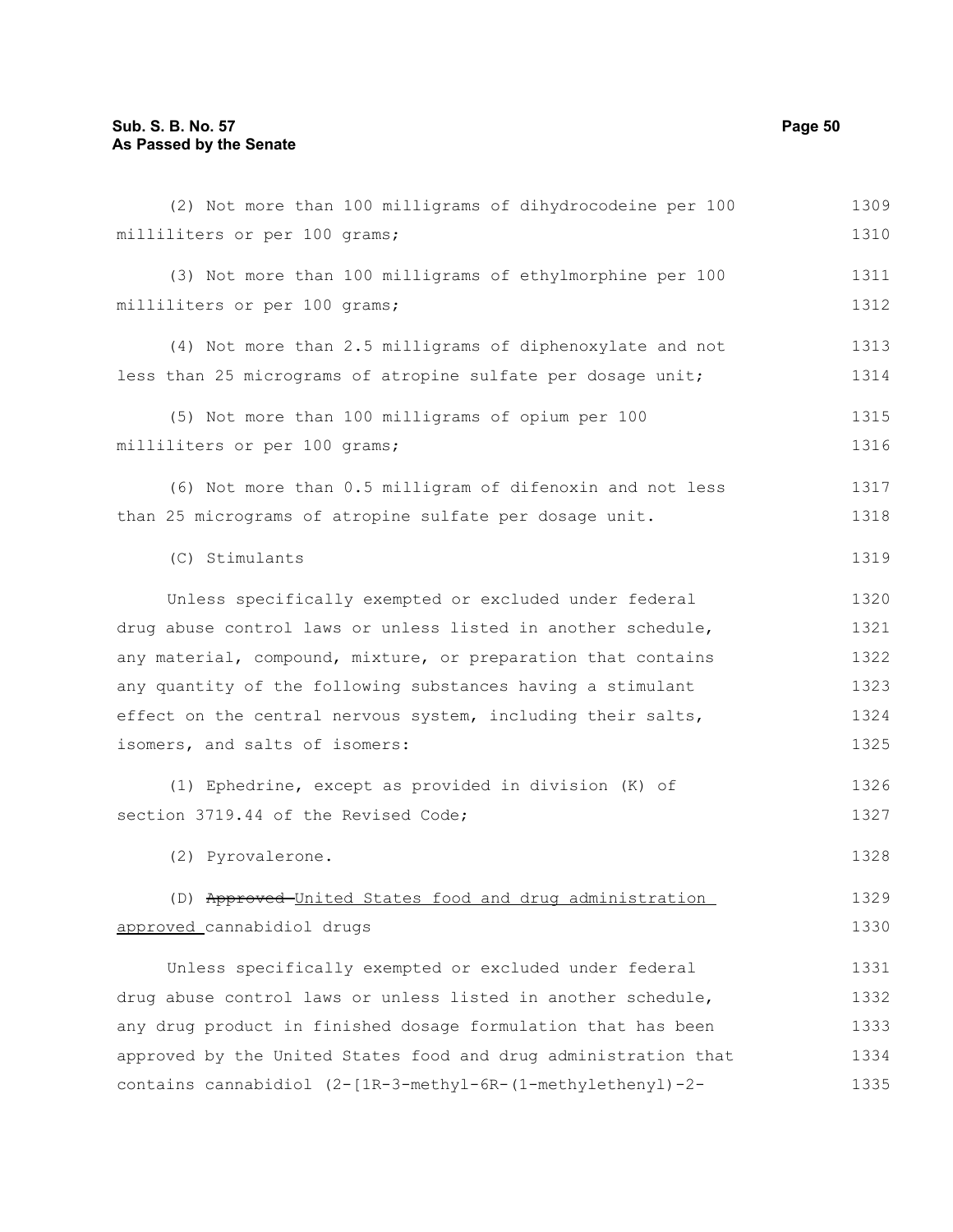| cyclohexen-1-yl]-5-pentyl-1,3-benzenediol) derived from cannabis | 1336 |
|------------------------------------------------------------------|------|
| and not more than $0.1$ per cent ( $w/w$ ) residual              | 1337 |
| tetrahydrocannabinols.                                           | 1338 |
| Section 2. That existing sections 924.01, 3719.01, and           | 1339 |
| 3719.41 of the Revised Code are hereby repealed.                 | 1340 |
| Section 3. That the versions of sections 3719.01 and             | 1341 |
| 3719.41 of the Revised Code that are scheduled to take effect on | 1342 |
| March 22, 2020, be amended to read as follows:                   | 1343 |
| Sec. 3719.01. As used in this chapter:                           | 1344 |
| (A) "Administer" means the direct application of a drug,         | 1345 |
| whether by injection, inhalation, ingestion, or any other means  | 1346 |
| to a person or an animal.                                        | 1347 |
| (B) "Drug enforcement administration" means the drug             | 1348 |
| enforcement administration of the United States department of    | 1349 |
| justice or its successor agency.                                 | 1350 |
| (C) "Controlled substance" means a drug, compound,               | 1351 |
| mixture, preparation, or substance included in schedule I, II,   | 1352 |
| III, IV, or V.                                                   | 1353 |
| (D) "Dangerous drug" has the same meaning as in section          | 1354 |
| 4729.01 of the Revised Code.                                     | 1355 |
|                                                                  |      |
| (E) "Dispense" means to sell, leave with, give away,             | 1356 |
| dispose of, or deliver.                                          | 1357 |
| (F) "Distribute" means to deal in, ship, transport, or           | 1358 |
| deliver but does not include administering or dispensing a drug. | 1359 |
| (G) "Drug" has the same meaning as in section 4729.01 of         | 1360 |
| the Revised Code.                                                | 1361 |
| (H) "Drug abuse offense" and "felony drug abuse offense"         | 1362 |
|                                                                  |      |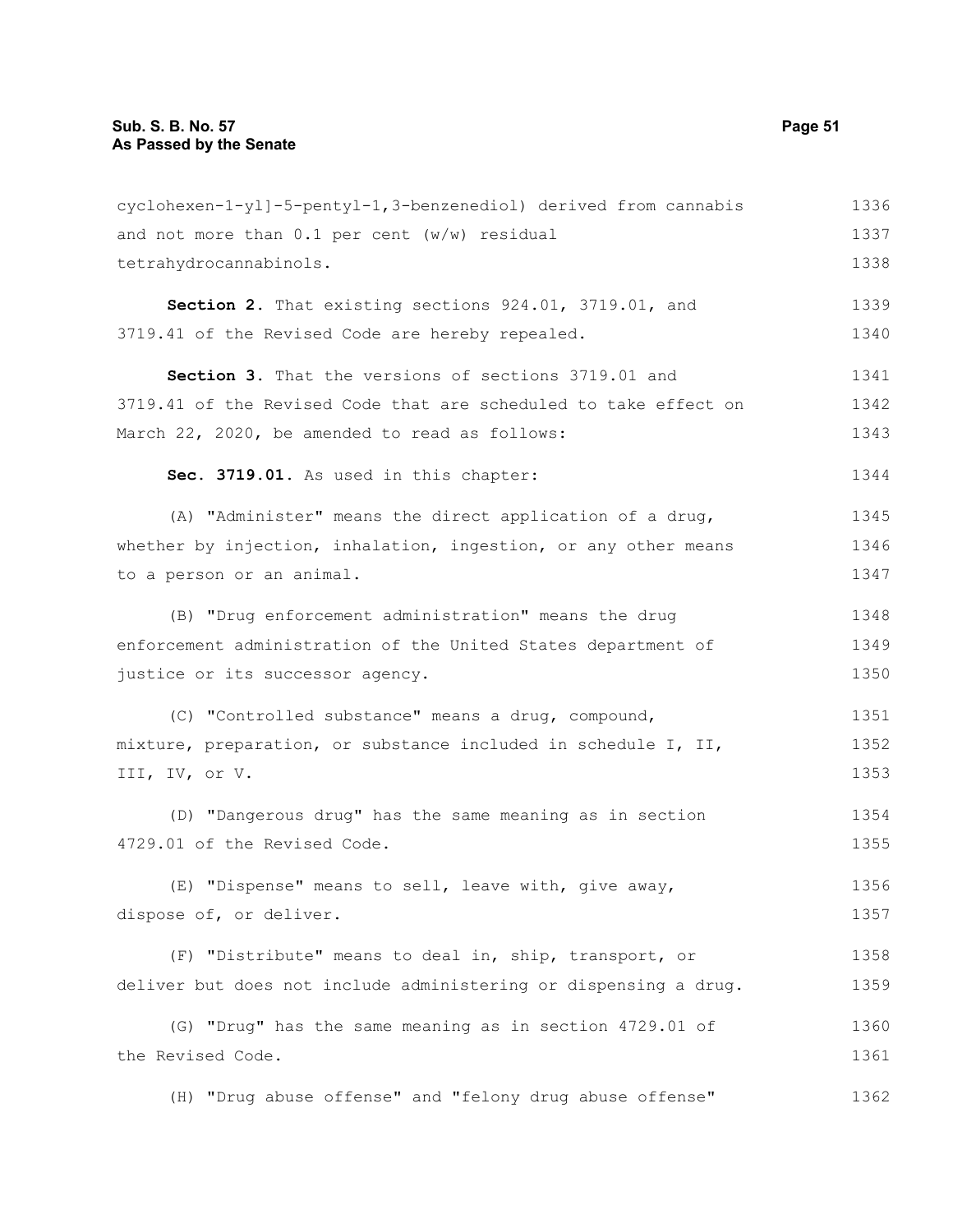Code. (I) "Federal drug abuse control laws" means the "Comprehensive Drug Abuse Prevention and Control Act of 1970," 84 Stat. 1242, 21 U.S.C. 801, as amended. (J) "Hospital" means a facility registered as a hospital with the department of health under section 3701.07 of the Revised Code. (K) "Hypodermic" means a hypodermic syringe or needle, or other instrument or device for the injection of medication. (L) "Manufacturer" means a person who manufactures a controlled substance, as "manufacture" is defined in section 3715.01 of the Revised Code, and includes a "manufacturer of dangerous drugs" as defined in section 4729.01 of the Revised Code. (M) "Marihuana" means all parts of a plant of the genus cannabis, whether growing or not; the seeds of a plant of that type; the resin extracted from a part of a plant of that type; and every compound, manufacture, salt, derivative, mixture, or preparation of a plant of that type or of its seeds or resin. "Marihuana" does not include the mature stalks of the plant, fiber produced from the stalks, oils or cake made from the seeds of the plant, or any other compound, manufacture, salt, derivative, mixture, or preparation of the mature stalks, except the resin extracted from the mature stalks, fiber, oil or cake, or the sterilized seed of the plant that is incapable of germination. "Marihuana" does not include hemp or a hemp product. 1364 1365 1366 1367 1368 1369 1370 1371 1372 1373 1374 1375 1376 1377 1378 1379 1380 1381 1382 1383 1384 1385 1386 1387 1388 1389 1390

have the same meanings as in section 2925.01 of the Revised

(N) "Narcotic drugs" means coca leaves, opium, 1391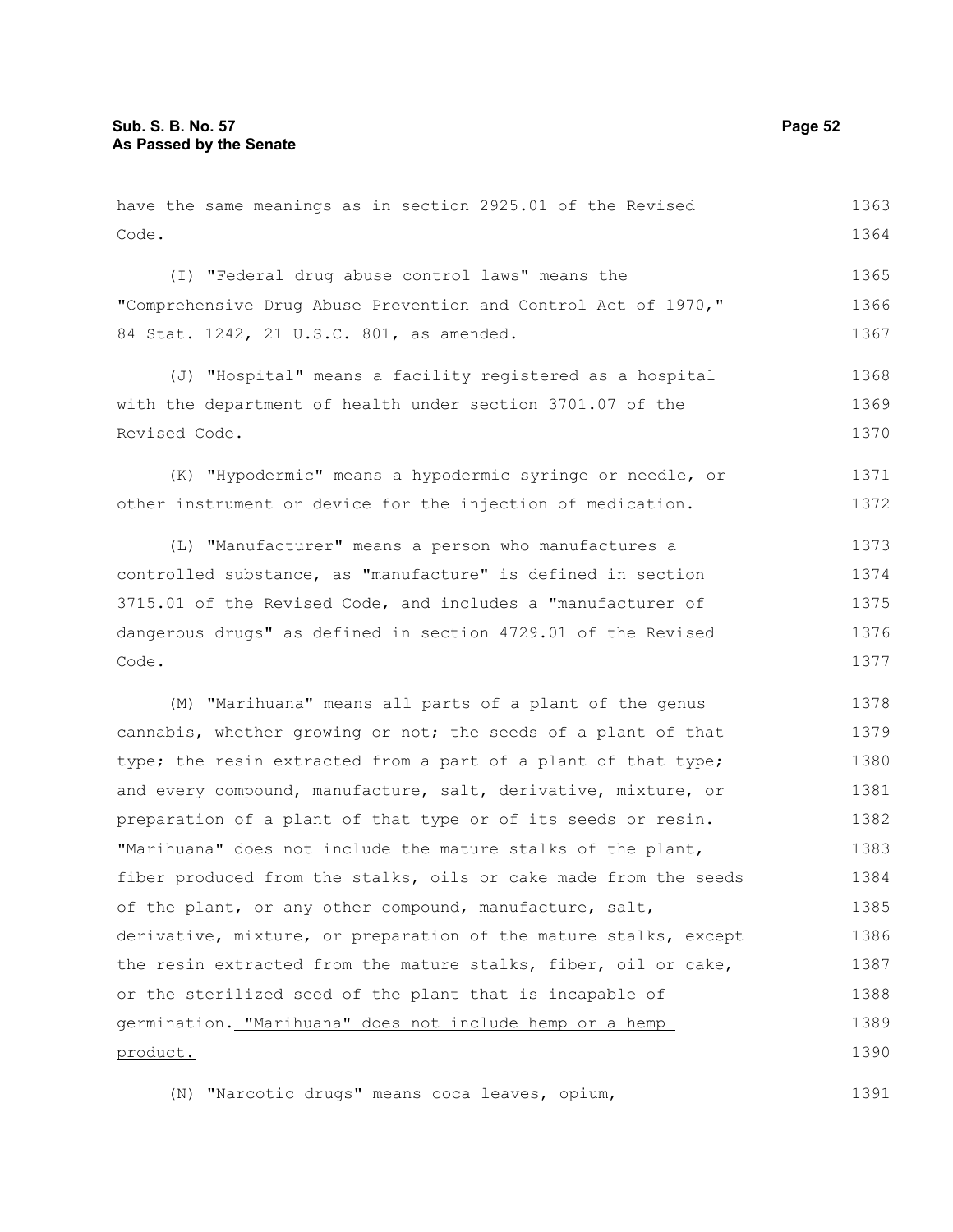#### **Sub. S. B. No. 57 Page 53 As Passed by the Senate**

isonipecaine, amidone, isoamidone, ketobemidone, as defined in this division, and every substance not chemically distinguished from them and every drug, other than cannabis, that may be included in the meaning of "narcotic drug" under the federal drug abuse control laws. As used in this division: 1392 1393 1394 1395 1396

(1) "Coca leaves" includes cocaine and any compound, manufacture, salt, derivative, mixture, or preparation of coca leaves, except derivatives of coca leaves, that does not contain cocaine, ecgonine, or substances from which cocaine or ecgonine may be synthesized or made. 1397 1398 1399 1400 1401

(2) "Isonipecaine" means any substance identified chemically as 1-methyl-4-phenyl-piperidine-4-carboxylic acid ethyl ester, or any salt thereof, by whatever trade name designated. 1402 1403 1404 1405

(3) "Amidone" means any substance identified chemically as 4-4-diphenyl-6-dimethylamino-heptanone-3, or any salt thereof, by whatever trade name designated. 1406 1407 1408

(4) "Isoamidone" means any substance identified chemically as 4-4-diphenyl-5-methyl-6-dimethylaminohexanone-3, or any salt thereof, by whatever trade name designated. 1409 1410 1411

(5) "Ketobemidone" means any substance identified chemically as 4-(3-hydroxyphenyl)-1-methyl-4-piperidyl ethyl ketone hydrochloride, or any salt thereof, by whatever trade name designated. 1412 1413 1414 1415

(6) "Cocaine" has the same meaning as in section 2925.01 of the Revised Code. 1416 1417

(O) "Official written order" means an order written on a form provided for that purpose by the director of the United States drug enforcement administration, under any laws of the 1418 1419 1420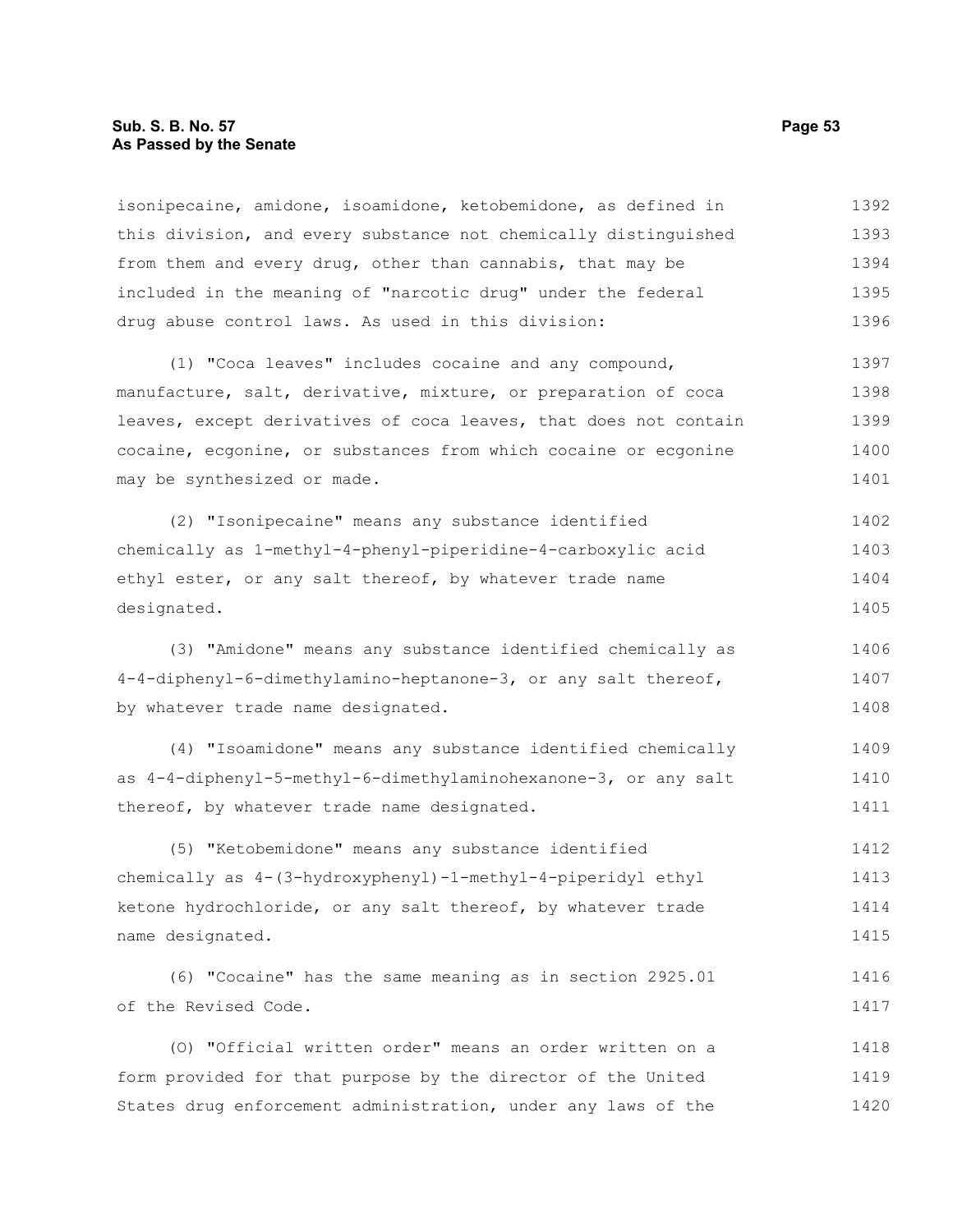United States making provision for the order, if the order forms are authorized and required by federal law. (P) "Person" means any individual, corporation, 1421 1422 1423

government, governmental subdivision or agency, business trust, estate, trust, partnership, association, or other legal entity. 1424 1425

(Q) "Pharmacist" means a person licensed under Chapter 4729. of the Revised Code to engage in the practice of pharmacy. 1426 1427

(R) "Pharmacy" has the same meaning as in section 4729.01 of the Revised Code. 1428 1429

(S) "Poison" means any drug, chemical, or preparation likely to be deleterious or destructive to adult human life in quantities of four grams or less. 1430 1431 1432

(T) "Licensed health professional authorized to prescribe drugs," "prescriber," and "prescription" have the same meanings as in section 4729.01 of the Revised Code. 1433 1434 1435

(U) "Sale" includes delivery, barter, exchange, transfer, or gift, or offer thereof, and each transaction of those natures made by any person, whether as principal, proprietor, agent, servant, or employee. 1436 1437 1438 1439

(V) "Schedule I," "schedule II," "schedule III," "schedule IV," and "schedule V" mean controlled substance schedules I, II, III, IV, and V, respectively, as established by rule adopted under section 3719.41 of the Revised Code, as amended pursuant to section 3719.43 or 3719.44 of the Revised Code, or as established by emergency rule adopted under section 3719.45 of the Revised Code. 1440 1441 1442 1443 1444 1445 1446

(W) "Wholesaler" means a person who, on official written orders other than prescriptions, supplies controlled substances 1447 1448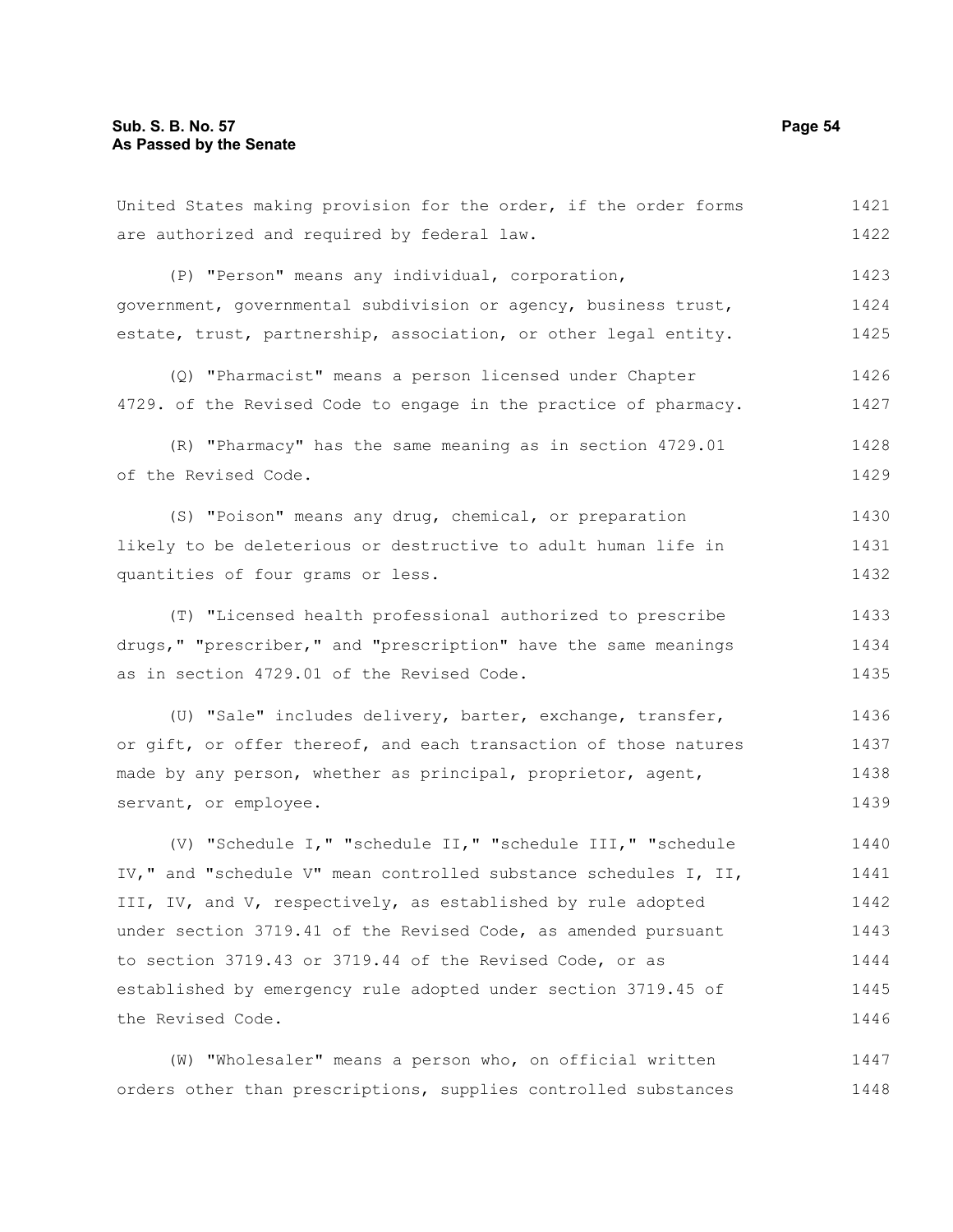that the person has not manufactured, produced, or prepared personally and includes a "wholesale distributor of dangerous drugs" as defined in section 4729.01 of the Revised Code. 1449 1450 1451

(X) "Animal shelter" means a facility operated by a humane society or any society organized under Chapter 1717. of the Revised Code or a dog pound operated pursuant to Chapter 955. of the Revised Code. 1452 1453 1454 1455

(Y) "Terminal distributor of dangerous drugs" has the same meaning as in section 4729.01 of the Revised Code. 1456 1457

(Z)(1) "Controlled substance analog" means, except as provided in division (Z)(2) of this section, a substance to which both of the following apply: 1458 1459 1460

(a) The chemical structure of the substance is substantially similar to the structure of a controlled substance in schedule I or II. 1461 1462 1463

(b) One of the following applies regarding the substance: 1464

(i) The substance has a stimulant, depressant, or hallucinogenic effect on the central nervous system that is substantially similar to or greater than the stimulant, depressant, or hallucinogenic effect on the central nervous system of a controlled substance in schedule I or II. 1465 1466 1467 1468 1469

(ii) With respect to a particular person, that person represents or intends the substance to have a stimulant, depressant, or hallucinogenic effect on the central nervous system that is substantially similar to or greater than the stimulant, depressant, or hallucinogenic effect on the central nervous system of a controlled substance in schedule I or II. 1470 1471 1472 1473 1474 1475

(2) "Controlled substance analog" does not include any of 1476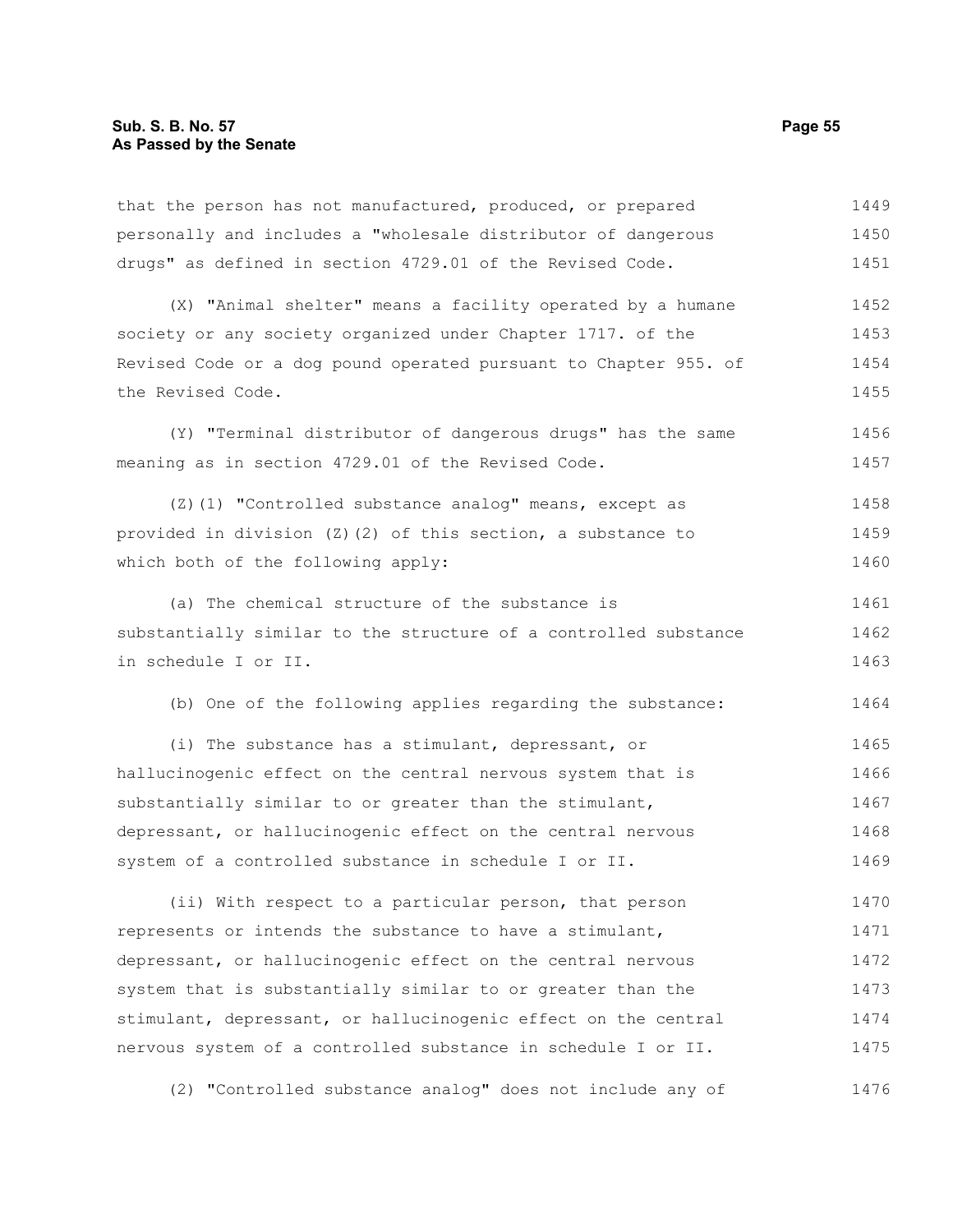| the following:                                                   | 1477 |
|------------------------------------------------------------------|------|
| (a) A controlled substance;                                      | 1478 |
| (b) Any substance for which there is an approved new drug        | 1479 |
| application;                                                     | 1480 |
| (c) With respect to a particular person, any substance if        | 1481 |
| an exemption is in effect for investigational use for that       | 1482 |
| person pursuant to federal law to the extent that conduct with   | 1483 |
| respect to that substance is pursuant to that exemption;         | 1484 |
| (d) Any substance to the extent it is not intended for           | 1485 |
| human consumption before the exemption described in division (Z) | 1486 |
| (2) (b) of this section takes effect with respect to that        | 1487 |
| substance.                                                       | 1488 |
| (AA) "Benzodiazepine" means a controlled substance that          | 1489 |
| has United States food and drug administration approved labeling | 1490 |
| indicating that it is a benzodiazepine, benzodiazepine           | 1491 |
| derivative, triazolobenzodiazepine, or triazolobenzodiazepine    | 1492 |
| derivative, including the following drugs and their varying salt | 1493 |
| forms or chemical congeners: alprazolam, chlordiazepoxide        | 1494 |
| hydrochloride, clobazam, clonazepam, clorazepate, diazepam,      | 1495 |

estazolam, flurazepam hydrochloride, lorazepam, midazolam, oxazepam, quazepam, temazepam, and triazolam. 1496 1497

(BB) "Opioid analgesic" means a controlled substance that has analgesic pharmacologic activity at the opioid receptors of the central nervous system, including the following drugs and their varying salt forms or chemical congeners: buprenorphine, butorphanol, codeine (including acetaminophen and other combination products), dihydrocodeine, fentanyl, hydrocodone (including acetaminophen combination products), hydromorphone, meperidine, methadone, morphine sulfate, oxycodone (including 1498 1499 1500 1501 1502 1503 1504 1505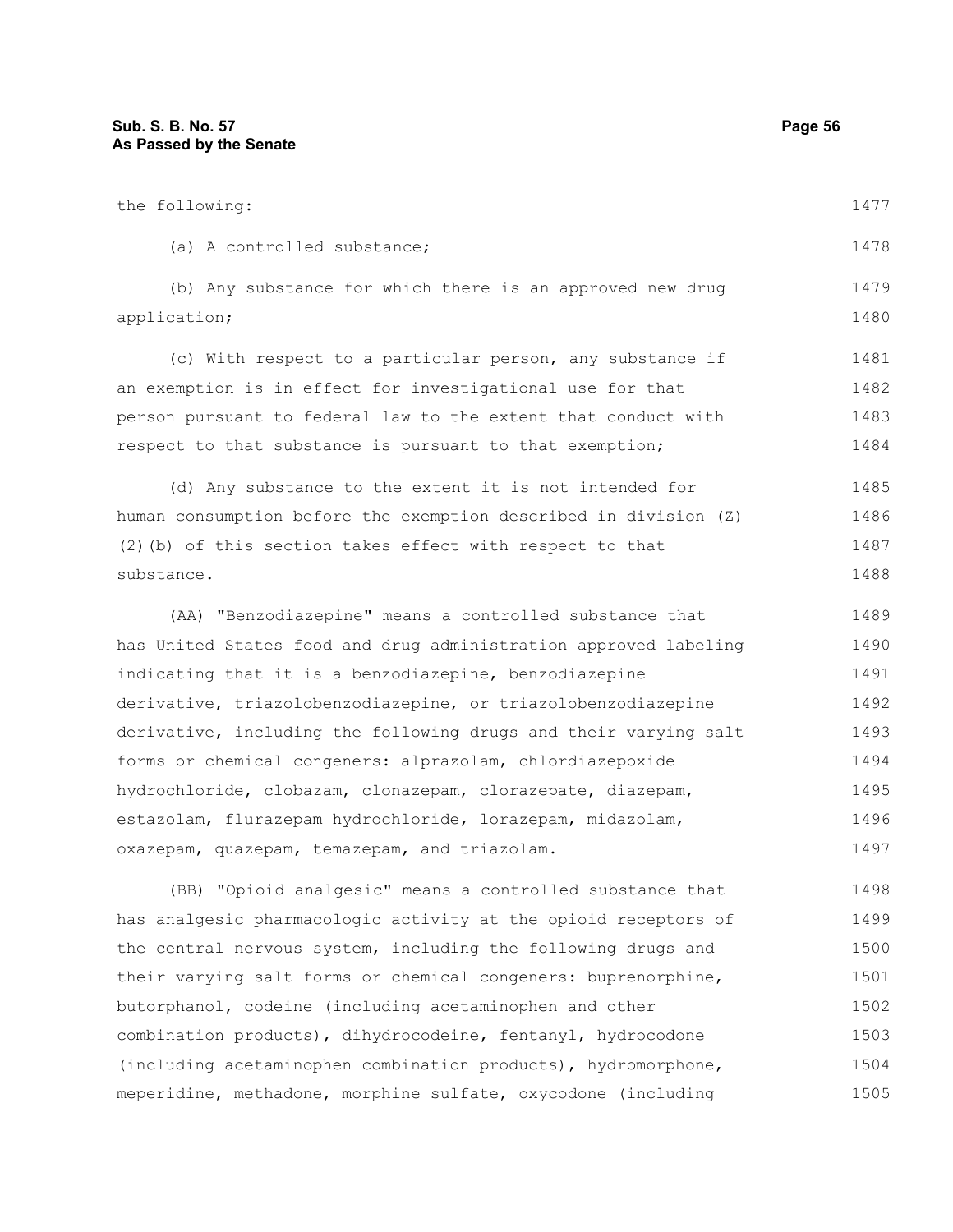| acetaminophen, aspirin, and other combination products),         | 1506 |
|------------------------------------------------------------------|------|
| oxymorphone, tapentadol, and tramadol.                           | 1507 |
| (CC) "Outsourcing facility," "repackager of dangerous            | 1508 |
| drugs," and "third-party logistics provider" have the same       | 1509 |
| meanings as in section 4729.01 of the Revised Code.              | 1510 |
| (DD) "Hemp" and "hemp product" have the same meanings as         | 1511 |
| in section 928.01 of the Revised Code.                           | 1512 |
| Sec. 3719.41. (A) For purposes of administration,                | 1513 |
| enforcement, and regulation of the manufacture, distribution,    | 1514 |
| dispensing, and possession of controlled substances, the state   | 1515 |
| board of pharmacy shall adopt rules in accordance with Chapter   | 1516 |
| 119. of the Revised Code establishing schedule I, schedule II,   | 1517 |
| schedule III, schedule IV, and schedule V incorporating the five | 1518 |
| schedules of controlled substances under the federal drug abuse  | 1519 |
| control laws.                                                    | 1520 |
| The board may include in the schedules any compound,             | 1521 |
| mixture, preparation, or substance that was included in the      | 1522 |
| schedules immediately prior to the effective date of this        | 1523 |
| amendment March 22, 2020, as long as the inclusion does not have | 1524 |
| the effect of providing less stringent control of the compound,  | 1525 |
| mixture, preparation, or substance than is provided under the    | 1526 |
| federal drug abuse control laws or regulations adopted under     | 1527 |
| those laws.                                                      | 1528 |
| (B) Except as provided in section 3719.45 of the Revised         | 1529 |
| Code, the board periodically shall update the schedules by rule  | 1530 |
| adopted in accordance with Chapter 119. of the Revised Code to   | 1531 |
| correspond to any change in the federal drug abuse control laws  | 1532 |

or regulations adopted under those laws, any addition, transfer, or removal by congress or the attorney general of the United 1533 1534